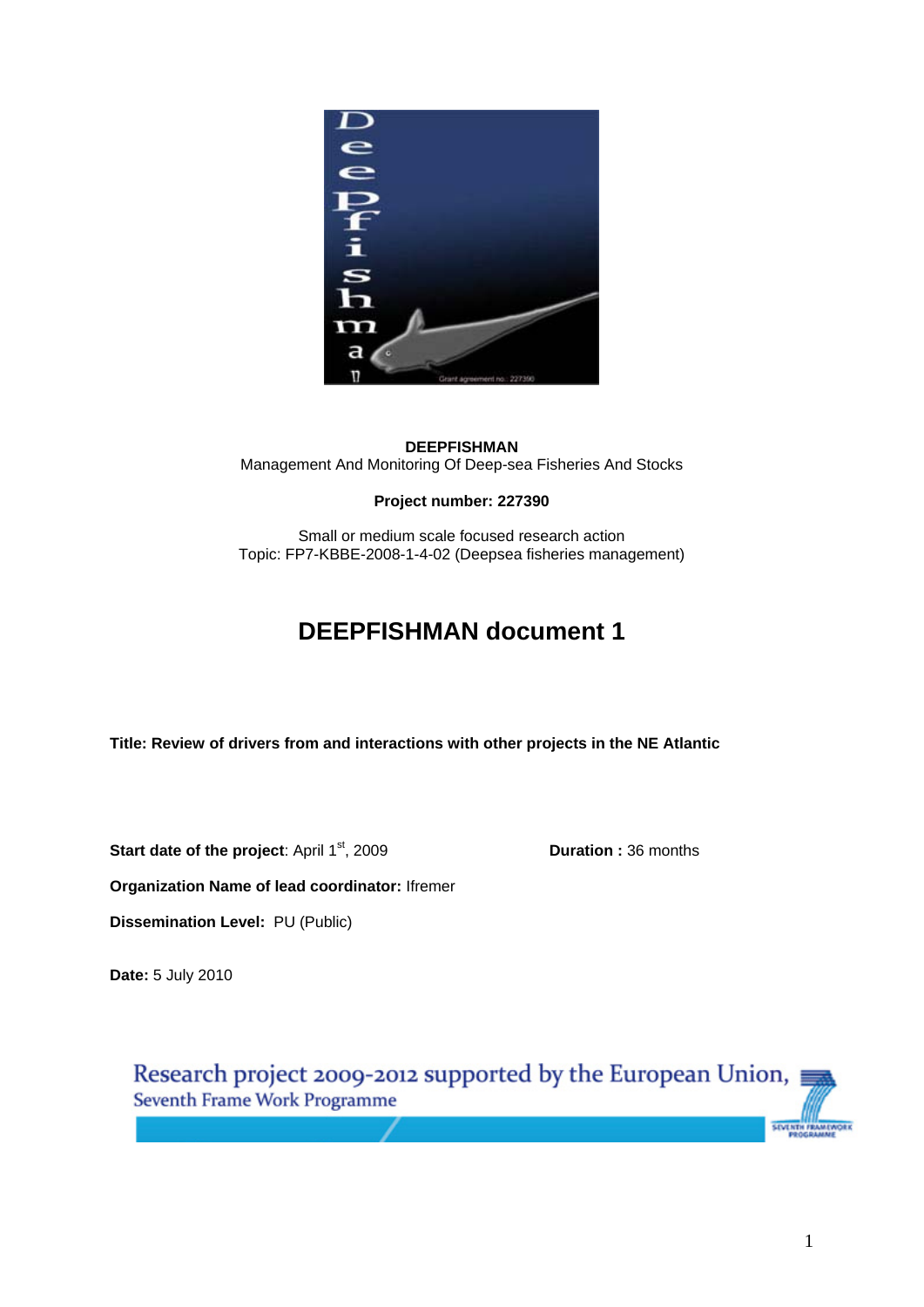# **Review of drivers from and interactions with other projects in the NE Atlantic**

# **1. Introduction**

This document provides an overview of past and current research projects whose objectives and results are relevant to the DEEPFISHMAN project. It covers projects funded under FP6 and FP7 and some other relevant initiatives.

For each relevant project the report provides

- title (acronym and full title) and name of coordinator
- web site address
- main objectives
- main outcomes
- major publications (special journal issue, book,..)

Twenty-nine projects were reviewed. The projects are ordered in alphabetical order of project acronym. For several recent project, the outcome and publication can be found on a website. Some projects that had a website during their course have no more accessible website after the end of the project. A few projects carried out in the 1990s are included in the review. These older projects have no websites and their outcome and publications may be difficult to trace. Publications are nevertheless accessible from literature search but as search engines do to allow to search on words included in acknowledgements article from past project are not directly searchable.

Some projects with a contribution from SAMS (Scottish association for Marine Science) could nevertheless be well documented because SAMS maintains a website were project outcome and publication are provided. Some reports of these projects are also available from this SAMS website.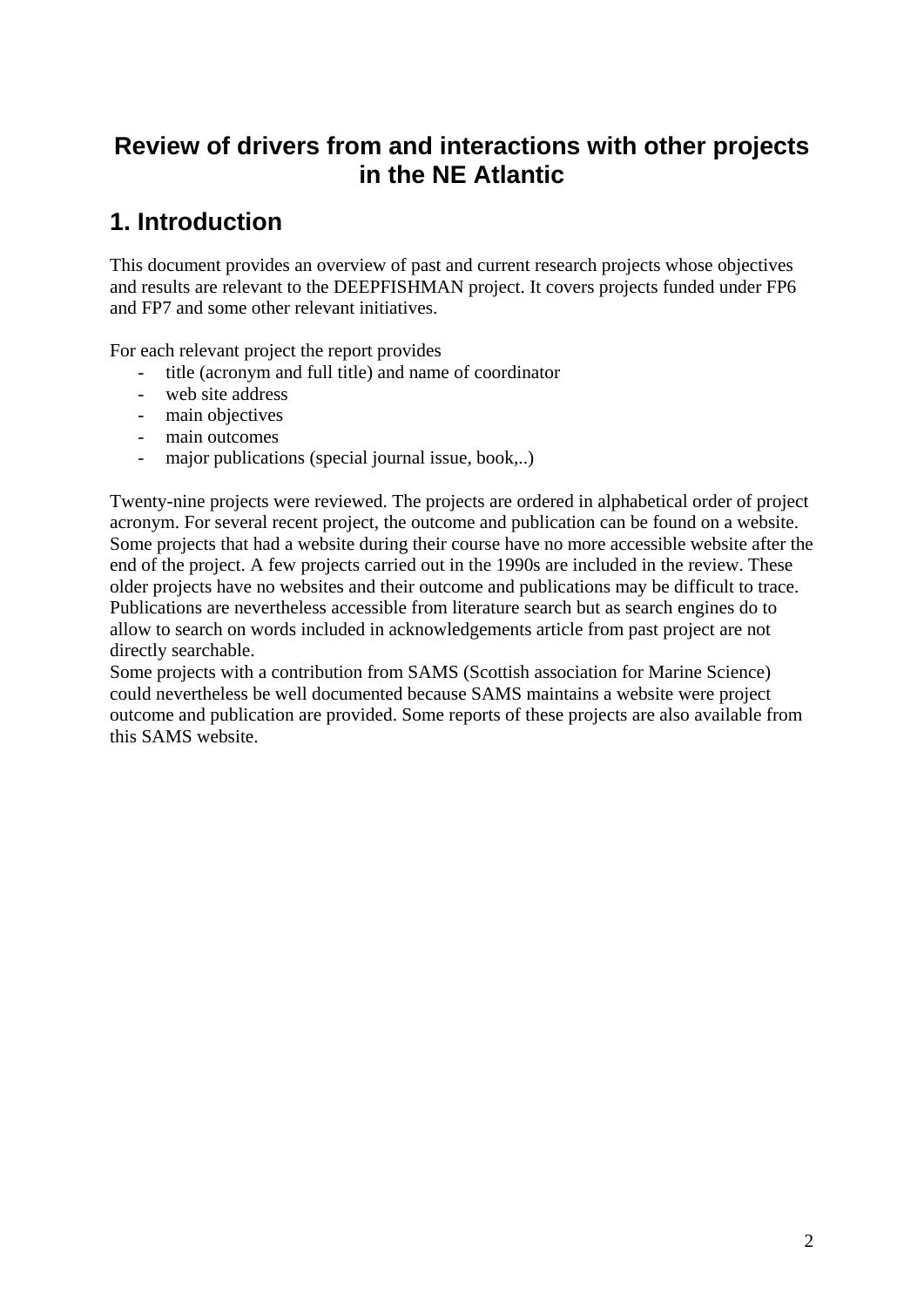# **2. Projects overview**

# **2.1. AFRAME (Improved fishery management through fleet- and area-based assessments)**

### **2.1.1. Period**

2007-2009 (FP6)

# **2.1.2. Coordinator**

AZTI-Tecnalia

# **2.1.3. Web site address**

http://wiki.azti.es/aframe/doku.php

### **2.1.4. Main objectives**

AFRAME will develop a framework for fleet and area-based fishery management through case studies of the North Sea (data rich, species poor); the English Channel, Celtic Sea and the Bay of Biscay (intermediate); and the Mediterranean (species rich, data poor). Each of these studies will:

\* Develop and test frameworks for describing fleet activity in terms of the fisheries in which the fleet participates, and how it allocates its effort across these regions

\* Develop an indicator approach to summarising information and presenting advice in relation to multi-fleet and multi-species fisheries

\* Analyse stakeholder perceptions and institutional implications of a shift to fleet- and areabased management

### **2.1.5. Main outcomes**

AFRAME further developed the framework Fcube (Fleets and Fisheries Forecast) Fcube(Ulrich *et al*., 2006; Reeves and Ulrich, 2007), focuses on fisheries and fleets rather than stocks. Fcube provides a much more flexible and realistic framework for management advice, one that recognizes that fishery impacts extend far beyond the major target species. Because Fcube suggests a way to evaluate the extended impact of fishing, it provides a bridge between the traditional single-species advice and the ecosystem. In AFRAME, Fcube was implemented on the Bay of Biscay and Celtic Sea fleets. Different scenarios have been deployed based on economic or TAC based management objectives. After the implementation, the strengths and weaknesses of the model have been pointed out and some other alternative options were analysed.

### **2.1.6. Major publications**

No peer reviewed publications is reported on the AFRAME WIKI.

Ane Iriondo, Dorleta García, Marina Santurtún, Iñaki Quincoces, Leyre Goti, Jose Castro, Stephanie Mahevas and Alex Tidd (2008). The use of Fcube (Fishery and Fleet Forecasts) method for mixed fisheries management: Western Waters case study. CM 2008/ I:03 , 25pp.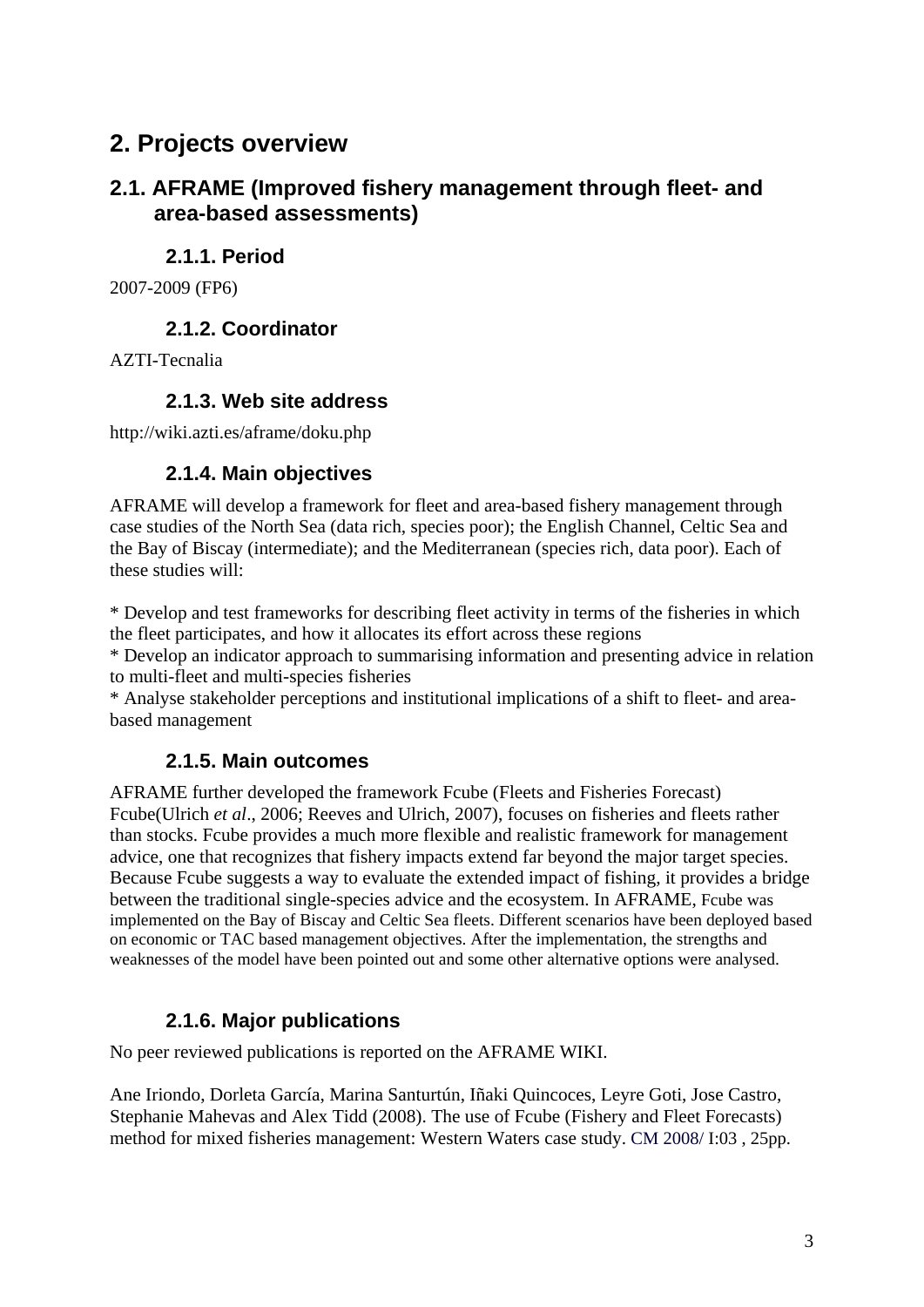# **2.2. BASBLACK (Environment and biology of deep-water species**  *Aphanopus carbo* **in the NE Atlantic: basis for its management**

# **2.2.1. Period**

### **2.2.2. Coordinator**

Instituto de Investigação das Pescas e do Mar, Portugal (IPIMAR) was the coordinator. The partners were from the UK (SAMS and FRS), Spain (Institut Mediterraneo de Estudios Avanzados, Palma de Mallorca and Centro Oceanografico de Vigo) and Portugal (DRP Madeira-Direção de Serviços de Investigação das Pescas (DSIP) and Departmento de Oceanografia e Pescas da Universidade dos Açores (DOP).

# **2.2.3. Web site address**

No site maintained see executive summary at: http://www.sams.ac.uk/research/SAMS%20Honorary%20Fellows/dr-johngordon/deepwaterfish/research/SAMS%20Honorary%20Fellows/dr-johngordon/deepwaterfish/aphanopus

# **2.2.4. Main objectives**

The objective of the project was to provide the basis for the development and implementation of a programme for the routine study and management of the black scabbardfish (*Aphanopus carbo* Lowe, 1839). Owing to the lack of biological and environmental information critical for the assessment and management of the species a special effort was placed on investigations of its biology, stock discrimination and habitat characterisation.

# **2.2.5. Main outcomes**

The main objective of the Project "Environment and biology of deep-water species Aphanopus carbo in the NE Atlantic: basis for its management (BASBLACK)" (EC DG XIV Study Project 97/0084) was to provide the basis for the development and implementation of a programme for the routine study and management of the black scabbardfish (*Aphanopus carbo* Lowe, 1839). Owing to the lack of biological and environmental information that are critical for the assessment and management of this species a special effort was put into research on its biology, on stock discrimination and on habitat characterisation.

The historical data collected either during research surveys or under the landings sampling program available in the Portuguese EEZ (Mainland and Madeira) from 1979 to 1989 were compiled and included in the BASBLACK database. Additional historical information collected during surveys carried out in ICES areas Va, VI, VII, X and XI, was also included in the Database.

An annotated bibliography containing about 166 references was prepared, and the content of each paper or report included in it was briefly summarised.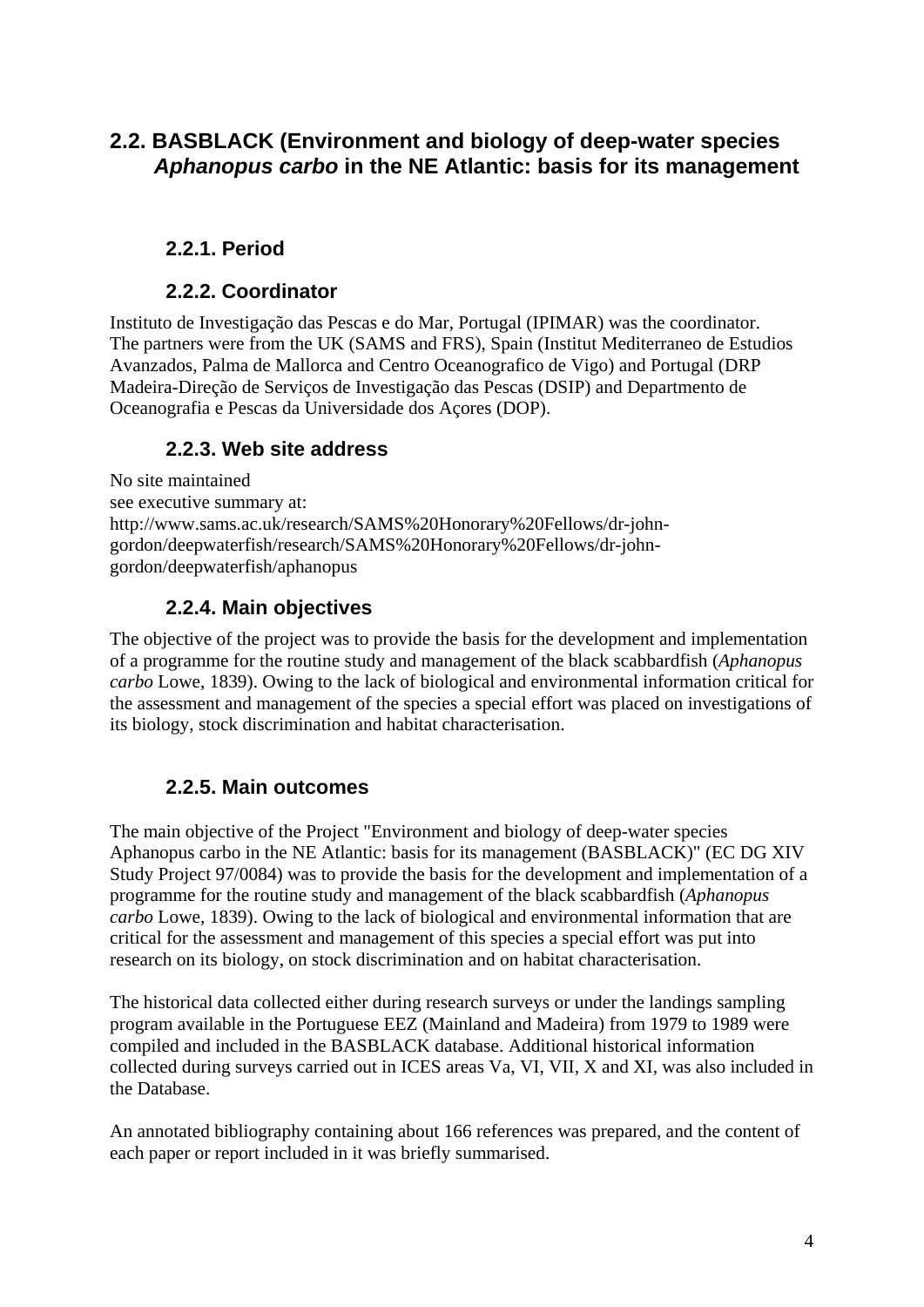During the Project a length sampling program in order to collect data both from commercial landings and research surveys was established and regularly executed. According to this Program a total of 21,884 fish were measured for length structure. The sampling program was established taking into consideration the historical data from Portuguese, French and Spanish commercial fisheries, and from research surveys carried out in NE Atlantic by Portugal, U.K., France, Germany and Iceland. A further 5300 fishes were sampled. The sampled fishes constituted the basic material for the different studies. Sexual maturity scales for both male and females were established and validated by histological analysis of gonads. An atlas on the reproduction which included detailed information for each macroscopic stage was published. More than 2200 fish stomachs were examined for species diet composition, but the results were not conclusive as most of sampled specimens had empty stomachs or had eaten the bait used in the fishery. About 3950 otoliths were extracted and used in the growth study undertaken in the project. An ageing workshop to standardise methodologies and criteria was organised. Investigation on otolith microstructure, and validation of the otolith macrostructure using microstructure analysis was also carried out. Due to the fact that in Scotland fishes are usually landed with the head removed, a conversion factor of post-anal length to total length, using a robust statistical regression was established. In addition since some historical length data refer to standard length, a conversion factor from standard to total length was determined using a similar statistical approach.

Methodologies for population discrimination based on DNA and otolith microchemistry analysis were developed and standard methodological protocols were established for the species. After this initial stage some polymorphism for Madeira was detected, which should be more deeply studied in the future. In addition, otolith microchemistry analysis indicated that this might be a useful tool for stock discrimination of the species. It is thus strongly recommended that future studies in both approaches be carried out, especially due to the large distribution area of the species. As a complement to these two studies and not referred to in the research activities initially proposed, morphometric studies were carried out. Morphometric data collected in different geographical areas were statistically analysed. The results obtained were not successful in discriminating between geographical areas because the confounding effect of both latitude and fishing gear could not be definitely separated. Nevertheless, it was recognised by all that in the future more studies on morphometrics should be undertaken in order to clarify this problem.

Observations on board a volunteer fishing vessel off Portuguese mainland fishing grounds were carried out from February 1999 until January 2000. Each month, observers went on board the fishing vessel to take temperature measurements using TDR (Temperature Depth Recorder), and to record catch information. Methodologies to use fishing vessels as observational platforms were developed.

Heavy metal (Hg, Cu, Zn, Cd, Pb, As) content was determined for samples collected at Madeira, Sesimbra, Rockall Trough, and Azores and a bioaccumulation database was constructed. Black scabbardfish livers are cause for concern for the health, especially in communities that treat the liver as a local delicacy. The concentration of mercury in muscle tissue is generally lower than in liver, and may therefore present less of a risk for consumers. Organic contaminants appear to pose no threat to the health of people consuming black scabbardfish.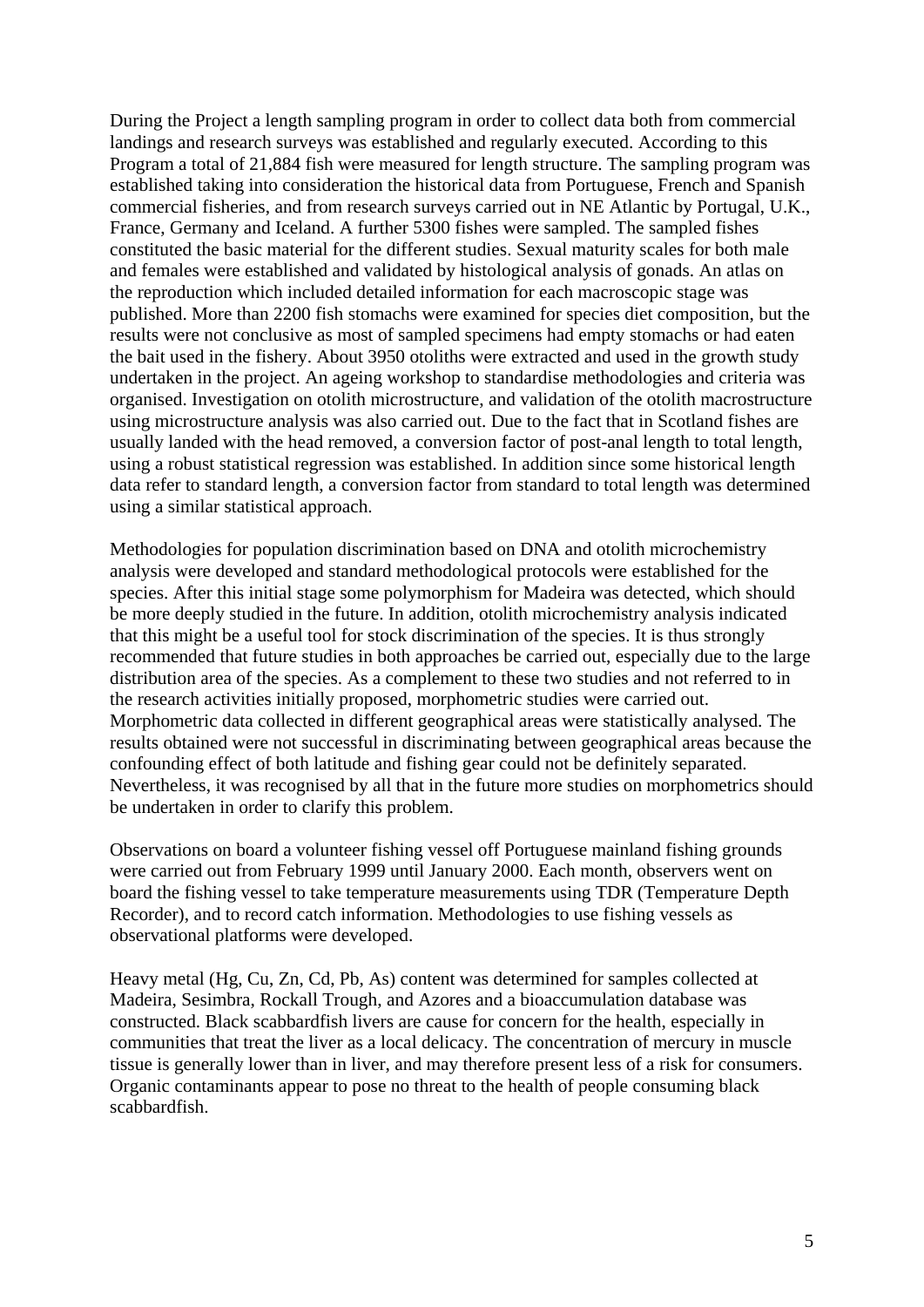#### **2.2.6. Major publications**

Figueiredo, I., Bordalo-Machado, P., Reis, S., Sena-Carvalho, D., Blasdale, T., Newton, A., Gordo, L. S. (2003). Observations on the reproductive cycle of the black scabbardfish (Aphanopus carbo Lowe, 1839) in the NE Atlantic. Ices Journal of Marine Science 60(4), 774-779

Gordo, L.S., Carvalho,D.S. Figueiredo, I., Machado, P.B., Newton, A. and Gordon, J. (2000).Escala de maturação sexual do peixe-espada preto. Uma Abordagem macro e microscópia. The sexual Maturity scale of black scabbardfish. A macro and microscopic approach. Celta Editora:36 pp.

Morales-Nin, B., Canha, A., Casas, M., Figuereido, I., Gordo, L. S., Gordon, J. D. M., Gouveia, E., Pineiro, C. G., Reis, S., Reis, A., Swan, S. C. (2002). Intercalibration of age readings of deepwater black scabbardfish, Aphanopus carbo (Lowe, 1839). Ices Journal of Marine Science 59(2), 352-364.

Swan SC, Gordon JDM and Shimmield T (2003). Preliminary investigations on the uses of otolith microchemistry for stock discrimination of the deep-water black scabbardfish (Aphanopus carbo) in the North East Atlantic. Journal of Northwestern Atlantic Fisheries Science, 31, 221-231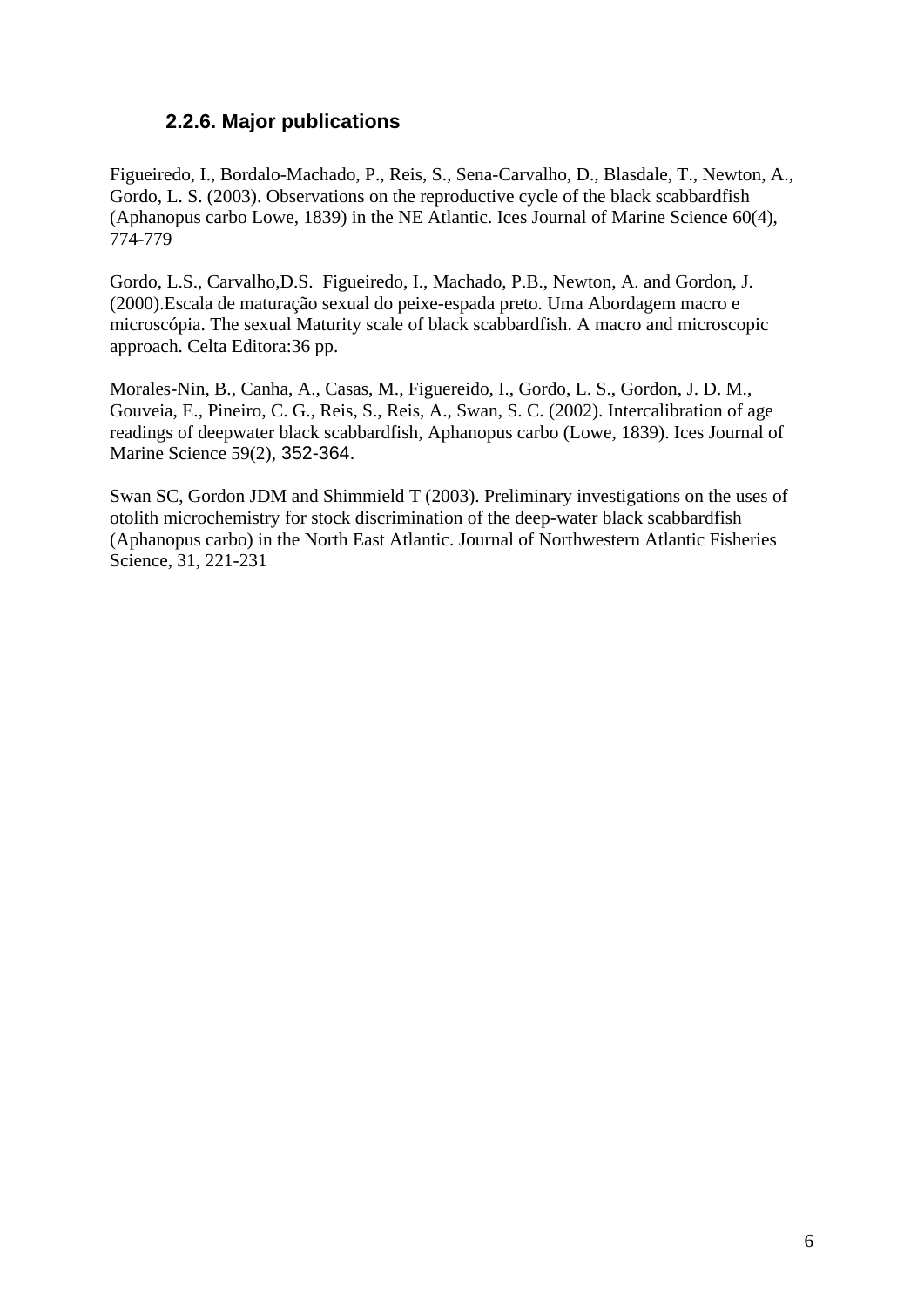# **2.3. Project CAFÉ Capacity, F and Effort**

### **2.3.1. Period**

01.02/2006 –01/02/2009

#### **2.3.2. Coordinator**

Dr Anna Korre, Imperial college for Science, technonolgy and medecine

# **2.3.3. Web site address**

https://cafe.jrc.ec.europa.eu/home

# **2.3.4. Main objectives**

Capacity reduction and effort limitation are major tools in fisheries management. CFP reform aims to match European fleet capacity to resource availability. Links are assumed between these and fishing mortality, but the scientific basis for these has not been fully established, particularly for pelagic fisheries.

The project will examine the relationship between these factors for six case studies; North Sea, Biscay & East Mediterranean pelagic fisheries; and North Sea, western (Biscay & Celtic Sea) and north east Mediterranean demersal fisheries. It will review existing approaches to measuring capacity and effort and control measures derived from these. It will collate data on fleets (catch, vessel  $\&$  gear metrics, costs  $\&$  profits, and investment  $\&$  capital values) and on fish stocks (abundance, distribution, fishing mortality). It will include analyses of fisher's behaviour from targeted fine scale studies. Statistical and mathematical modelling tools will be used to explore and quantify relationships between metrics for the three factors. Metrics will be selected that are suitable for capacity and effort and have good explanatory power in the model systems. Appropriate models and metrics will be developed to quantify the links between capacity, effort and species mortality, partitioned by fleet and area. A key element will be a study of capacity utilisation, i.e. the match between capacity and real effort, including a quantitative study of the factors controlling capacity change, i.e. investment strategy, control legislation and economic factors.

Finally, the project will propose a series of new effort and capacity control measures and scenarios. These will be tested and compared to current measures using operational models. At all stages explicit measures will be taken to quantify structural and parametric uncertainty. The final outcome will be a comprehensive review of possible management measures and their likely effect in conserving fish stock resources.

# **2.3.5. Main outcomes**

Not identified

### **2.3.6. Major publications**

Not identified

There was at least to communication in the Theme Session I "Fishing capacity, effort, and fishing mortality—the understanding of fishery dynamics and their links to management" of ICES ASC 2008.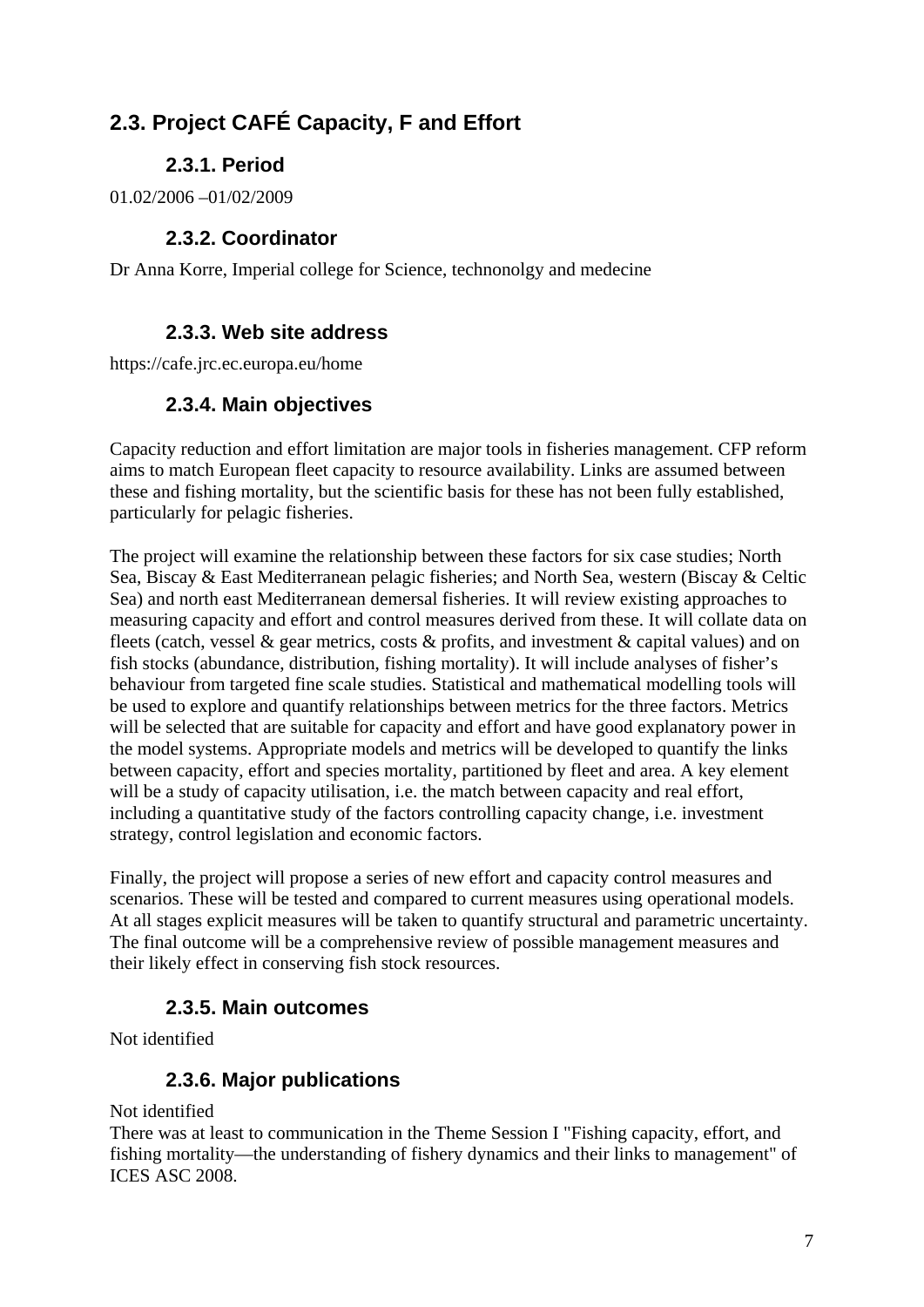# **2.4. Project CEDER**

#### **2.4.1. Period**

01/01/2006-31/12/2007

#### **2.4.2. Coordinator**

Mr David Bestwick, avanti Communication limited

#### **2.4.3. Web site address**

https://ceder.jrc.ec.europa.eu/

### **2.4.4. Main objectives**

The primary objective of CEDER was to harness technologies, such as the Vessel Monitoring System and electronic logbooks, to provide more accurate and timelier information on catches, effort, landings, discards and quota and TAC uptake and to assess the benefits of this information for fisheries management.

The objectives were:

- the production of a harmonized database for fisheries data of six different fisheries;
- the construction of relationships between these data and national catches, landings;
- an assessment of the accuracy of such relationships:
- the production and testing of a near-real-time system that can monitor catch, effort, discards and landings of these fisheries;
- the delivery of an outline design for introducing such a system into operation;
- an assessment of the benefits to industry, authorities and to the sustainability of stock and the fishery.

### **2.4.5. Main outcomes**

The implementation plan details how CEDER project outputs can be applied at the fishery policy management level to ensure envisioned benefits from implementation of project findings can be achieved (see D3.2 CEDER benefits report v10.pdf at https://ceder.jrc.ec.europa.eu/, under documents/deliverables).

### **2.4.6. Major publications**

Final report on the project website. No peer reviewed publication identified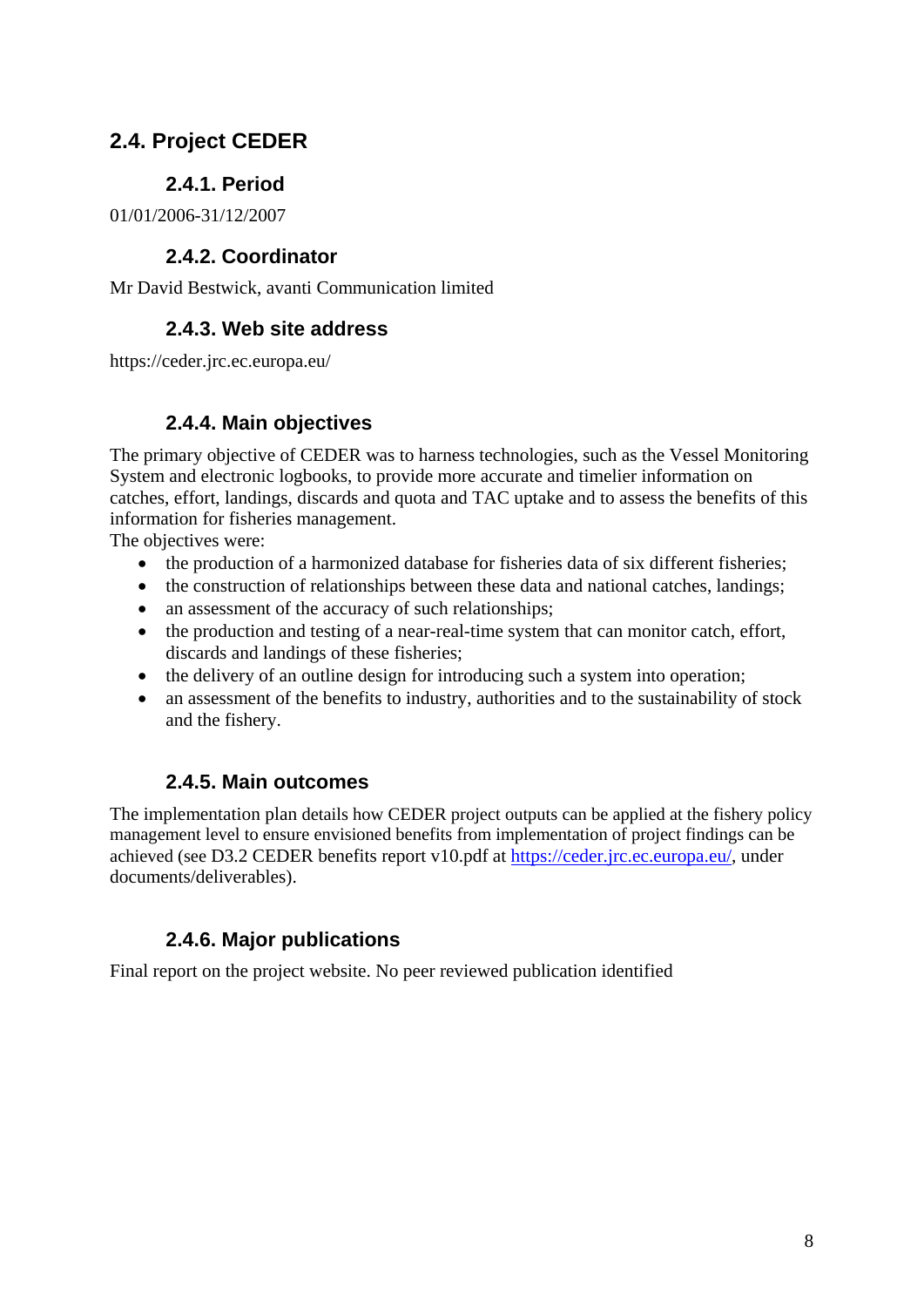# **2.5. CEVIS (Evaluating alternative, participatory management models for EU fisheries)**

#### **2.5.1. Period**

2005-2008 (FP6)

#### **2.5.2. Coordinator**

Douglas Wilson, Danish Institute for Fisheries Management and Coastal Community Development (IFM)

#### **2.5.3. Web site address**

http://www.ifm.dk/CEVIS/index.htm

#### **2.5.4. Main objectives**

The Comparative Evaluations of Innovative Solutions in European Fisheries Management (CEVIS) Project was a three year exploration of how science can address policy questions at perhaps their most general level. With an eye toward possible implementation under the CFP we evaluated four management innovations that were receiving the most attention in current discussions of potential changes in European fisheries management at the time we developed the project:

- Participatory approaches to fisheries governance;
- Rights-based regimes;
- Effort-control regimes; and,
- Decision-rule systems.

While we use the term 'innovations' to indicate that these approaches to management had not been used extensively in Europe at the time we developed the project, these were not new or untested ideas and all of them had been incorporated into modern fisheries management regimes in developed countries. All of them were also being widely discussed within Europe as options for the Common Fisheries Policy (CFP) as the CFP moved towards a more adaptive and ecosystem-based approach to fisheries management.

The project had two phases. The first phase used a cross-disciplinary approach. During this phase we carried out four in-depth studies of areas outside of Europe where innovative fisheries management regimes have been implemented. These were New Zealand, Canada, Alaska, and Iceland. The visits were made by teams that included at least one social scientist and one natural scientist. Cross-disciplinary teams carried out the research using social science methods based on carrying out and analyzing in-depth interviews. They did a literature review of fisheries management in the area and then made visits of approximately two weeks where they interviewed various stakeholders. These areas were chosen because they had implemented at least two of the innovations that CEVIS was interested in investigating. Chapters Two through Five of this book are the reports of these studies. The second phase was carried out in disciplinary working groups and took a basically multidisciplinary approach. Each working group focused on one of the objectives identified in the original project call to be used as the basis of the evaluation of the innovations. In order to get a handle on the objective described in that call as 'robustness with respect of varying conditions' we decided to focus on the 'biological robustness' of the fish stocks and the 'social robustness' of the management institutions. So the disciplinary working groups were four: two run by economists examining the innovations with respect to economic efficiency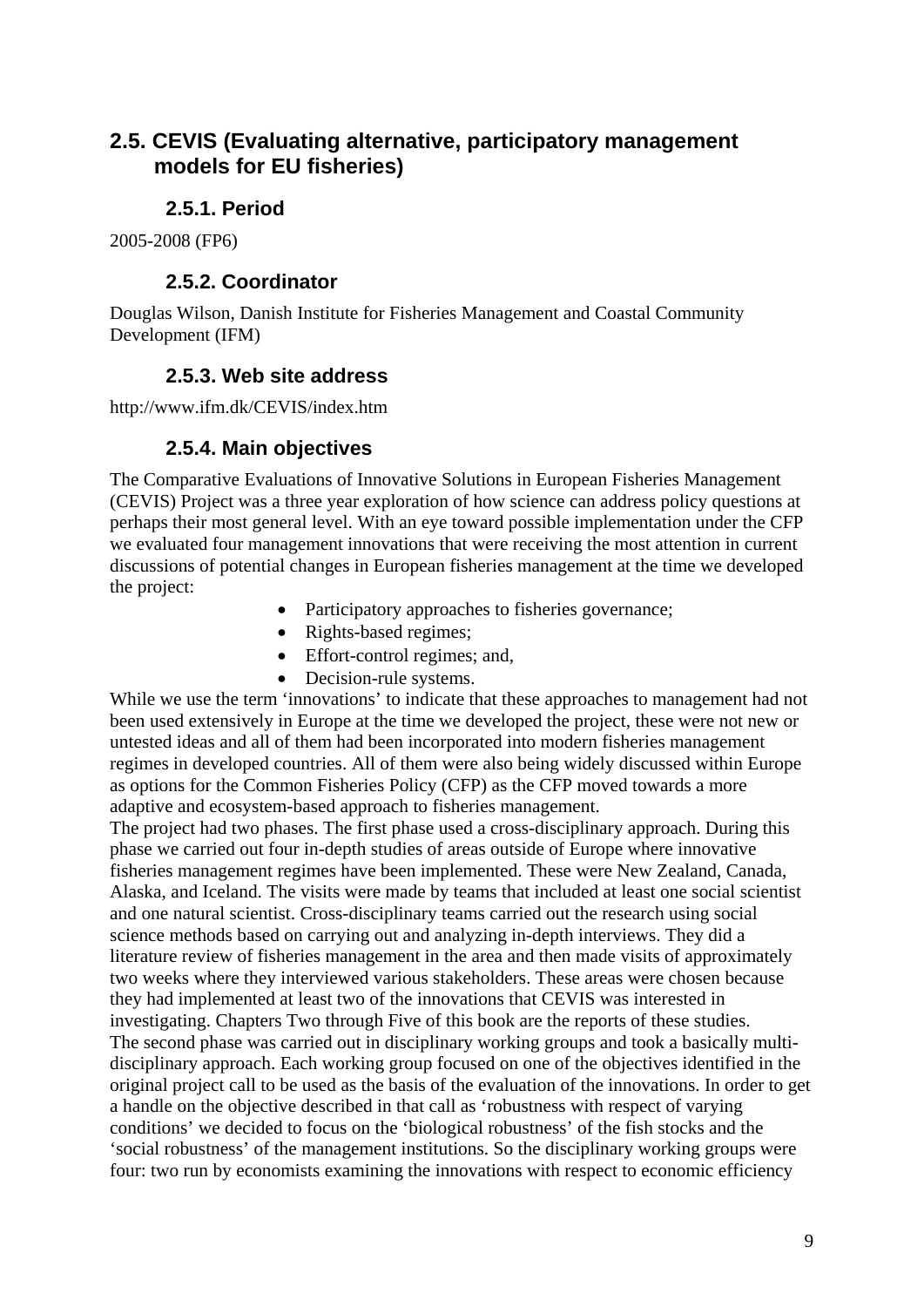and costs of management; a group of biologists examining the innovations with respect to biological robustness; and, a group of social scientists examining social robustness. All four groups used data from Europe, including the Faroe Islands. Their assignment was to identify and test specific hypotheses about the relationship between the innovations and their objectives using the methods and data that could be feasibly applied from their discipline. The approach we took was predicated on the following levels of analysis:

- Social robustness would be examined at the level of the fishing community;
- Economic efficiency would be examined at the level of the fleet;
- Biological robustness would be examined at the level of the fish stock; and,
- Costs of management would be examined at the level of the polity.

### **2.5.5. Main outcomes**

See annexe I

### **2.5.6. Major publications**

Book:

Hauge, K. H. and Wilson, D. C. (Eds.) (2009) Comparative Evaluations of Innovative Fisheries Management: Global Experiences and European Prospects. Springer Verlag, 272 pp.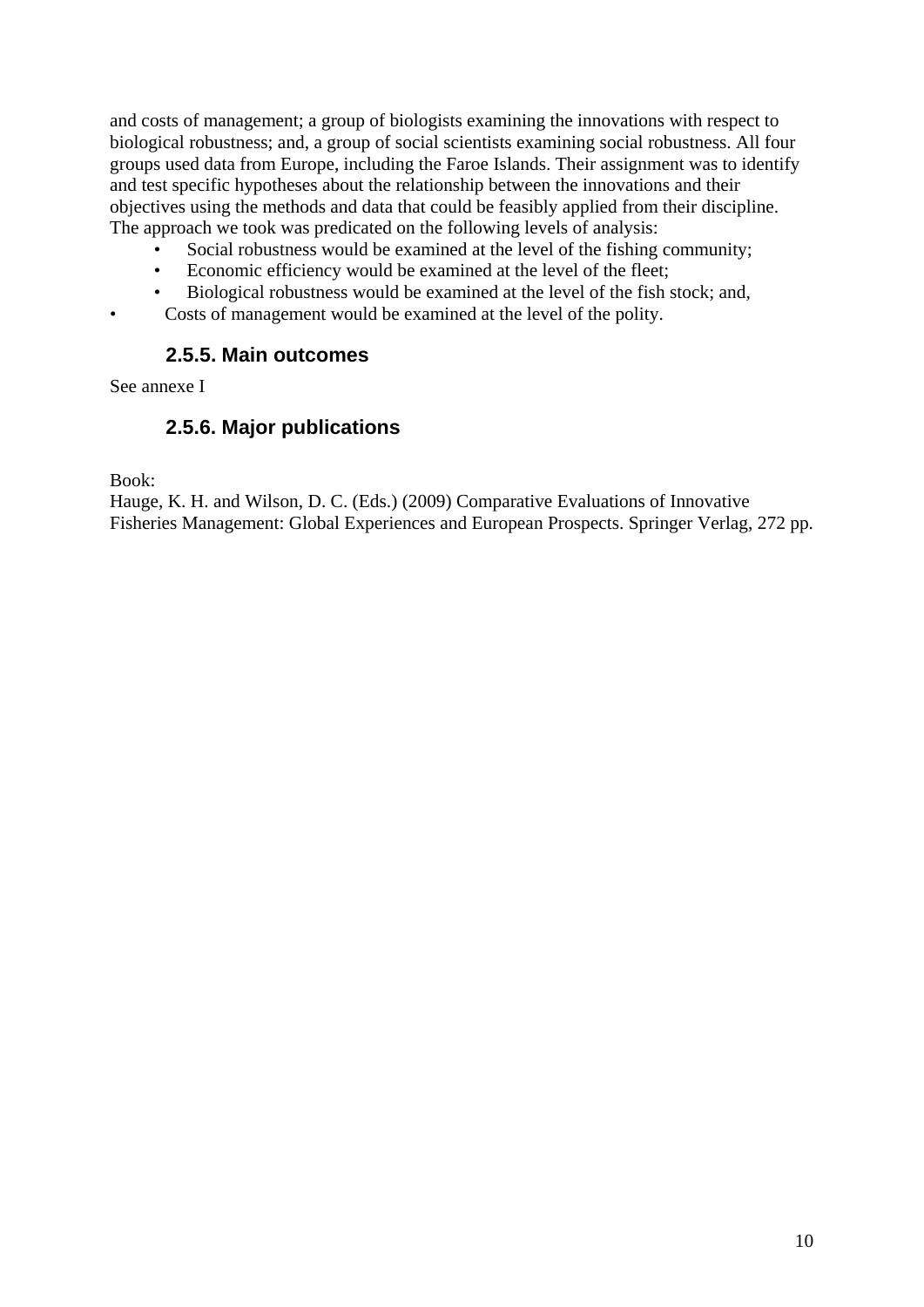# **2.6. COMARGE (Continental margin ecosystems)**

#### **2.6.1. Period**

Part of Census of Marine Life (http://www.coml.org/)

# **2.6.2. Coordinator**

Depends on project

### **2.6.3. Web site address**

http://www.ifremer.fr/comarge/en/index.html

### **2.6.4. Main objectives**

The issues address by COMARGE concern two main scales of margin heterogeneity:

- The fragmented habitats of high biomass production and/or distinctive species composition collectively termed Hotspots

- The environmental variability found along latitude and depth gradients.

To achieve its goals, COMARGE intends to create a network of researchers to facilitate coordination among projects and cruises, to foster data sharing, to support data archiving and finally to assure the maximum synergistic value for continental margin studies. As a first step, the purpose and questions of the project will be disseminated to a wide community of scientists. A challenge of the Census of Marine Life - COMARGE will be to overcome taxonomic impediments in order to disseminate through OBIS comprehensive species lists for a wide range of habitats. COMARGE's intent, together with other deep-sea CoML field projects, is to foster the development of taxonomic expertise through workshops and exchange of taxonomists.

Regional projects:

- Biozaire: African equatorial margin
- Northeast Pacific
- Southeast Pacific

### **2.6.5. Main outcomes**

### **2.6.6. Major publications**

The Multidisciplinary BIOZAIRE Program - A Contribution to Census of Marine Life. A special issue of Deep Sea Research II edited by Myriam Sibuet and Annick Vangriesheim.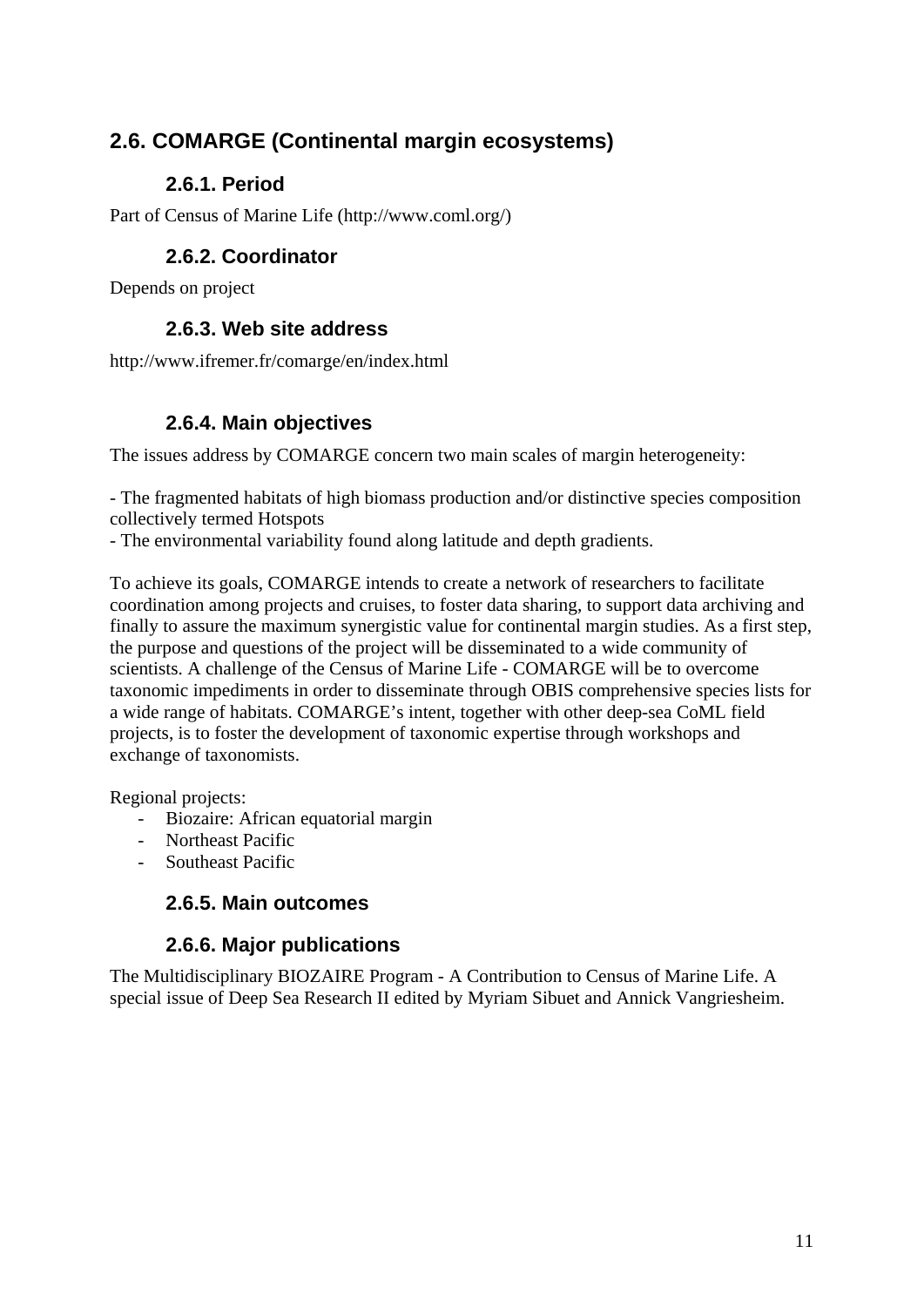# **2.7. COMMIT (Committing to tailor-made long-term fishery management strategies)**

### **2.7.1. Period**

2004-2007 (FP6)

### **2.7.2. Coordinator**

Centre for Environment Fisheries and Aquaculture Science (Cefas)

#### **2.7.3. Web site address**

**http://www.cefas.co.uk/projects/creation-of-multi-annual-management-plans-forcommitment-%28commit%29.aspx**

#### **2.7.3.1. Main objectives**

COMMIT aims to improve the scientific basis for the long-term sustainable planning of fishery management, while identifying any short-term biological and socio-economic consequences. The project will:

\* Evaluate management plans that reduce annual fluctuations in exploitation and encourage stakeholder commitment

\* Base these strategies upon harvest rules and develop them explicitly to recognise various uncertainties

\* Carry out a socio-economic analysis to identify mechanisms affecting the commitment of key stakeholders

# **2.7.4. Main outcomes**

Major publications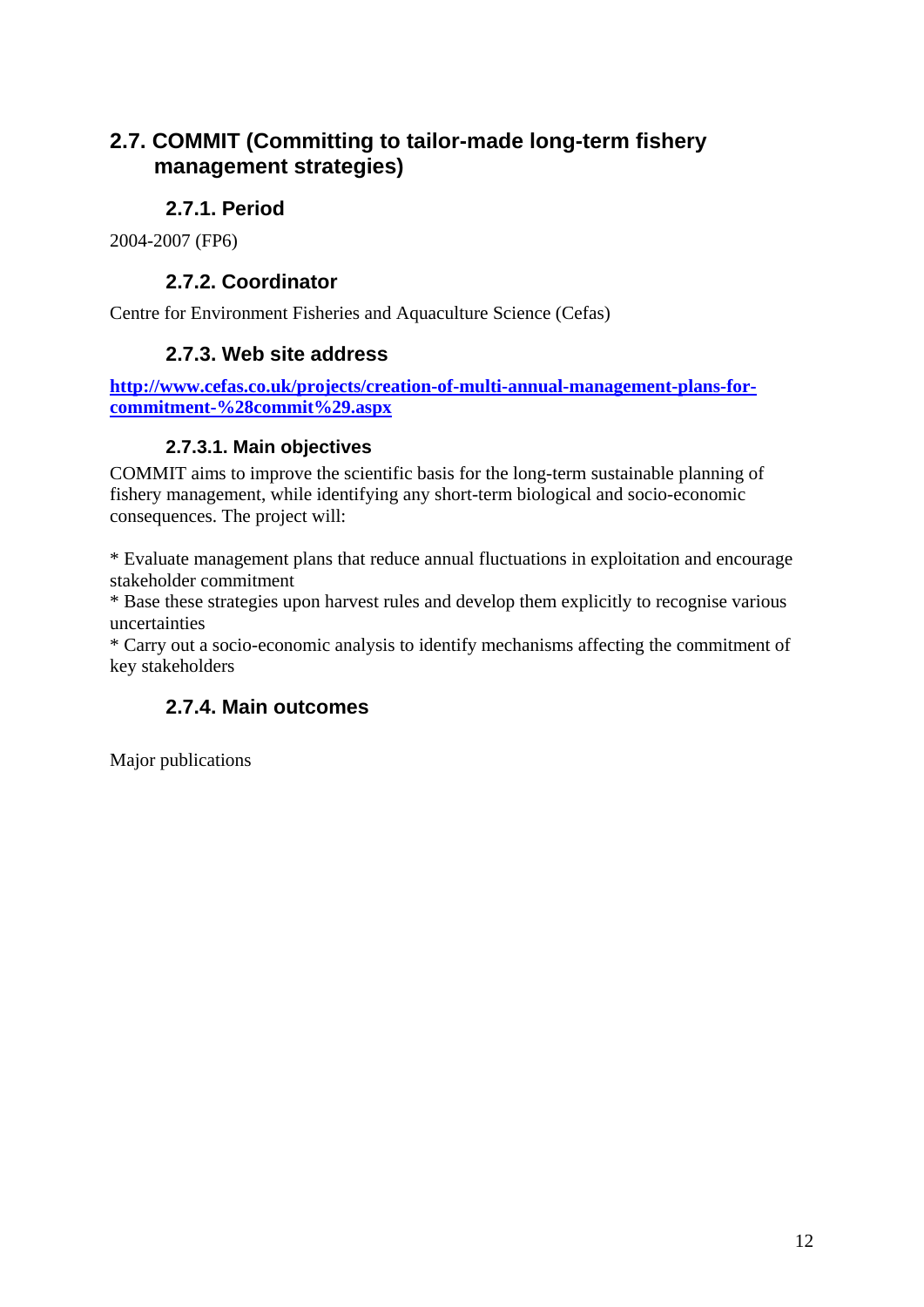# **2.8. COST Project (Common Open Source Tool for raising and estimating properties of statistical estimates derived from the Data Collection Regulation)**

#### **2.8.1. Period**

12/07/2007 – 12/05/2009

(Studies and Pilot projects for carrying out the common fisheries policy, response to the lot N°2 of the call for tenders FISH/2006/15, Project no SI2.467814)

### **2.8.2. Coordinator**

Joël Vigneau, Ifremer

### **2.8.3. Web site address**

http://www.ifremer.fr/cost/

### **2.8.4. Main objectives**

COST was financed as part of the European Commission Data Collection Regulation (DCR). The objective of the study is to develop a common "open source" tool (COST) for assessing the accuracy of the biological data and parameters estimates collected for stock assessment purposes within the framework of the Data Collection Regulation. The tool consists of R libraries allowing to import and handle fisheries data (COSTcore), to explore the data (COSTeda), to estimate the parameters and related precision (COSTdesign & COSTbayes) and finally to do simulation (COSTsim)

### **2.8.5. Main outcomes**

An open-source software developed in R and consisting of different packages that develop validated methods to investigate and estimate parameters for (i) discards volume, (ii) length and age structure of catches and landings, and (iii) biological parameters such as growth, maturity and sex-ratio. Where appropriate, the estimates are calculated according to one out of a fixed number of agreed raising procedures, based on the methods already developed by some Institutes. Linkage with ICES end-users has been consolidated through the exportation method to ICES own storage database (InterCatch) and to the R environment usually used for stock assessment working group (FLR).

All information, documents and packages related to the project can be found on the project dedicated website : http://wwz.ifremer.fr/cost.

# **2.8.6. Major publications**

ICES, 2009. Definition of Standard Data-Exchange Format for Sampling, Landings, and Effort Data from Commercial Fisheries ICES Cooperative Research Report, N° 296, July 2009. 48pp.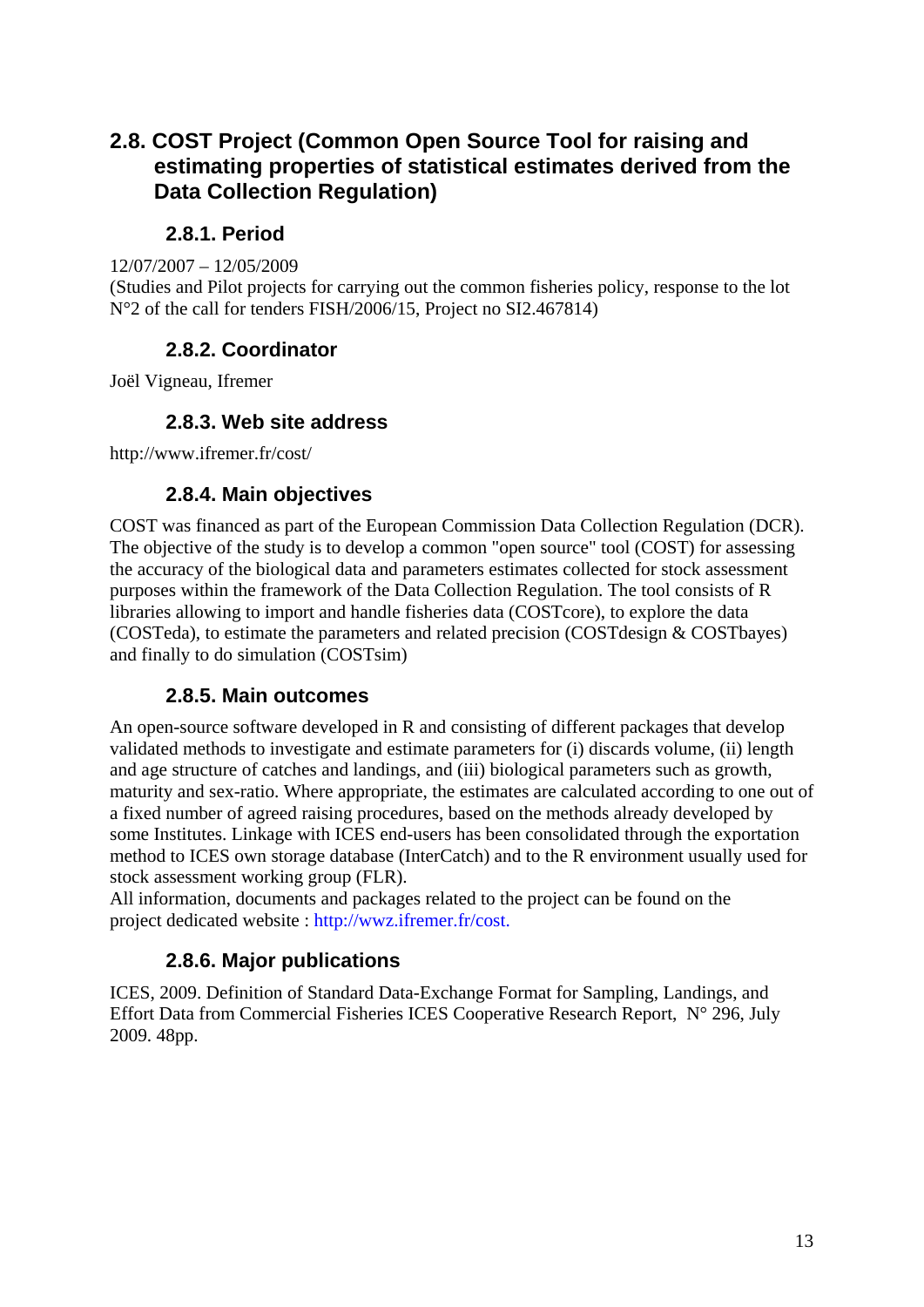# **2.9. Project DEGREE**

### **2.9.1. Period**

01/02/2006-01/04/2009

### **2.9.2. Coordinator**

Dr Bob Van Marlen, IMARES

### **2.9.3. Web site address**

http://www.rivo.dlo.nl/degree/

# **2.9.4. Main objectives**

The main objective was to develop new gears/fishing techniques that have a lower impact on benthic habitats, to quantify the potential reduction of the physical impact as well as the effects on benthic communities, to weigh the socio-economic consequences of these changes against those of alternative management measures, e.g. closing of areas.

DEGREE aimed at developing a generic approach in which cases studies (e.g. North Sea, Mediterranean) could be worked out. The aim was to assess the overall ecological impact to benthic systems by developing physical/biological models verified by tests at sea. and that can be provided as a tool to fisheries managers to identify gear and sediment type combinations which will minimise impact to the habitat.

The objectives include an appraisal of the socio-economic consequences of the new gears and techniques. Gear types under study involve: otter trawls, beam trawls and dredges. The project consisted of six work packages:

WP 1: Management and co-ordination

- WP 2: Modelling and quantification of benthic impact
- WP 3: Otter trawl modifications
- WP 4: Beam trawl and Dredge modifications
- WP 5: Economics
- WP 6: Dissemination and implementation

#### **2.9.5. Main outcomes**

Not identified, access to the project web site is restricted.

### **2.9.6. Major publications**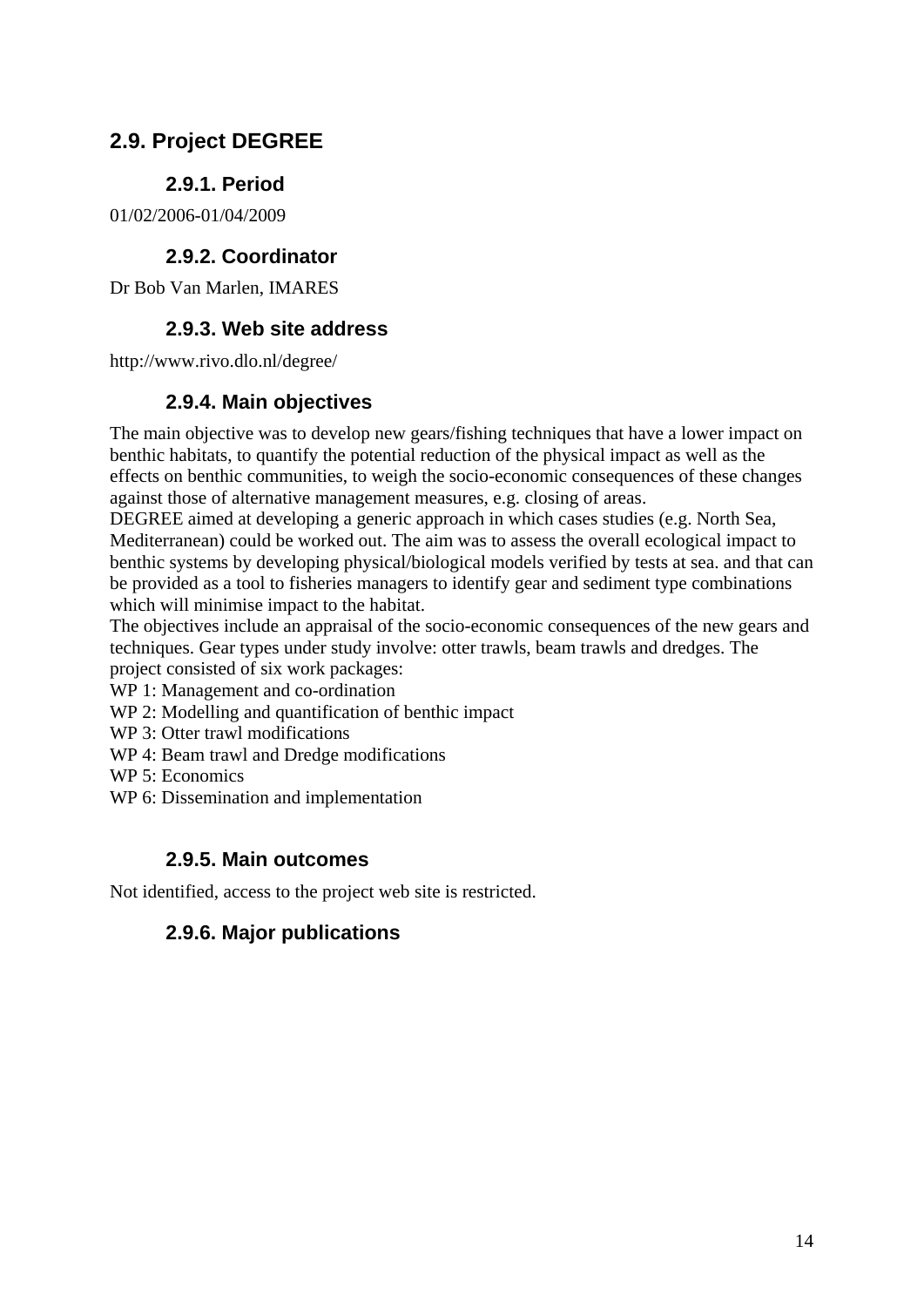# **2.10. CORALFISH (Ecosystem based management of corals, fish and fisheries in deep waters in Europe and beyond)**

### **2.10.1. Period**

2008-2012 (FP7)

### **2.10.2. Coordinator**

Anthony Graham, National University of Ireland, Galway

#### **2.10.2.1. Web site address**

http://eu-fp7-coralfish.net/

#### **2.10.2.2. Main objectives**

CoralFISH will assess the interaction between corals, fish and fisheries, in order to develop monitoring and predictive modelling tools for ecosystem based management in the deep waters of Europe and beyond.

CoralFISH aims to:

\* develop essential methodologies and indicators for baseline and subsequent monitoring of closed areas;

\* integrate fish into coral ecosystem models to better understand coral fish-carrying capacity;

\* evaluate the distribution of deepwater bottom fishing effort to identify areas of potential interaction and impact upon coral habitat;

\* use genetic fingerprinting to assess the potential erosion of genetic fitness of corals due to long-term exposure to fishing impacts;

\* construct bio-economic models to assess management effects on corals and fisheries to provide policy options;

\* produce habitat suitability maps both regionally and for OSPAR Region V to identify areas likely to contain vulnerable habitat. The latter will provide the EU with the tools to address the issues raised by the UNGA resolution.

# **2.10.3. Main outcomes**

Ongoing. CoralFISH is a major project for interaction with DEEPFISHMAN.

### **2.10.4. Major publications**

Auster, P. J., Gjerde, K., Heupel, E., Watling, L., Grehan, A., Rogers, A. D. (in press). Definition and detection of vulnerable marine ecosystems on the high seas: problems with the "move-on" rule. ICES Journal of Marine Science, fsq074. 10.1093/icesjms/fsq074

Braga-Henriques, A., Carreiro-Silva, M., Porteiro, F. M., de Matos, V., Sampaio, I., Ocana, O., Avila, S. P. (in press). The association between a deep-sea gastropod Pedicularia sicula (Caenogastropoda: Pediculariidae) and its coral host Errina dabneyi (Hydrozoa: Stylasteridae) in the Azores. ICES Journal of Marine Science, fsq066. 10.1093/icesjms/fsq066

Carreiro-Silva, M., Braga-Henriques, A., Sampaio, I., de Matos, V., Porteiro, F. M., Ocana, O. (in press). Isozoanthus primnoidus, a new species of zoanthid (Cnidaria: Zoantharia) associated with the gorgonian Callogorgia verticillata (Cnidaria: Alcyonacea). ICES Journal of Marine Science: Journal du Conseil, fsq073. 10.1093/icesjms/fsq073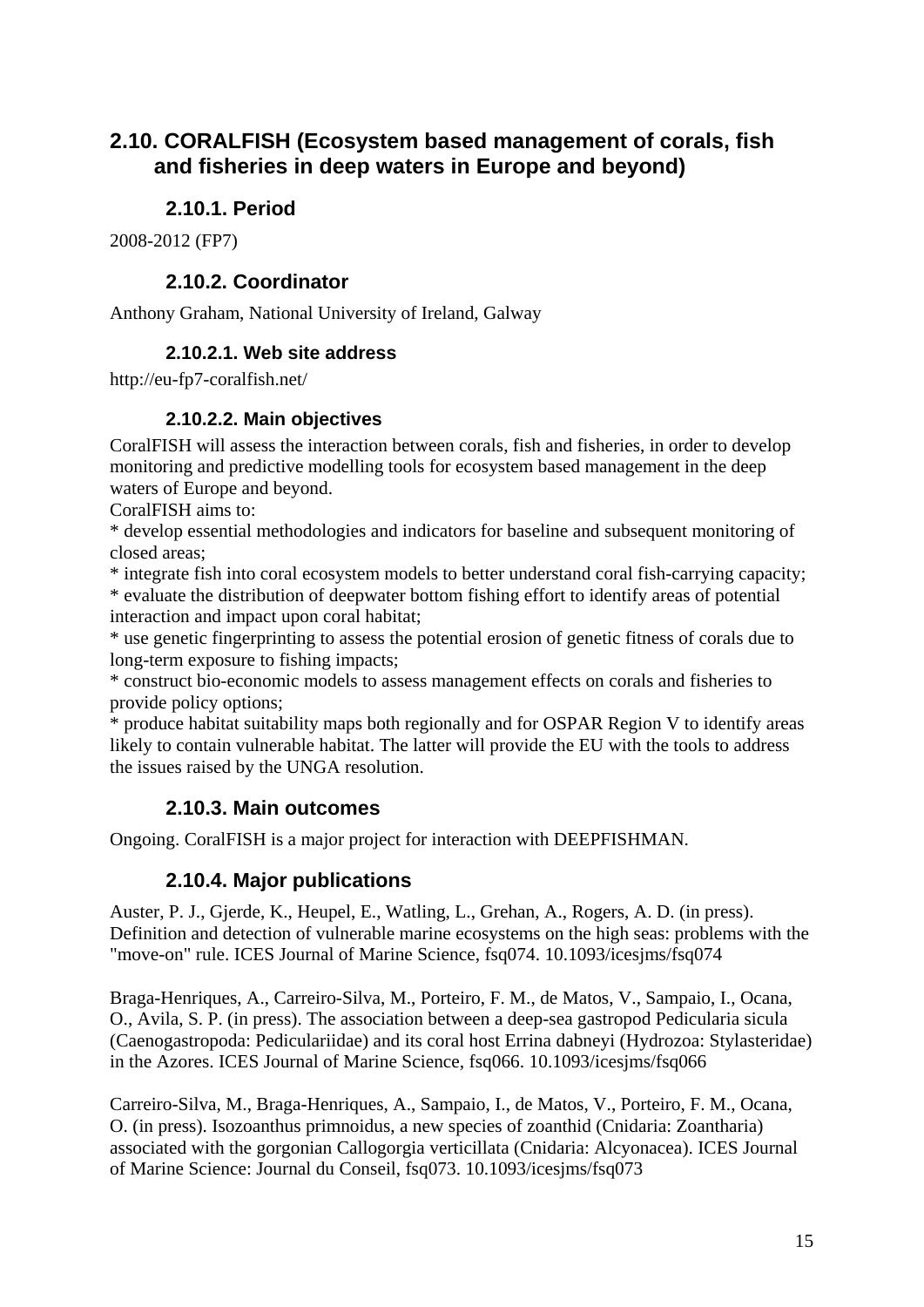Heymans, J. J., Howell, K. L., Ayers, M., Burrows, M. T., Gordon, J. D. M., Jones, E. G., Neat, F. (in press). Do we have enough information to apply the ecosystem approach to management of deep-sea fisheries? An example from the West of Scotland. ICES Journal of Marine Science, fsq065. 10.1093/icesjms/fsq065

A number or other publication are expected in the special issues "Issues confronting the deep oceans: the economic, scientific and governance challenges and opportunities of working in the Deep Sea" of ICES journal of marine science.

Some other works were presented at the  $12<sup>th</sup>$  deep-sea biology conference (see books of abstracts at http://12dsbs.hi.is/).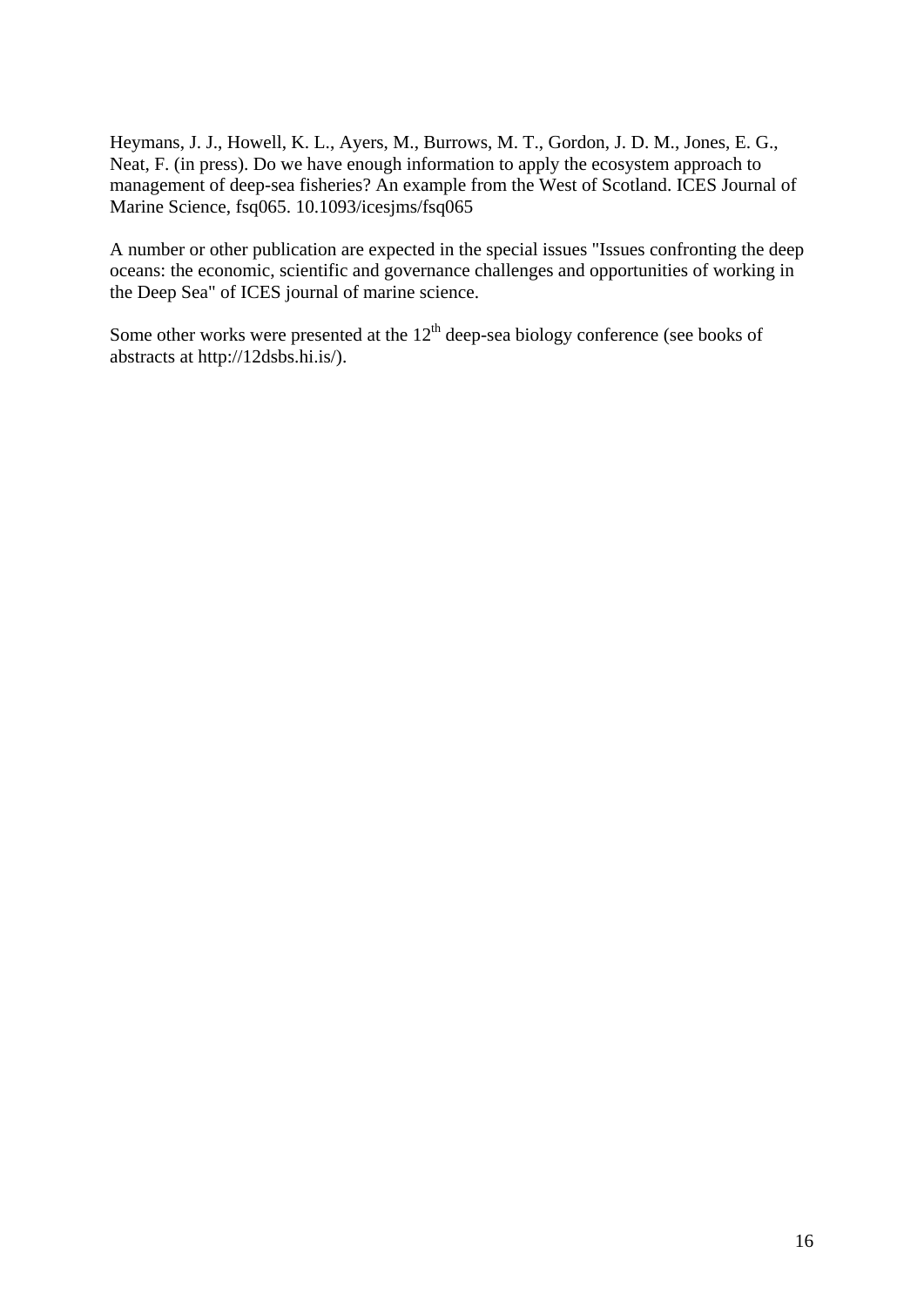# **2.11. Deep-water Demersal Fishes: Data for Assessment and Biological Analysis**

### **2.11.1. Period**

1994-1997 (Commission of the European Communities Shared Cost Study Contract DGXIV/C/1 94/C 144/04)

# **2.11.2. Coordinator**

Dr. J.D.M. Gordon, Scottish Association for Marine Science

#### **2.11.3. Web site address**

http://www.sams.ac.uk/research/SAMS%20Honorary%20Fellows/dr-johngordon/deepwaterfish/research/SAMS%20Honorary%20Fellows/dr-johngordon/deepwaterfish/demersal

# **2.11.4. Main objectives**

The objectives were:

- o To extract and work up the historical data obtained during the UK Ministry of Agriculture fisheries and Food (MAFF) deep-water fisheries surveys of the continental slopes to the west of the British Isles in the 1970s.
- o To age deep-water fishes using otoliths collected by MAFF and SAMS

### **2.11.5. Main outcomes**

See executive summary at: http://www.sams.ac.uk/research/SAMS%20Honorary%20Fellows/dr-johngordon/deepwaterfish/research/SAMS%20Honorary%20Fellows/dr-johngordon/deepwaterfish/demersal

#### **2.11.6. Main publications**

Gordon, J.D.M. and Swan, S.C. (1997) Final Report of EC DGXIV/C1 Contract 94/017 Deep-water demersal fishes: data for assessment and biological analysis. 208 pp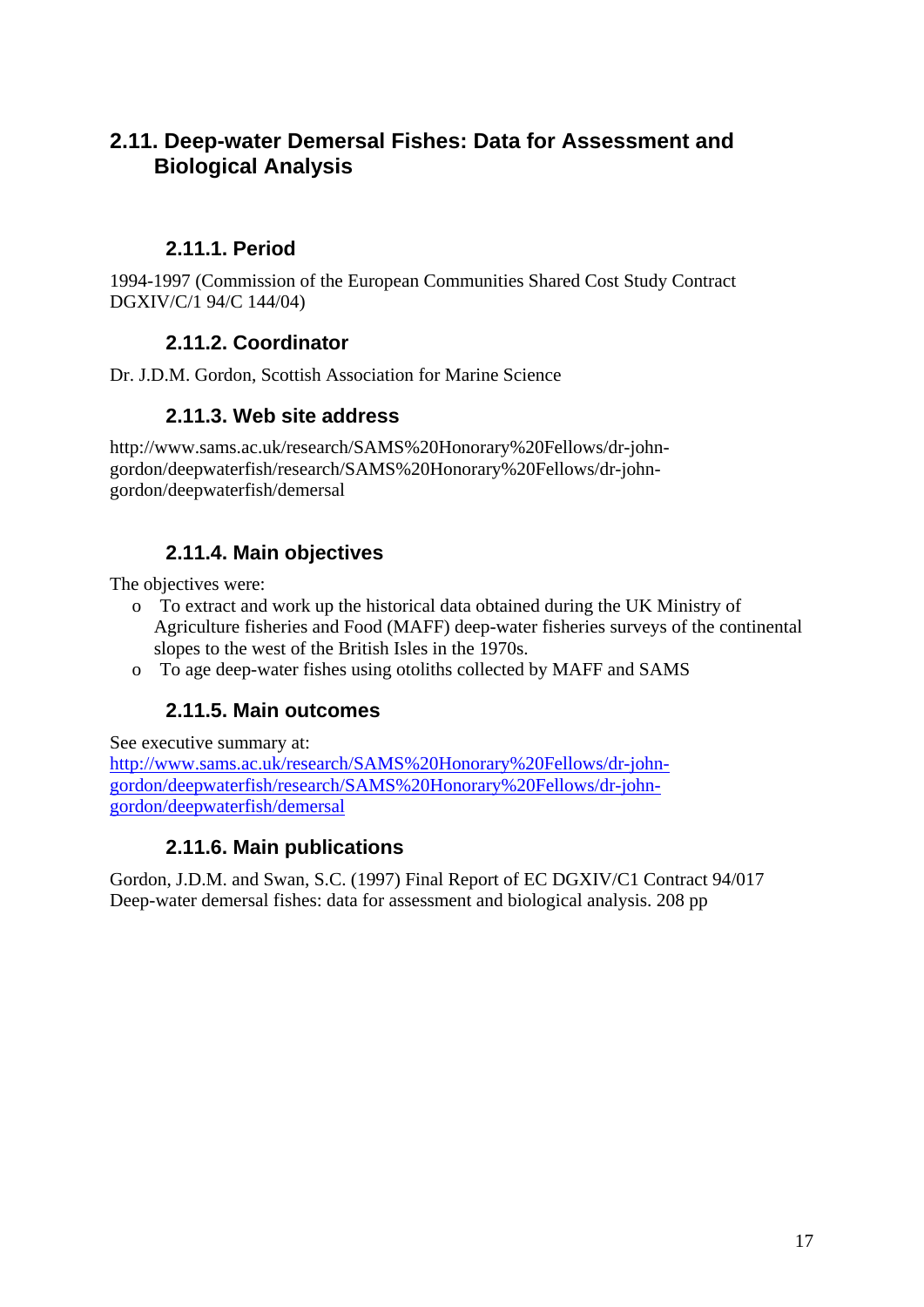# **2.12. Deep-water Fish Species - Biological Parameters**

Commission of the European Communities, Shared Cost Study Contract DG XIV/C/1, 1992/10

#### **2.12.1. Period**

1992-1993 (Commission of the European Communities, Shared Cost Study Contract DG XIV/C/1, 1992/10)

#### **2.12.2. Coordinator**

Dr. J.D.M. Gordon, Scottish Association for Marine Science

#### **2.12.3. Web site address**

No site maintained, summary and main outcome available at http://www.sams.ac.uk/research/SAMS%20Honorary%20Fellows/dr-johngordon/deepwaterfish/research/SAMS%20Honorary%20Fellows/dr-johngordon/deepwaterfish/bioparam

# **2.12.4. Main objectives**

Assess the use of otolith microchemistry as a possible tool for defining the stocks of different deep-water fish species of the Atlantic and Mediterranean. It is known that fish otoliths incorporate elements from the environment as they grow and the otoliths are assumed to be metabolically inert. It is therefore reasonable to suppose that if a species lives and grows in a discrete area, the elemental signature in its otolith would be distinct. However, if a species has its early life in one area or depth zone and moves to another later in its life cycle, then it should be possible to distinguish changes in the elemental signature in samples from different parts of the otolith.

#### **2.12.5. Main outcomes**

The report ends with a number of recommendations relevant to the management of the resource.

- o There is a clear need for information on the age of these deep-water species.
- o It is important that the managers are aware of the differences in the food-chains between the shelf and the deep-sea. All the species likely to be exploited are top-level predators and many feed on smaller fishes.
- o It is essential that data on all fish species is collected, as has been done in the SAMS survey. This will enable biologists to assess the effects of the removal of top-level predators by the fishery. The SAMS data base is a valuable resource on the virgin state of the fish assemblages.
- o The deep-sea, at least in temperate latitudes, must no longer be thought of as a system where everything is adapted to survival in a low-energy environment.
- o Consideration must be given to the best methods of catching deep-sea fish.
- o More research is required on stock identification and migrations. The stocks of many of these species may extend into international waters and the implications of uncontrolled fisheries in these areas must be considered.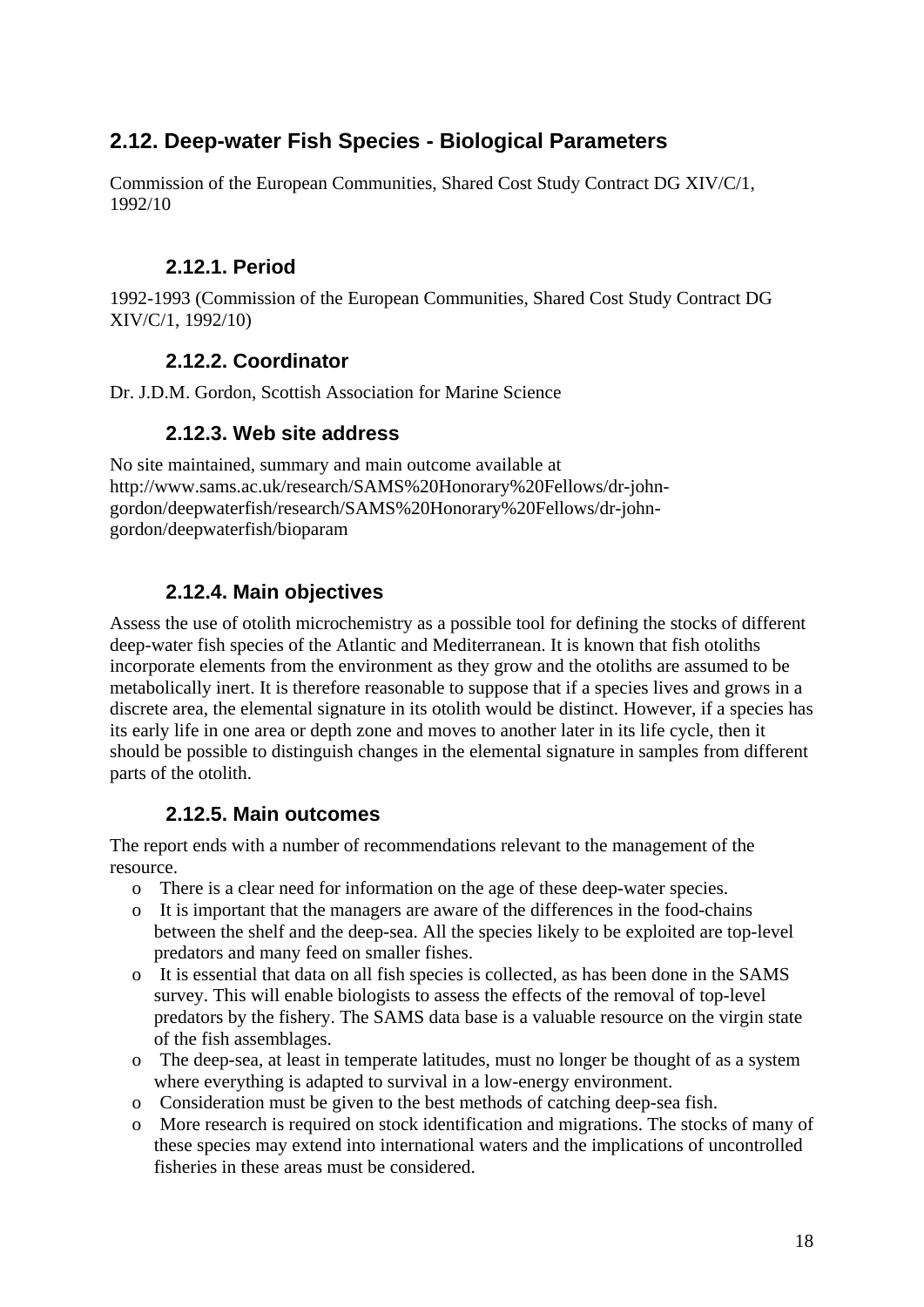o There are likely to be major problems in the identification of the catches by fishermen which will have implications for the management of the resource.

### **2.12.6. Main publications**

Gordon, J.D.M. and Swan, S.C. (1993) Biological parameters of deep-water fish species. Report to the Commission of the European communities, DG XIV/C/1, 1992/10, 122 pp + appendices.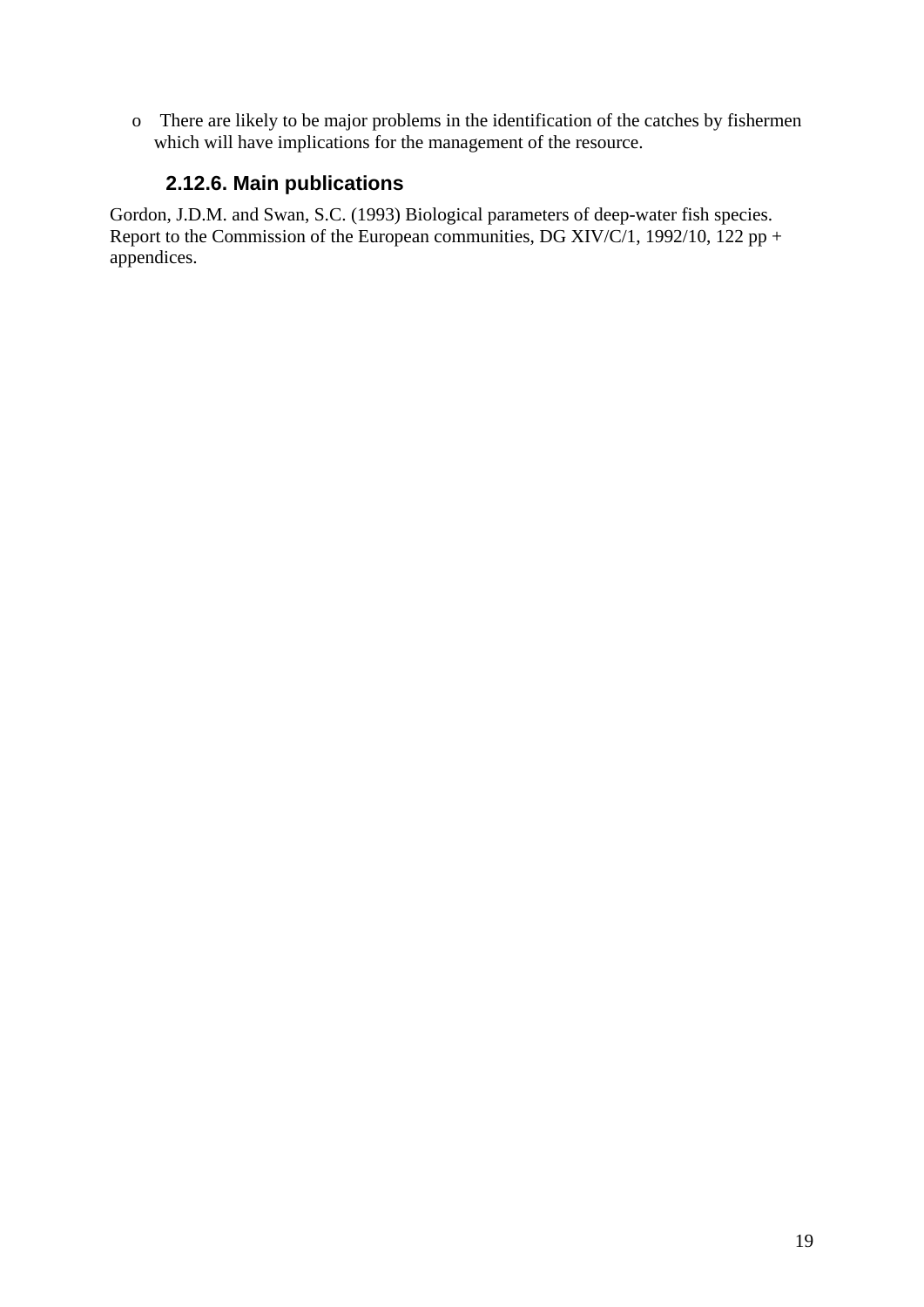# **2.13. EC MAST2 (Community Structure and Processes in the Deepsea Benthos)**

# **2.13.1. Period**

1992-1995 (?) - Shared Cost Contract MAST2-CT920033

#### **2.13.2. Coordinator**

Dr Tony Rice of the Southampton Oceanography Centre

### **2.13.3. Web site address**

No site maintained, only an abstract of the contribution for SAMS is available at: http://www.sams.ac.uk/research/SAMS%20Honorary%20Fellows/dr-johngordon/deepwaterfish/research/SAMS%20Honorary%20Fellows/dr-johngordon/deepwaterfish/benthos

# **2.13.4. Main objectives**

.

**2.13.5. Main outcomes** 

### **2.13.6. Main publications**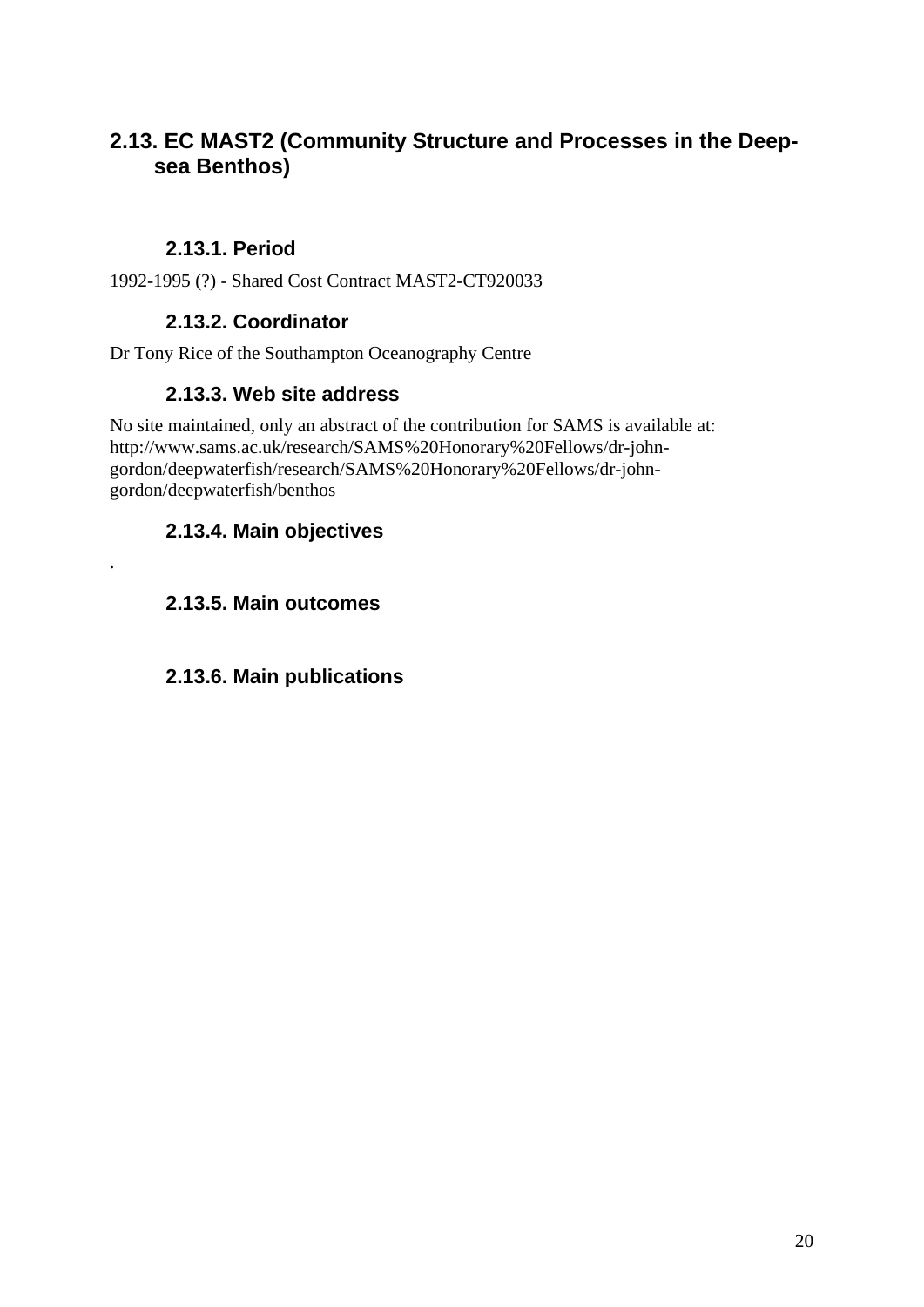# **2.14. Development of Elasmobranch Assessments (DELASS)**

### **2.14.1. Period**

( Jan 2000-Dec 2002) European Commission Shared Cost Study Contract DGXIV 99/055 (FP5)

### **2.14.2. Coordinator**

This project was coordinated by RIVO, Ijmuiden, Netherlands and had 15 partners from nine European countries. SAMS had a role in providing survey data and compiling a bibliography for the deep-water shark element of this project.

#### **2.14.3. Web site address**

no website maintained.

# **2.14.4. Main objectives**

• to collate existing data and start the collection of new data on elasmobranchs, and

• to develop assessment methods for 9 case study species.

#### **Species selected**

9 Case study species were selected, based on ecological and practical criteria: *Raja clavata*  (thornback ray), *Raja naevus* (cuckoo ray), *Centroscymnus coelolepis* (Portuguese dogfish), *Centrophorus squamosus* (leaf-scale gulper shark), *Dalatias licha* (kitefin shark), *Galeus melastomus* (blackmouth catshark), *Squalus acanthias* (spurdog), *Scyliorhinus canicula*  (lesser spotted dogfish), *Prionace glauca* (blue shark)

### **2.14.5. Main outcomes**

# **2.14.6. Major publications**

Ellis, J., Dulvy, N., O'Brien, C., Sims, D., Southall, E. (2005). FOREWORD Shark, skate and ray research at the MBA and Cefas. Journal of the Marine Biological Association of the UK 85(05), 1021-1023.

Ellis, J. R., Dulvy, N. K., Jennings, S., Parker-Humphreys, M., Rogers, S. I. (2005). Assessing the status of demersal elasmobranchs in UK waters: a review. Journal of the Marine Biological Association of the UK 85(05), 1025-1047.

Heessen, H.J.L., ed., 2003. Development of Elasmobranch Assessments DELASS: DG Fish Study Contract 99/055.

Rodríguez-Cabello, C., Fernández, A., Olaso, I., Sánchez, F. (2005). Survival of small-spotted catshark (Scyliorhinus canicula) discarded by trawlers in the Cantabrian Sea. Journal of the Marine Biological Association of the UK 85(05), 1145-1150.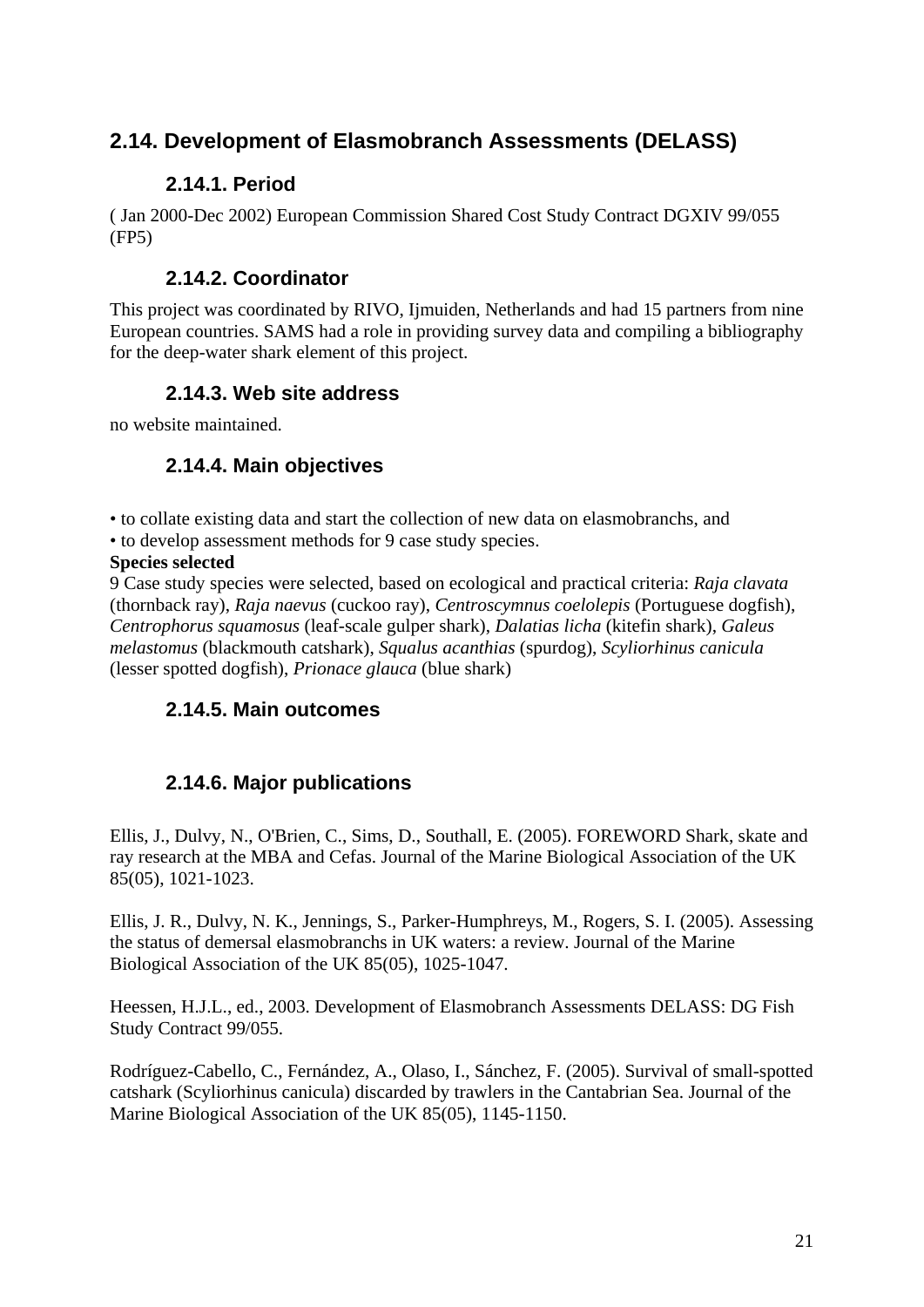Sánchez, F., C. Rodríguez-Cabello, and I. Olaso. 2005. The Role of Elasmobranchs in the Cantabrian Sea Shelf Ecosystem and Impact of the Fisheries on Them. *J. Northw. Atl. Fish. Sci.*, **35**: 467-480. doi:10.2960/J.v35.m496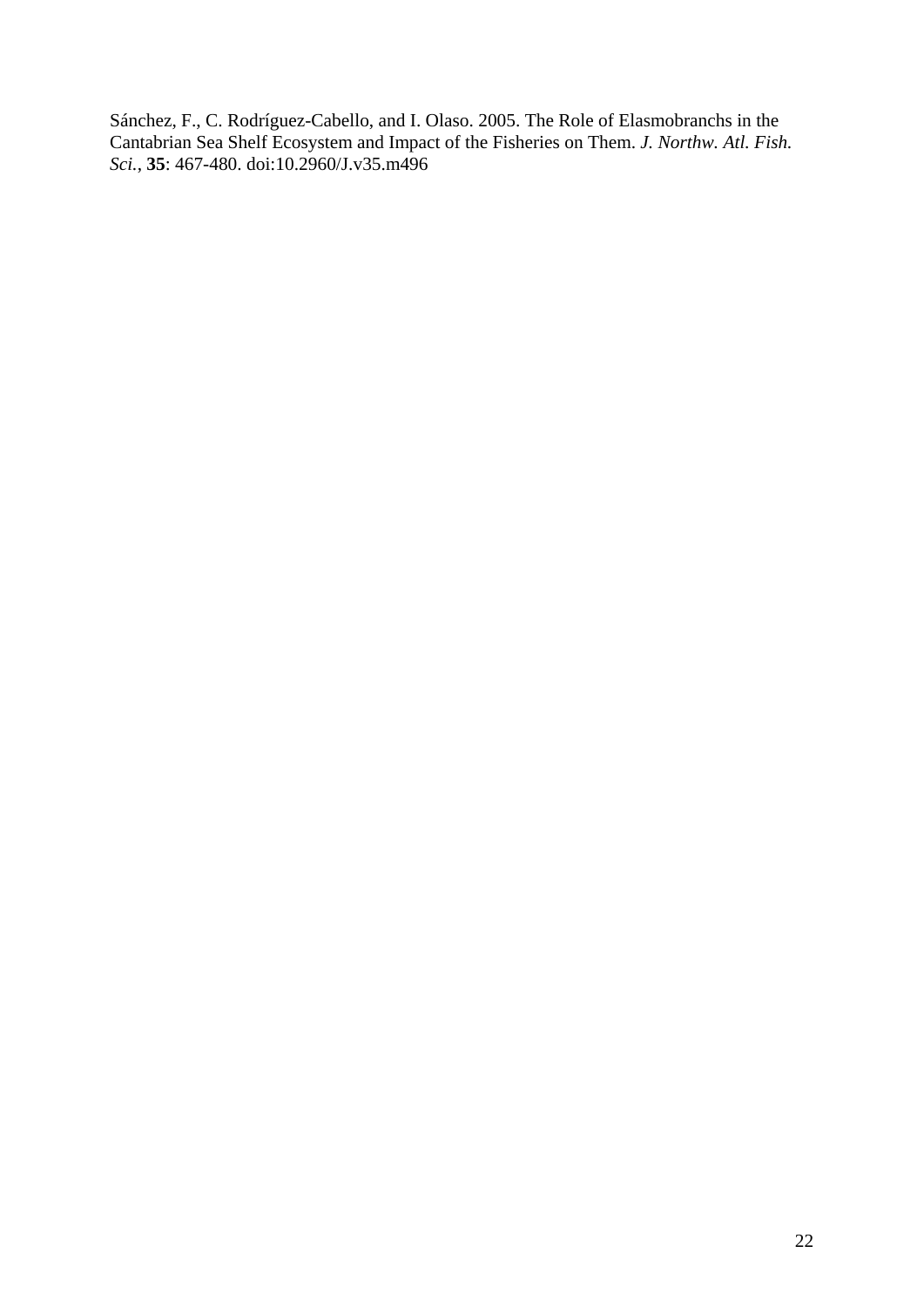# **2.15. EFIMAS (OPERATIONAL EVALUATION TOOLS FOR FISHERIES MANAGEMENT OPTIONS)**

#### **2.15.1. Period**

2004-2008 (FP6)

#### **2.15.2. Coordinator**

J Rasmus Nielsen, Danish Institute for Fisheries Research

#### **2.15.3. Web site address**

http://www.dfu.min.dk/dfu/dfuvis.asp?id=109

### **2.15.4. Main objectives**

EFIMAS will develop a robust framework within which to simulate and evaluate the biological and socio-economic consequences of a range of fishery management options and objectives. The project will:

\* Use models that will run stochastic simulations incorporating data from selected EU fisheries

\* Compare range of management options generated with the current management of the test fisheries

\* Compare the performance of a range of management options under alternative management systems and objectives

#### **2.15.5. Main outcomes**

The EFIMAS project has developed the **FLR** tools to take account of the dynamics in the fisheries systems in Europe, including policy priority areas such as fleet and mixed fisheries interactions. The evaluations include such things as using alternative stock and fishery assessment models and can include economic components. Importantly, emphasis is placed on many kinds of uncertainties including those found in the data collection, assessment, modelling, advisory, management and implementation processes. The input data are generated by a descriptive model, called the "operating model" which is assumed to represent the "true" system. The input data are then processed by the "knowledge production model", which can either be a traditional stock assessment model or one of several alternative fish stock or bio-economic fleet based assessment models. By simulating the effect that the resulting management actions would have on the "true" system a range of performance measures are generated, covering the resource and the fishery. The tools can consider many management alternatives such as minimum mesh size, minimum landing size, closed areas, closed seasons and effort regulations. The performance measures enable the comparison of a range of management options under alternative management systems and objectives.

### **2.15.6. Major publications**

Book

L. Motos and D. Wilson (Eds.) 2006. The Knowledge Base for Fisheries Management. Developments in Aquaculture and Fisheries Science, Volume 36, ELSEVIER.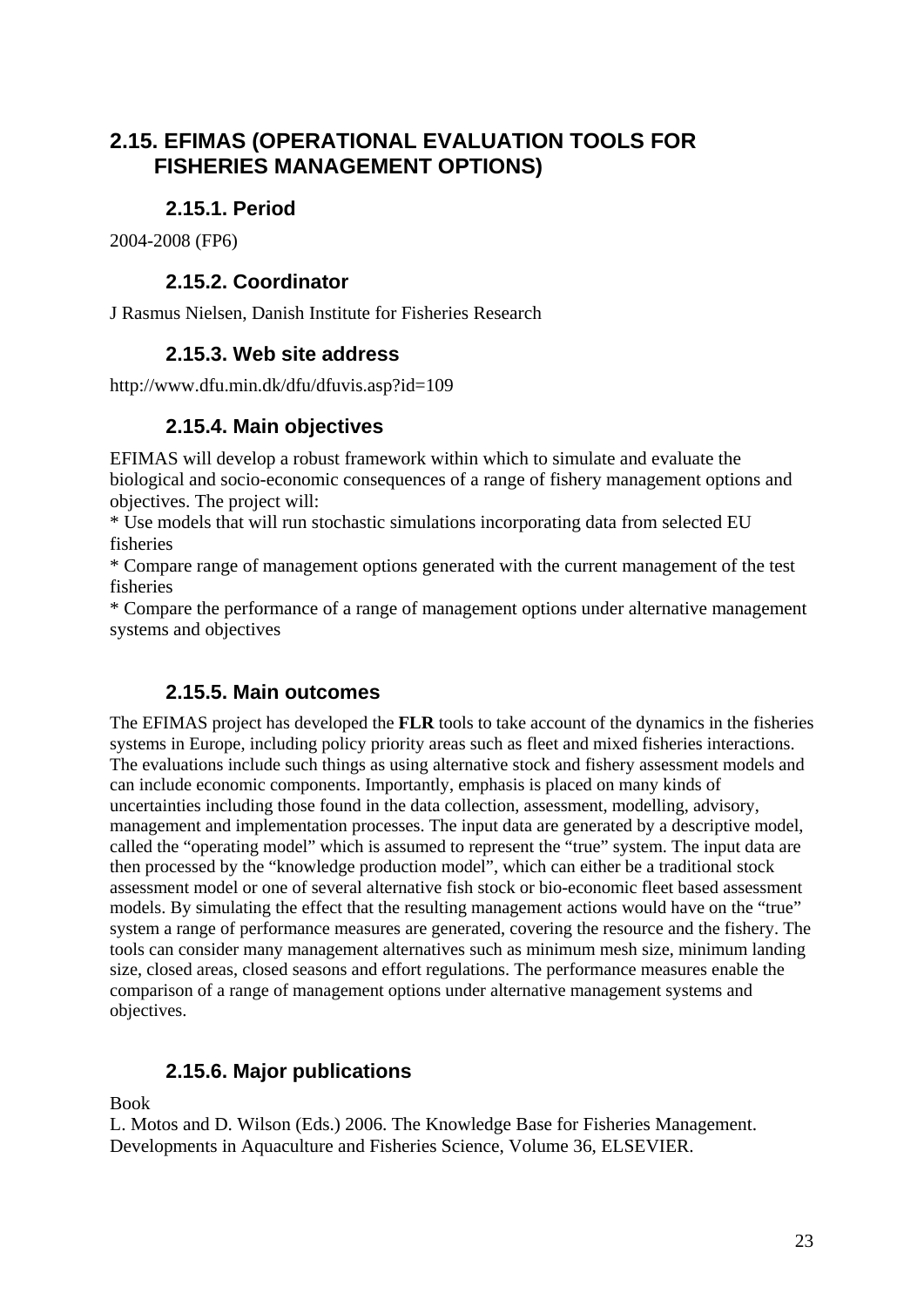# **2.16. Project EMPAFISH**

### **2.16.1. Period**

01/03/2005-01/03/2006

# **2.16.2. Coordinator**

Dr Pirez-Ruzafa Angel, Murcia University

# **2.16.3. Web site address**

http://www.um.es/empafish/

# **2.16.4. Main objectives**

EMPAFISH has a number of general and operational objectives.

Reviewing the effectiveness of different MPA regimes across Europe in protecting sensitive and endangered species, habitats and ecosystems from the effects of fishing.

Formulating integrated policy proposals and practical measures for establishing MPAs in the Atlanto-Mediterranean.

# **2.16.5. Main outcomes**

- Ecological, fisheries and socio-economic database framework were done.
- A report showing global parameter issued from meta-analysis of ecological data has been produced.
- Results showing temporal and spatial analyses of the catch/landings, yields, all the other selected biological catch parameters, and the distribution and evolution of the fishing effort and evaluation of patterns and trends of the fishery regimes have been analyzed.
- Methodological guidebook for socio-economic field survey has been produced.
- A document showing the conceptual model on relationships among components related with effects of MPAs has been produced.
- Set of documents with the best indicators in each defined dimension to assess effects of MPAs have been produced.
- A Public-domain software package for the bio-economic analysis of MPAs has been developed and it has been applied in one of the EMPAFISH case studies producing a document with the results of the bio-economic and cost-benefit analysis
- Recommendations on management strategies applicable in MPAs have been compiled in a document
- A manual including guidelines for MPA management has been produced

# **2.16.6. Major publications**

Three booklet are available on the project website

Planes, S., García-Charton, J.A., Marcos. C & Pérez-Ruzafa, A. (Coord.) 2006. *Ecological effects of Atlanto-Mediterranean Marine Protected Areas in the European Union*. EMPAFISH Project, Booklet nº 1. 158 pp.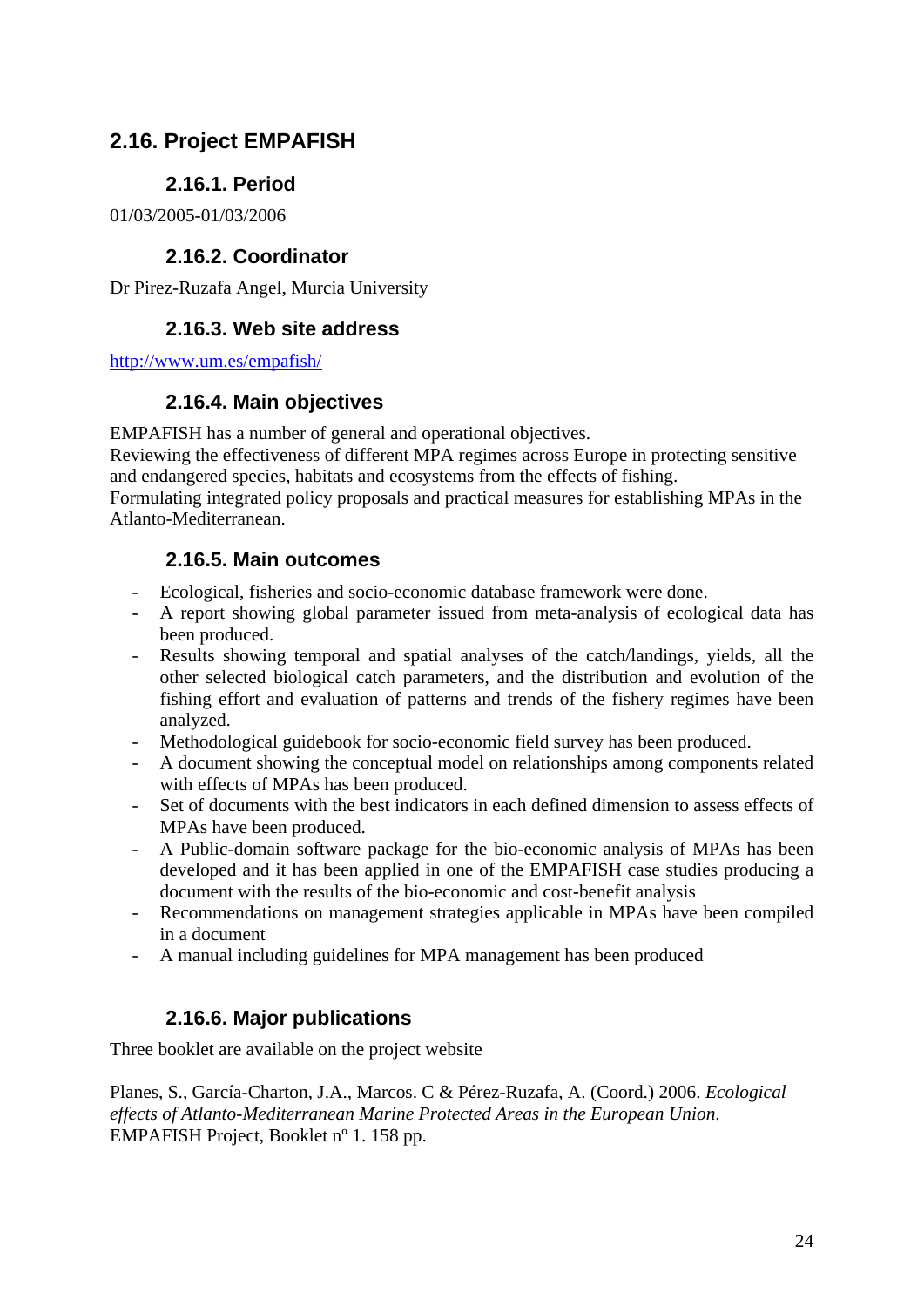Vandeperre, F., Higgins, R., Santos,R., Marcos. C. & Pérez-Ruzafa, A. (Coord). 2006.Fishery Regimes in Atlanto-Mediterranean European Marine Protected Areas. EMPAFISH Project, Booklet nº 2. 108 pp.

Alban,F., Appére, G & Boncoeur, J. 2006. Economic Analysis of Marine Protecetd Areas. A literature review. EMPAFISH Project, Booklet n°3.51pp.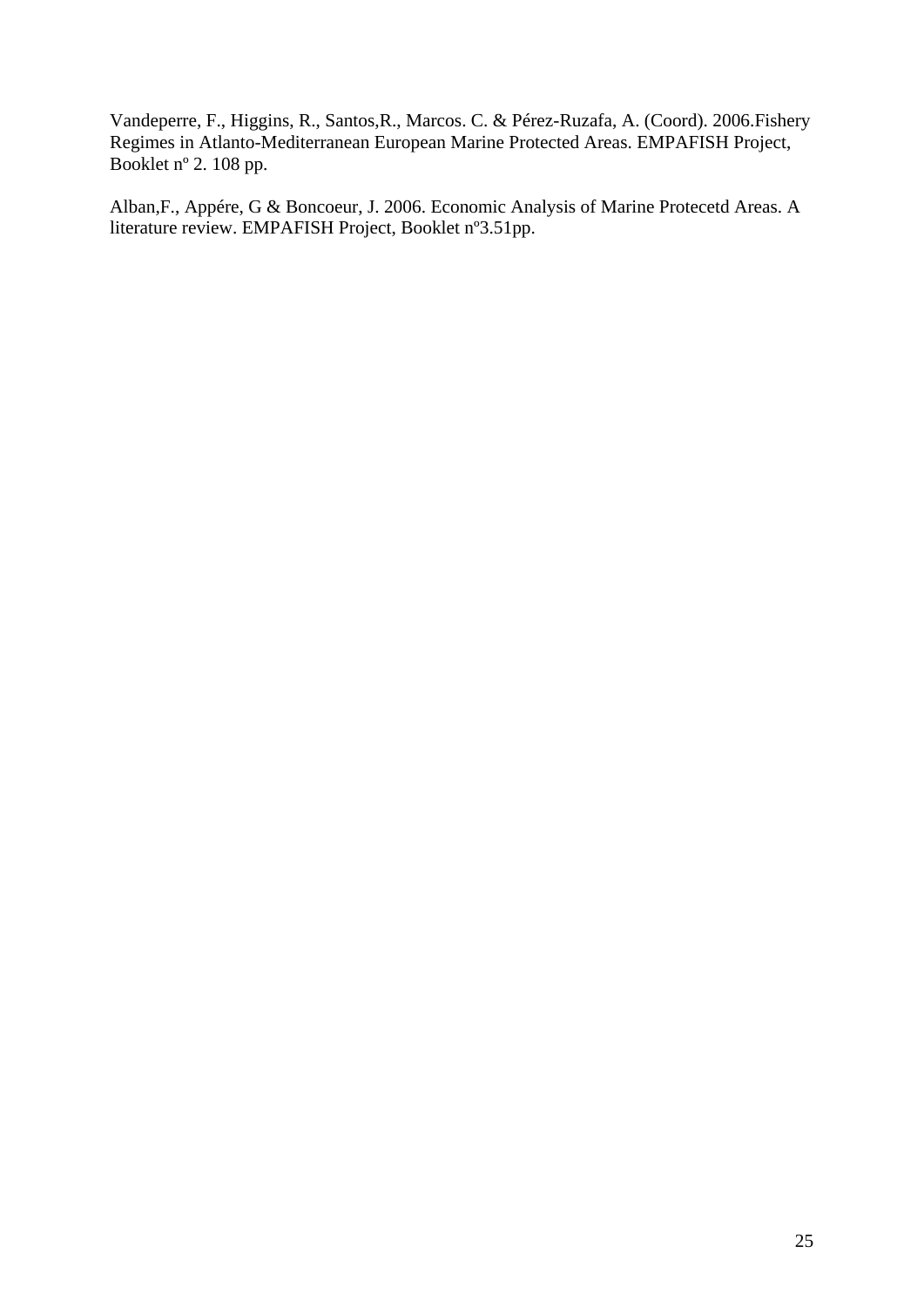# **2.17. EUROSITES**

# **2.17.1. Period**

# **2.17.2. Coordinator**

### **2.17.3. Main objectives**

EuroSITES is a FP7 Collaborative Project which aims to form an integrated European network of 9 deep-ocean (>1000m) observatories. With the deep-sea being a final sink for contaminants, the project can link to ways for in situ long-term time-series ocean observations.

# **2.17.4. Main outcomes**

On-going. SItes in EuroSITES and mainly deeper than the distribution of deep-water fisheries. EuroSITES will provide data on state and variations at the scale of oceanic basin. The website includes links to every EuroSITES deep-ocean observatories and other ocean observatories.

# **2.17.5. Major publications**

# **2.17.6. Web site address**

http://www.eurosites.info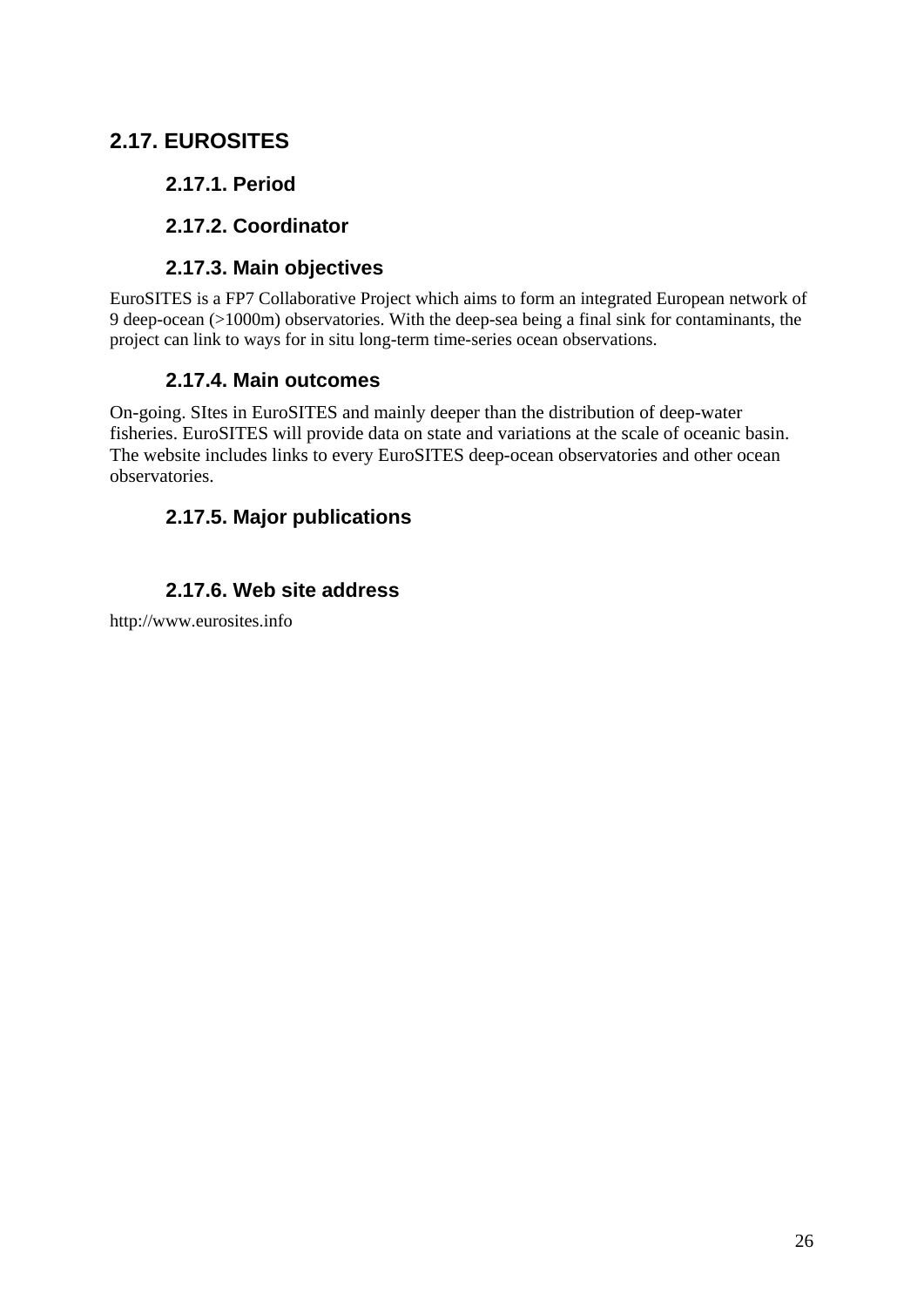# **2.18. Project FAIR CT 95 0655**

Full title: Developing Deep-water Fisheries: Data for Their Assessment and for Understanding Their Interaction with and Impact on A Fragile Environment

#### **2.18.1. Period**

01.12.1995-31.05.1999

#### **2.18.2. Coordinator**

Dr. J.D.M. Gordon, Scottish Association for Marine Science

#### **2.18.3. Web site address**

Not maintained

#### **2.18.4. Main objectives**

The objectives of this project were:

- To describe in detail the deep-water fisheries presently being prosecuted by member states with particular reference to geographic area, depth of occurrence, seasonal distribution, migration patterns, aggregations and other parameters. To record and describe the gears, both mobile and static, which are currently being used for specified fisheries.
- To make an inventory of existing survey data on deep-water resources and ensure that historical data sets are preserved and are accessible. To support the working up of survey data.
- To describe and quantify the bycatch of unwanted species and undersized fish of target species by fishery.
- To sample at the markets and accurately record the quantities of species landed with particular reference to fishes that are not presently identified to species level.
- To use the information collected by research and commercial surveys and, from market sampling past and present, to provide data on biological parameters of both target and bycatch species, which will be of value for the assessment and management of the resource. Particular importance will be paid to studies on age determination, growth and reproduction.

#### **2.18.5. Main outcomes**

The Project compiled and analysed new information on parameters such as descriptions of fishing activities, distribution, landings, discards, CPUE and biological characteristics. In the Atlantic area these data have been used by the ICES Study Group on the Biology and Assessment of Deep-sea Fisheries Resources. The second objective was to provide data to assess the impact of deep-water fisheries on and their interaction with the ecosystem. The working up of historical surveys and the accurate recording of landings and discards are essential prerequisites for such studies. A knowledge of the community structure and the biological parameters, especially age and reproduction, is also essential. The Project has provided such data and these data have or are being used for this purpose.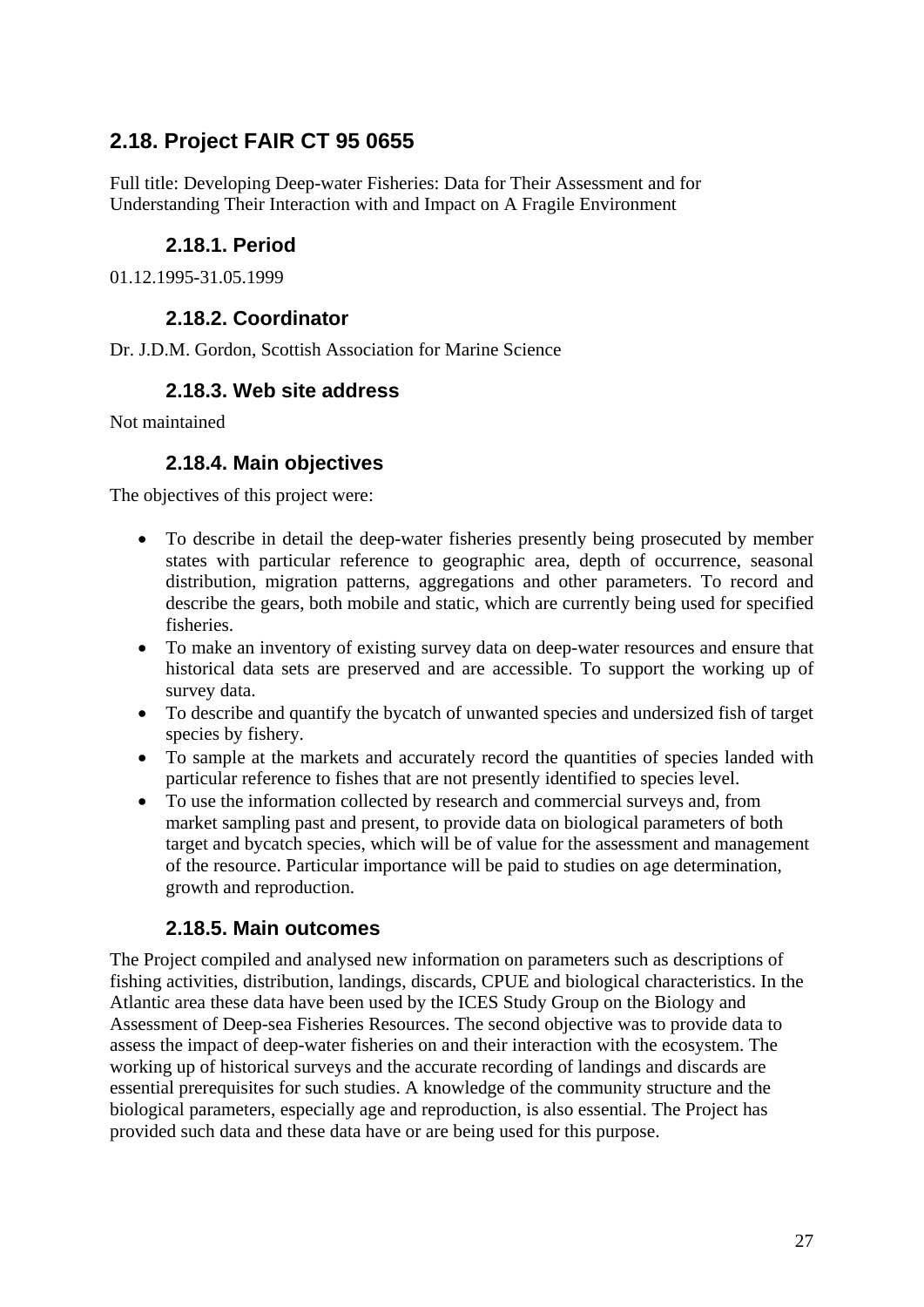### **2.18.6. Major publications**

The theme session O, on deepwater fish and fisheries at the ICES annual science conference 1998 (Lisbon, Portugal) was held by the end of the project. Several communications were issued from the project, some of which were published in a special issues of Fisheries research. The full list of communications to ICES ASC is available at: http://www.ices.dk/products/CMdocs/94-99/yel98.asp#DeepwaterFish.

Some of the communication from the theme session above were published in a special issue in Fisheries Research, Volume 51, Issues 2-3, Pages 105-417 (May 2001).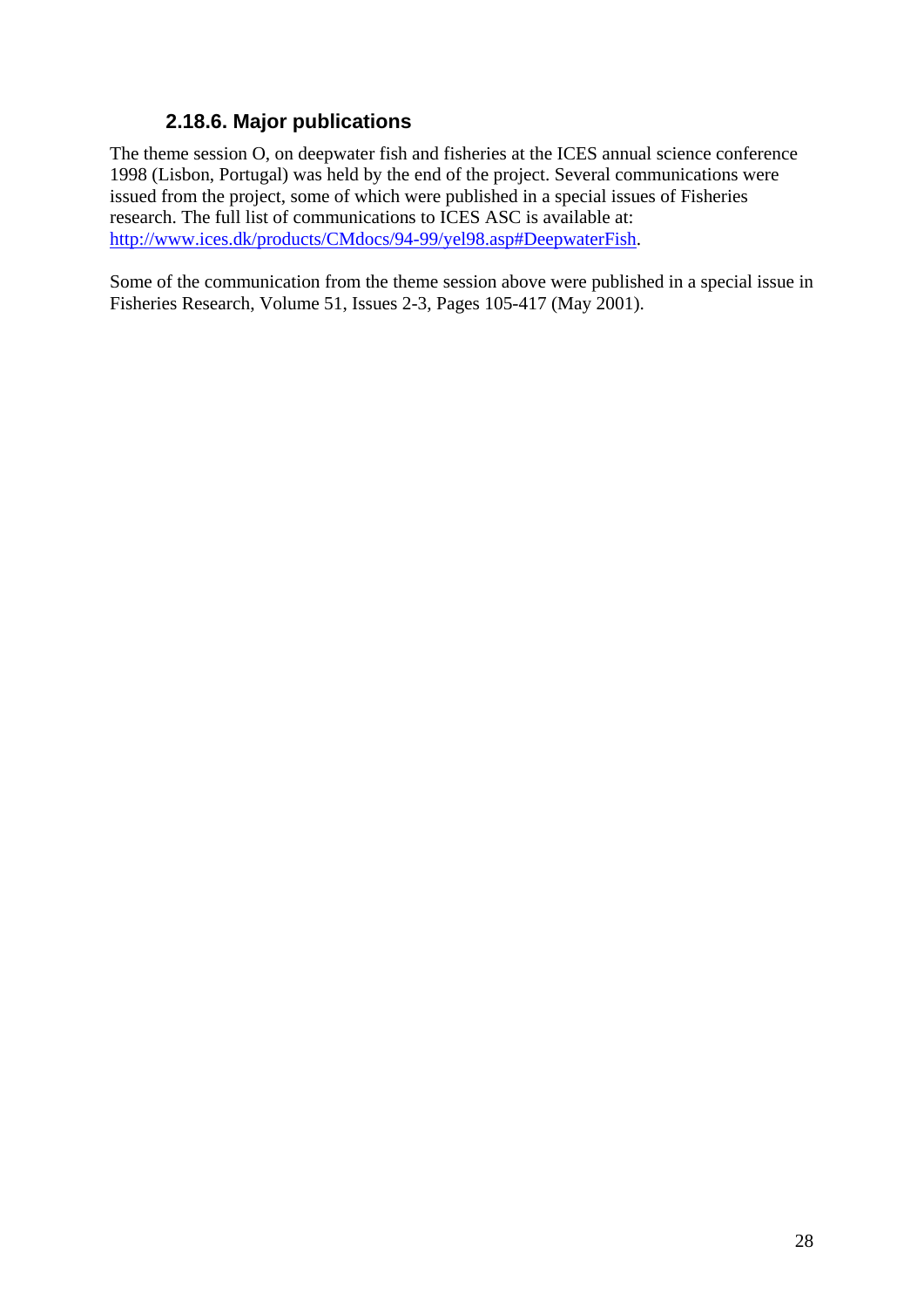# **2.19. FISBOAT (FISHERY INDEPENDENT SURVEY BASED OPERATIONAL ASSESSMENT TOOLS)**

#### **2.19.1. Period**

2004-2007 (FP6)

#### **2.19.2. Coordinator**

Pierre Petitgas, Ifremer, France

#### **2.19.3. Web site address**

http://www.ifremer.fr/drvecohal/fisboat/

#### **2.19.4. Main objectives**

FISBOAT will tackle the major issue of unreliable fish stock assessment through the use of new methods based exclusively on research vessel survey data.

The project will:

\* Evaluate how these methods perform in producing advice within defined management criteria, such as determining the optimum level of harvesting

\* Study the sensitivity of the methods in anticipating changes in population biology and survey performance

\* Compare, through case studies, test results and the corresponding management advice with historical records and actual events in specified fisheries

### **2.19.5. Main outcomes**

The Fisboat project was aimed at developping fish stock assessment tools that are based on fishery independent research survey data only and evaluate how these tools perform in providing diagnostics and advice in different management contexts. The survey-based assessment included indices of demography, total mortality, spatial occupation, biological traits leading to comprehensive stock diagnostics. The project involved several disciplines: population biology, survey methods, stock assessment, management. The project case studies spanned a diversity of European stocks and regional seas : Barents sea cod, North Sea cod and herring, Baltic sea cod, Bay of Biscay hake and anchovy, Thyrrenean sea red mullet, Ionian sea hake, Aegean sea hake.

The project has developed fishery-independent survey-based methods and tools to assess on fish stocks. The project has developed the capacity to calculate fish populations' indices of abundance, vital traits and spatial distribution, monitor changes in their time series and formulate comprehensive indicator-based diagnostics. The successful application of methods and tools to all project case studies proved the feasability of the procedures and the operationality of the tools in providing fisheryindependent survey-based assessment and advice. Methods and applications were compiled as published manuals (ICES CM 2007/O:27 and O:16). The Fisboat indicator-based procedures suggest a way to achieve an operational and comprehensive monitoring system of fish stocks with an ecosystem perspective. The project has also developed survey-data-only assessment models which span a diverse range of data requirements, from aggregated biomass to length-structured and age-structured models. These models allow for the estimation of abundance, catchability and mortality indices. Models preformances were bench-mark tested using simulated test data sets with known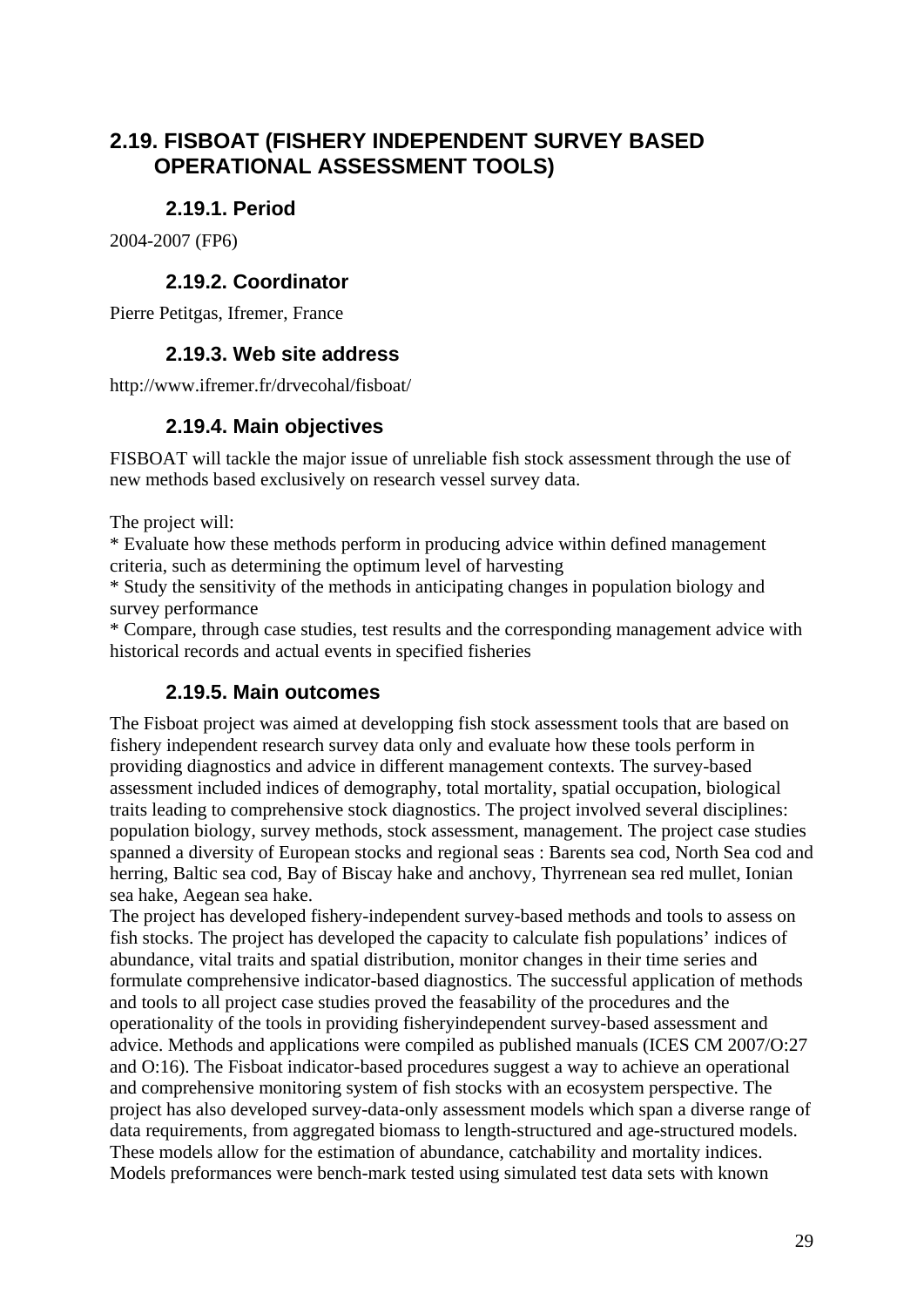characteristics. A manual of methods compiling models documentations and performances was produced (ICES CM 2007/O:04).

Because survey-based assessment procedures used indices and indicators, simulation evaluating their performance was a natural complement. The project developed under the FLR framework a simulation evaluation loop comprising an age-structured population model, a survey-like observation model, a harvest model as well as graphical and statistical outputs summarising simulation results. The tools and their case study applications were documented in specific manuals. The simulation experiments that were run on the case studies allowed to investiage key issues including which are the harvest rules that are robust to uncertainties in the population dynamics as well as in the precision of survey indices. The FLR simulation plateform was appropriate for the current TAC-based management context within ICES waters. Another simulation plateform (ALADYM) was also developed. It used a more biologically complex population model, which was useful in other management situations, e.g. Mediterranean waters, where fishery landings are not controlled and where so called 'technical measures' are envisaged as management options. The ALADYM simulation plateform allowed to investigate combinations of fish stock biological traits with management measures on the long-term sustainability of the population. Methods, tools and results of applications to case studies were reported in documents produced as manuals. In all, the project developed operational tools and applied these on case study applications with success, thus demonstrating the possibility to monitor fish stocks using fishery-independent survey-based procedures and provide advice in different management contexts. The comprehensive indicator-based diagnostics combined with simulation evaluation tools had the potential to increase the reliability of the diagnostics and advices. Ways on how to create comprehensive assessments have been reported in a document cross-cutting all project aspects.

#### **2.19.6. Major publications**

Special issue: Fish Stock Assessments Using Surveys and Indicators, Aquatic Living Resource, Vol. 22 / 2 - April-June 2009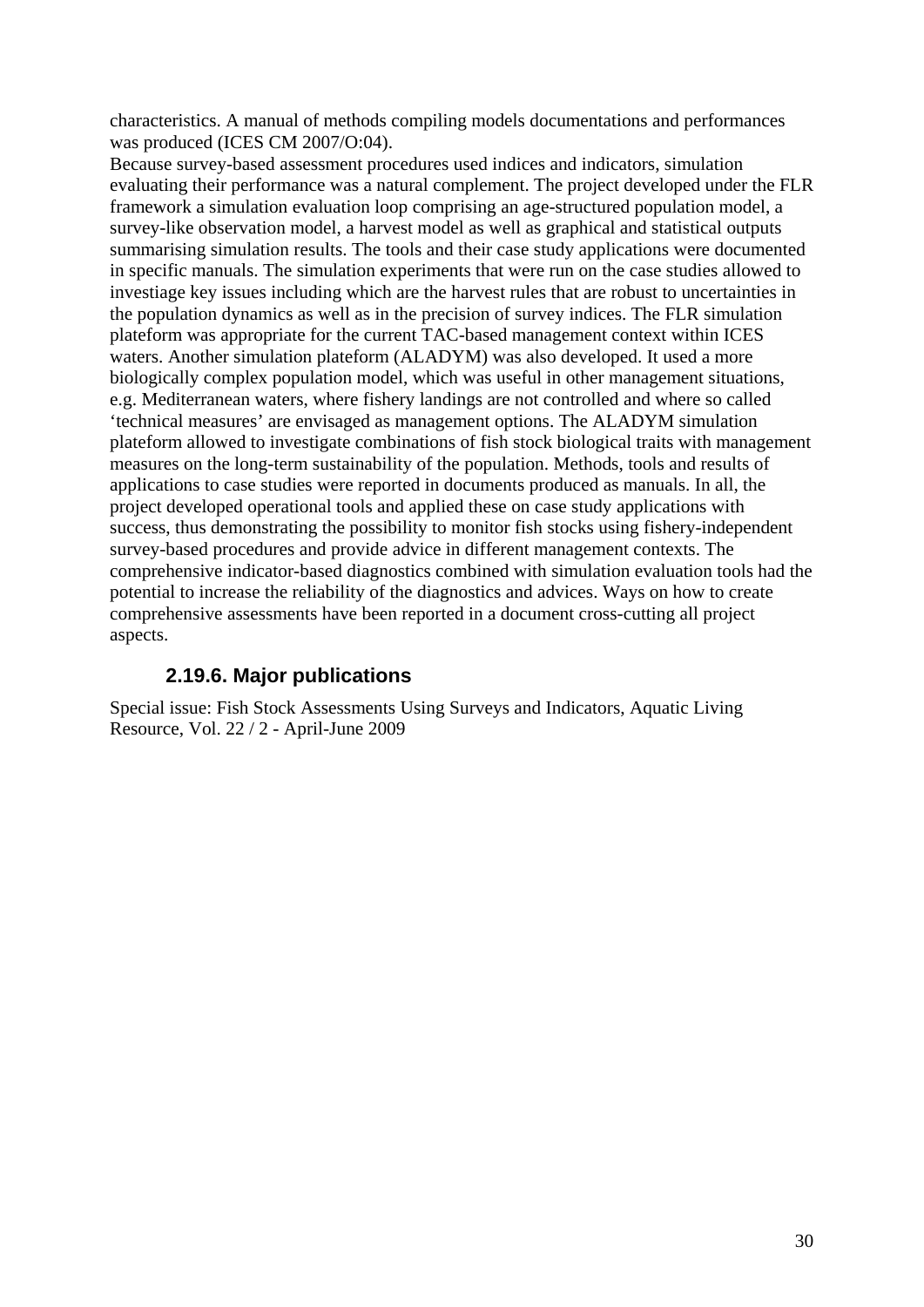# **2.20. HERMES (Hotspot Ecosystems Research on the Margins of European Seas)**

#### **2.20.1. Period**

2005-2009 (FP6)

#### **2.20.2. Coordinator**

NERC/National Oceanography Centre Southampton, UK

#### **2.20.3. Web site address**

http://www.eu-hermes.net/

#### **2.20.4. Main objectives**

HERMES studied "hotspot" ecosystems: discontinuous environments that are constrained by chemical, physical, topographic and geological factors and which contain a wealth of unknown species that thrive in insular habitats. Determining the distribution as well as the resilience of these ecosystems is fundamental to producing plans for their sustainable management.

#### **2.20.5. Main outcomes**

:Commercial fishing in the NE Atlantic could be harming deep-sea fish populations a kilometre below the deepest reach of fishing trawlers, according to a 25-year study published on 11 March 09. Scientists have long known that commercial fishing affects deep-water fish numbers, but its effects appear to be felt twice as deep as previously thought. Populations of NE Atlantic commercial deep-water fish have dwindled since deep-water fishing started in the area in the late 1980s, but it wasn't until 2003 that catch quotas were recommended. Researchers started mapping the distribution of deep-water fish on the slopes off the west coast of Ireland in 1977 up to 1989 - before any fishery was established in the region, and again from 1997 until 2002. As part of HERMES, the researchers then compared the abundance of fish in the two different periods. They unexpectedly found that deep-sea fish numbers down to 2500 metres - a kilometre below the deepest reach of fishing trawlers - were lower in the later 1997 to 2002 period. Not only this, but target species and non-target species were both affected and in much deeper parts of the ocean. Numbers of one species of eel has dropped by half. Most deep-water trawlers harvest down to 1600 metres.

#### **2.20.5.1. Major publications**

Hermes species issue: Oceanography, volume 22 (1), March 2009.

Bailey et al. (2009) Long-term changes in deep-water fish populations of the north-east Atlantic. Proc.Royal Soc. B

Priede, I. G., Godbold, J. A., Niedzielski, T., Collins, M. A., Bailey, D. M., Gordon, J. D. M., Zuur, A. F. (in press). A review of the spatial extent of fishery effects and species vulnerability of the deep-sea demersal fish assemblage of the Porcupine Seabight, Northeast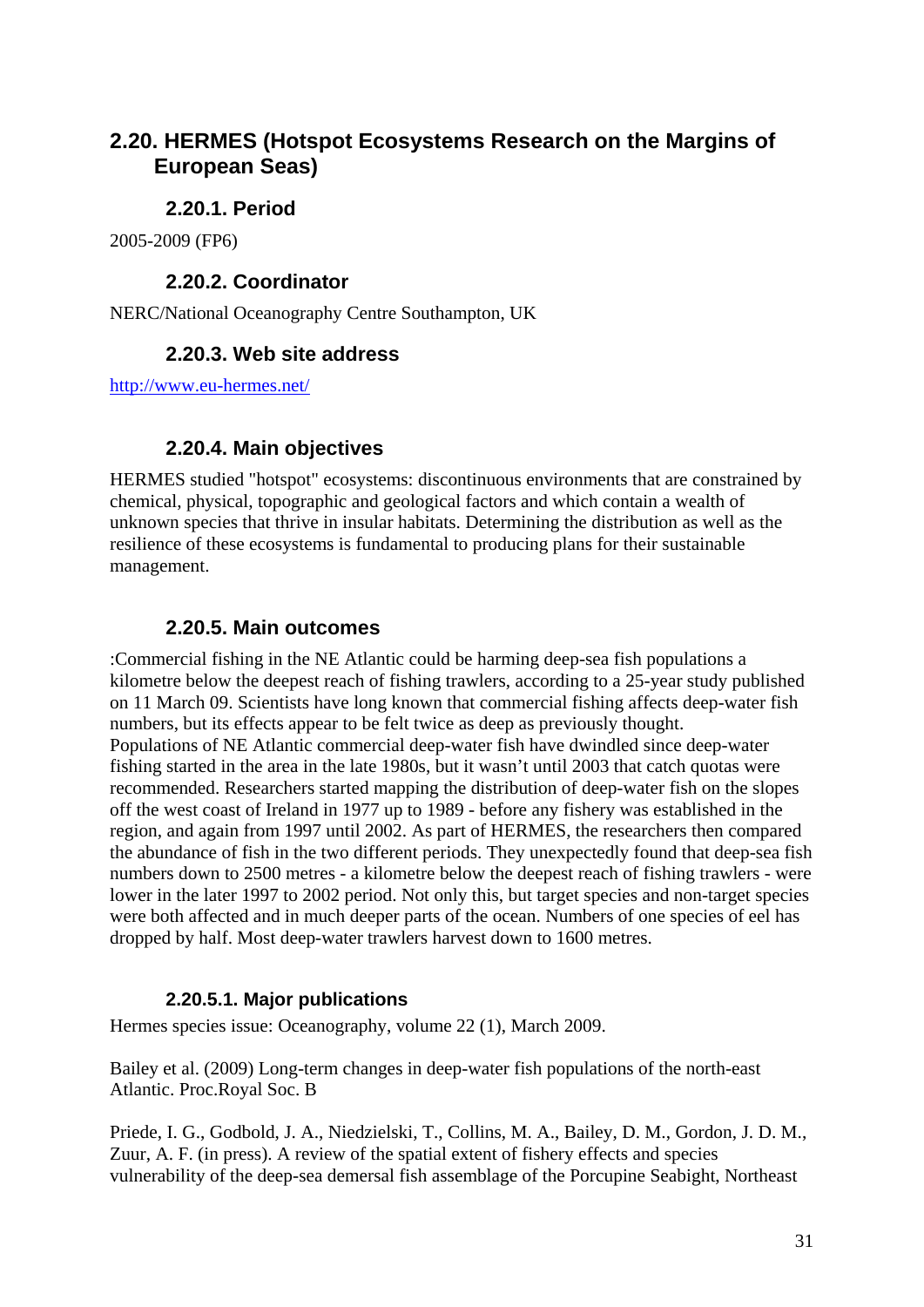Atlantic Ocean (ICES Subarea VII). ICES Journal of Marine Science, fsq045. 10.1093/icesjms/fsq045

Full list of papers accessible at: http://www.eu-hermes.net/publications\_public.html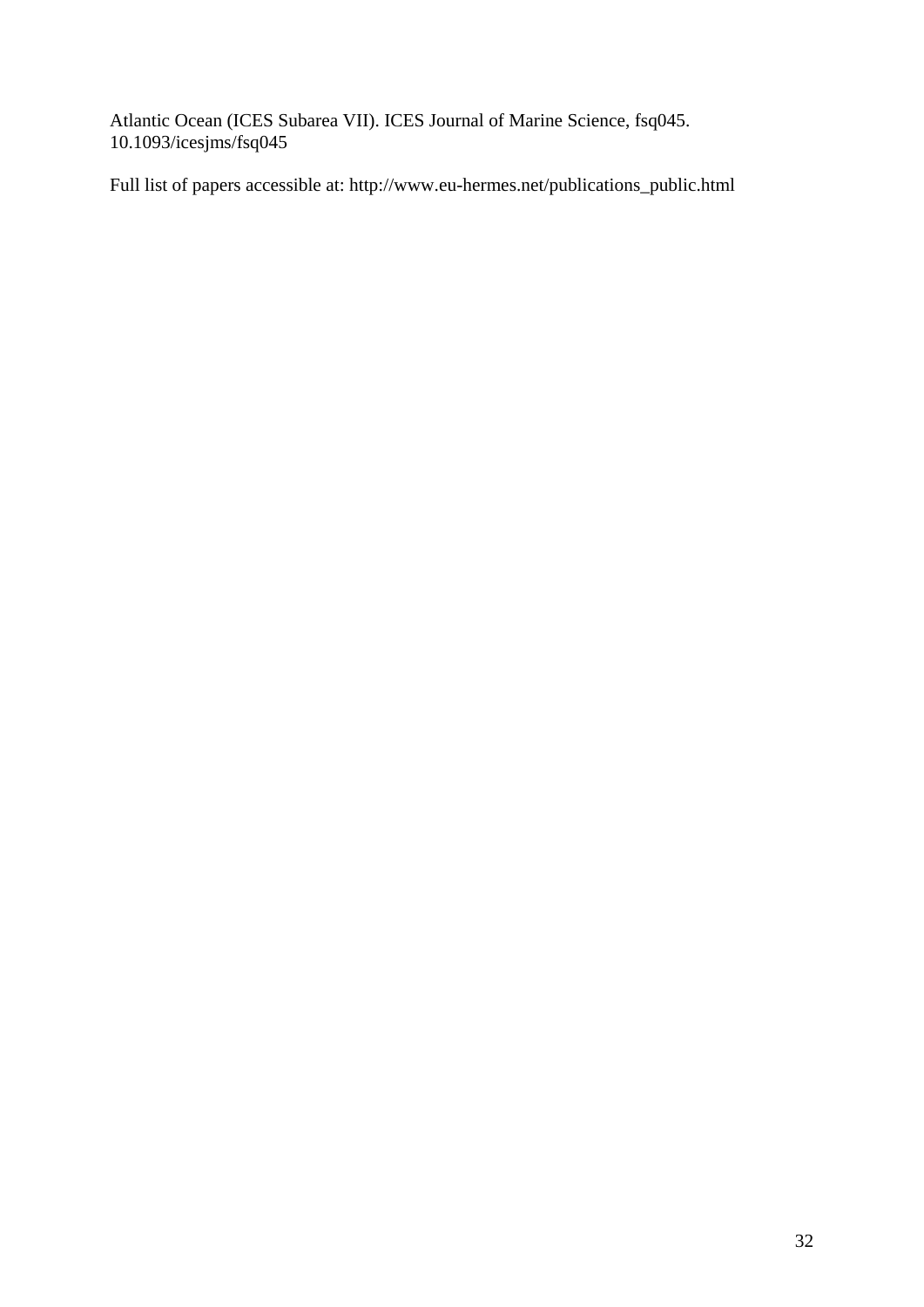# **2.21. Project IBEFISH (Interactions between Environment and Fisheries)**

#### **2.21.1. Period**

01/12/2006-01/09/2007

### **2.21.2. Coordinator**

Mr Riku Varjopuro, Finnish Environment Institute

### **2.21.3. Web site address**

http://www.environment.fi/syke/ibefish

# **2.21.4. Main objectives**

IBEFish had two major objectives: 1) to share the results and theoretical understandings gained in past projects with regard to the ecosystem approach in fisheries management, with a special focus on the role of participation in integrated management of the interaction between environment and fisheries; and 2) to make practical recommendations for improving fisheries management towards an ecosystem-based approach especially emphasising the need for an enhanced knowledge-base, legitimacy and trust-building in the management.

# **2.21.5. Main outcomes**

The project concludes that institutional innovation is required for implementing ecosystembased approach to fisheries management (EBAFM), and that such innovation can best be achieved by engaging in a delicate process of societal decision-making. IBEFish defined an analytical frame consisting of four main criteria: Information management, Legitimacy, Social dynamics and Costs. Six important lessons regarding these four criteria and two transversal issue (scale and cross-sector interaction) can be drawn regarding the institutional innovation towards ecosystem-based approach to fisheries management.

See details on http://www.environment.fi/default.asp?contentid=339510&lan=EN

# **2.21.6. Major publications**

Special issue of Marine Policy, Volume 32, Issue 2, Pages 147-254 (March 2008) Interaction Between Environment and Fisheries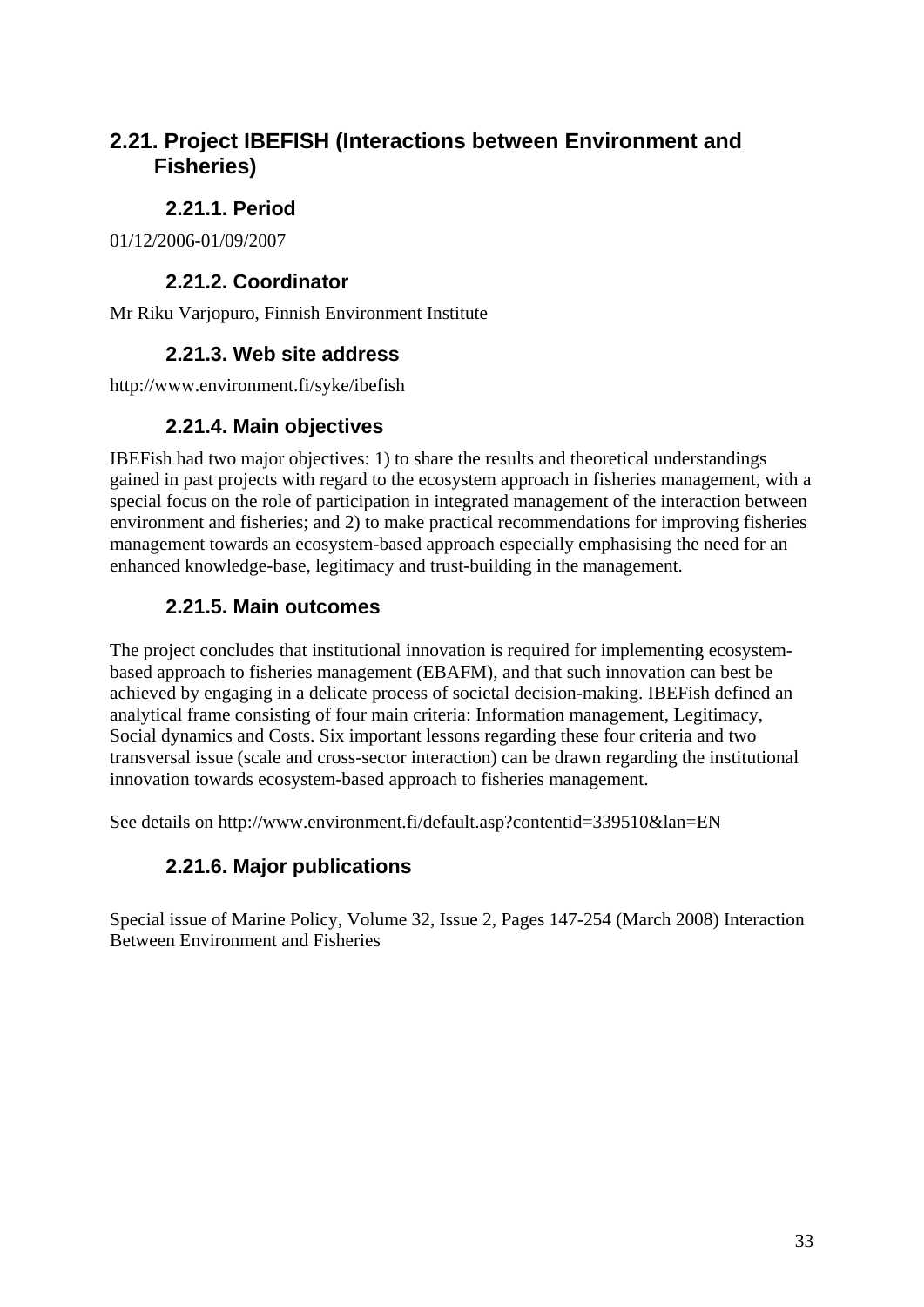# **2.22. Project IMAGE (Indicators for fisheries management in Europe)**

#### **2.22.1. Period**

 $01/11/2006 - 01/11/200$  (FP6)

#### **2.22.2. Coordinator**

Dr Gerjan Piet, IMARES

#### **2.22.3. Web site address**

http://www.fishindicators.eu/

### **2.22.4. Main objectives**

- to develop an operational framework of candidate indicators to support ecosystembased fisheries management,
- to elaborate these indicators into comprehensive dashboards to support management decision making,
- to develop methodology to integrate this information into tools supporting the decision making process,
- to develop a framework that can evaluate management strategies based on indicators, and
- to test their applicability in regional case studies, taking into account the diversity of the fishery systems in Europe.

### **2.22.5. Main outcomes**

### **2.22.6. Major publications**

- Blanchard, J. L., Coll, M., Trenkel, V. M., Vergnon, R., Yemane, D., Jouffre, D., Link, J., Shin, Y.-J. (2010) Trend analysis of indicators: a comparison of recent changes in the status of marine ecosystems around the world. ICES Journal of Marine Science, 67, 732-744.
- Cotter, J., Petitgas, P., Abella, A., Apostolaki, P., Mesnil, B., Politou, C.-Y., Rivoirard, J., Rochet, M. J., Spedicato, M. T., Trenkel, V. M., and Woillez, M. 2009. Towards an ecosystem approach to fisheries management (EAFM) when trawl surveys provide the main source of information. Aquatic living resources, 22: 243-254.
- Dambacher, J. M., Gaughan, D. J., Rochet, M. J., Rossignol, P. A., and Trenkel, V. M. 2009. Qualitative Modelling and Indicators of Exploited Ecosystems. Fish and Fisheries, 10: 305–322.
- Daurès, F., Rochet, M. J., Van Iseghem, S., and Trenkel, V. M. 2009. Fishing fleet typology, economic dependence, and species landing profiles of the French fleets in the Bay of Biscay, 2000-2006. Aquatic living resources, 22: 535–547.
- De Lara, M., Doyen, L., Guilbaud, T., and Rochet, M.-J. 2007. Is a management framework based on spawning stock biomass indicator sustainable? A viability approach. ICES Journal of Marine Science, 64: 761-767.
- Frisk, M. G., Duplisea, D. E., Trenkel, V. M. In press. Exploring the abundance-occupancy relationships for the Georges Bank finfish and shellfish community from 1963-2006. Ecological Applications.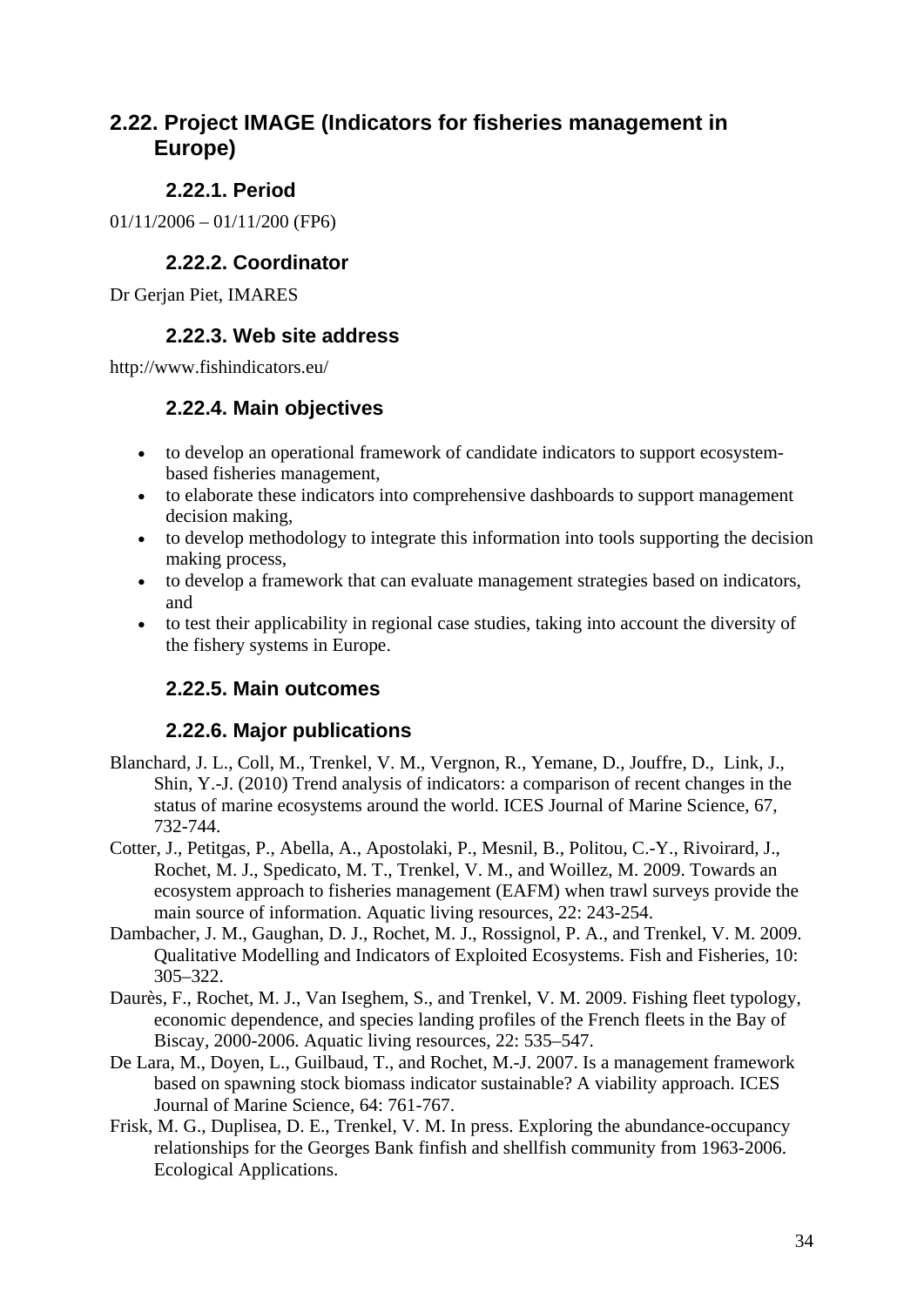- Lorance, P., Bertrand, J. A., Brind'Amour, A., Rochet, M. J., and Trenkel, V. M. 2009. Assessment of impacts from human activities on ecosystem components in the Bay of Biscay in the early 1990s. Aquatic living resources, 22: 409-431.
- Piet, G. J., Jansen, H. M., and Rochet, M.-J. 2008. Evaluating potential indicators for an ecosystem approach to fishery management in European waters. ICES Journal of Marine Science, 65: 1449-1455.
- Prigent, M., Fontenelle, G., Rochet, M.-J., and Trenkel, V. M. 2008. Using cognitive maps to investigate fishers' ecosystem objectives and knowledge. Ocean & Coastal Management, 51: 450-462.
- Rochet, M. J., Prigent, M., Bertrand, J. A., Carpentier, A., Coppin, F., Delpech, J.-P., Fontenelle, G., Foucher, E., Mahé, K., Rostiaux, E., and Trenkel, V. M. 2008. Ecosystem trends: evidence for agreement between fishers' perceptions and scientific information. ICES Journal of Marine Science, 65: 1057-1068.
- Rochet, M. J., and Trenkel, V. M. 2009. Why and how could indicators be used in an ecosystem approach to fisheries management? In Future of Fishery Science in North America, pp 209-226. Ed. by R. J. Beamish and B. Rothschild. Fish & Fisheries Series, 31, Springer,
- Rochet, M. J., Trenkel, V. M., Carpentier, A., Coppin, F., Gil de Sola, L., Léauté, J.-P., Mahé, J.-C., Maiorano, P., Mannini, A., Murenu, M., Piet, G. J., Politou, C.-Y., Reale, B., Spedicato, M. T., Tserpes, G., and Bertrand, J. A. Submitted. Do changes in environmental pressures impact marine communities? An empirical assessment.
- Trenkel, V. M., and Rochet, M.-J. In press. Combining time trends in multiple metrics for identifying persistent changes in population processes or environmental stressors. Journal of applied ecology,
- Trenkel, V. M., and Rochet, M. J. 2009. Intersection-union tests for characterising recent changes in smoothed indicator time series. Ecological Indicators, 9: 732 – 739.

Trenkel, V. M., Rochet, M.-J., and Mesnil, B. 2007. From model-based prescriptive advice to indicator-based interactive advice. ICES Journal of Marine Science, 64: 768-774.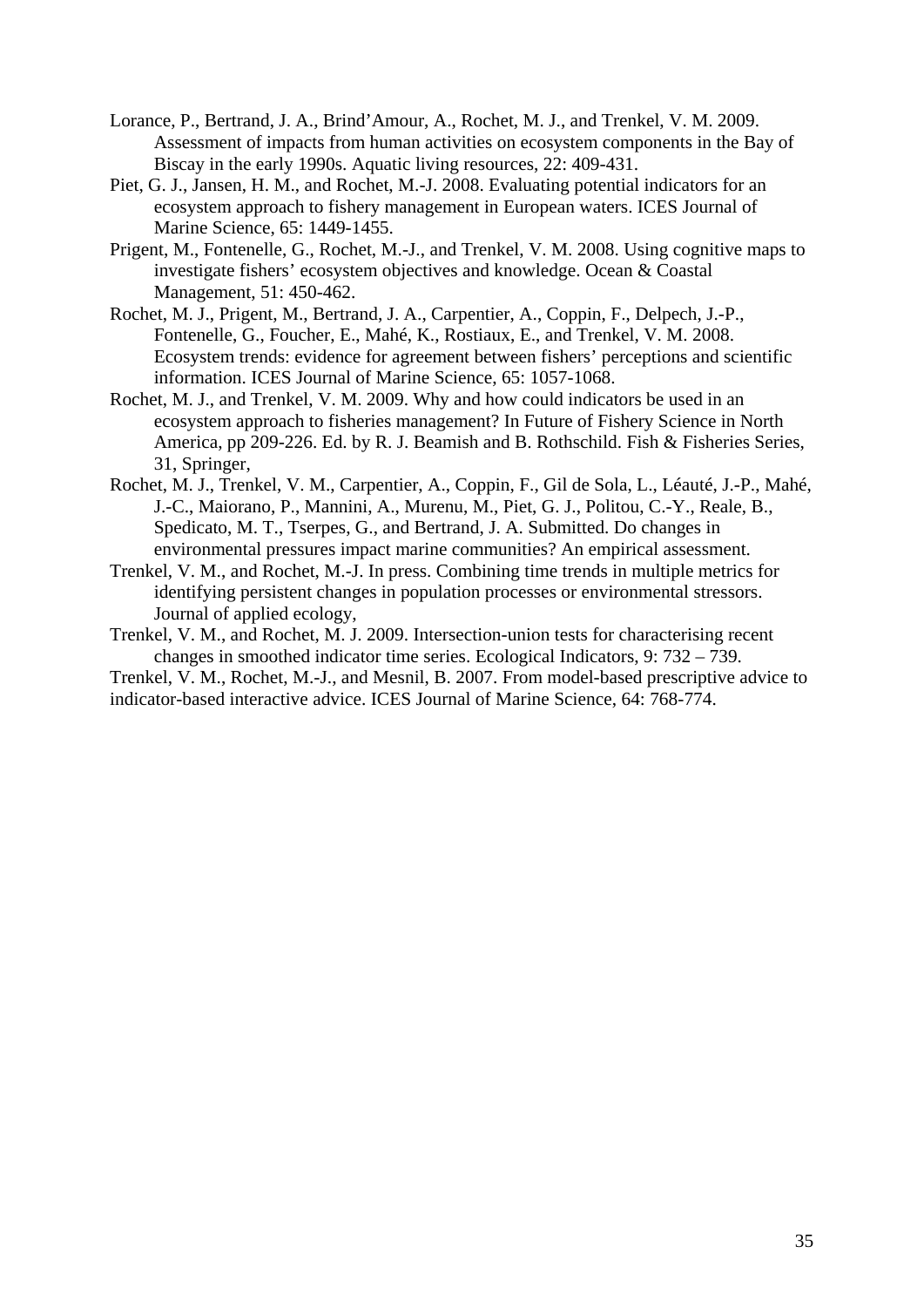# **2.23. Project INDECO ( Developing environment indicators for assessing fishery management )**

# **2.23.1. Period**

01/12/2004 – 01/12/2006

### **2.23.2. Coordinator**

Mrs Indrani Lutchman, Institute fro European environmental policy, London, UK

### **2.23.3. Web site address**

http://www.ieep.org.uk/research/INDECO/INDECO\_home.htm (apparently not maintained)

### **2.23.4. Main objectives**

INDECO seeks to ensure a coherent approach to the development of indicators at EU level, in support of environmental integration within the CFP and internationally. It achieve this by:

- Synthesising existing research and analysis from national, EU and international sources
- Using operational models establishing the relationship between fishing activities and changes in the marine environment to underpin some of the ecological indicators
- Identifying data gaps and ways of addressing them
- Seeking ways of ensuring that agreed indicators are subsequently used in the policy process

### **2.23.5. Main outcomes**

The Final Analysis and Evaluation of the INDECO Indicators (Lutchman et al. 2007) presents an evaluation of the list of INDECO indicators with specific consideration of their usefulness, practicability and to what extent they address the policy objectives of the CFP. The financial, administrative and institutional feasibility of implementing these indicators are discussed and final recommendations are proposed.

### **2.23.6. Major publications**

INDECO reports are available at (enter "indeco" in the search box): http://www.ieep.eu/publications/publications.php?search=41&page=0&limit=5

Lutchman, I., Rochet, M.-J., Tasker, M., Brown, J., (2007). Final Analysis and Evaluation of the INDECO Indicators, INDECO, Project Deliverable Numbers 23 and 24, 39 pp.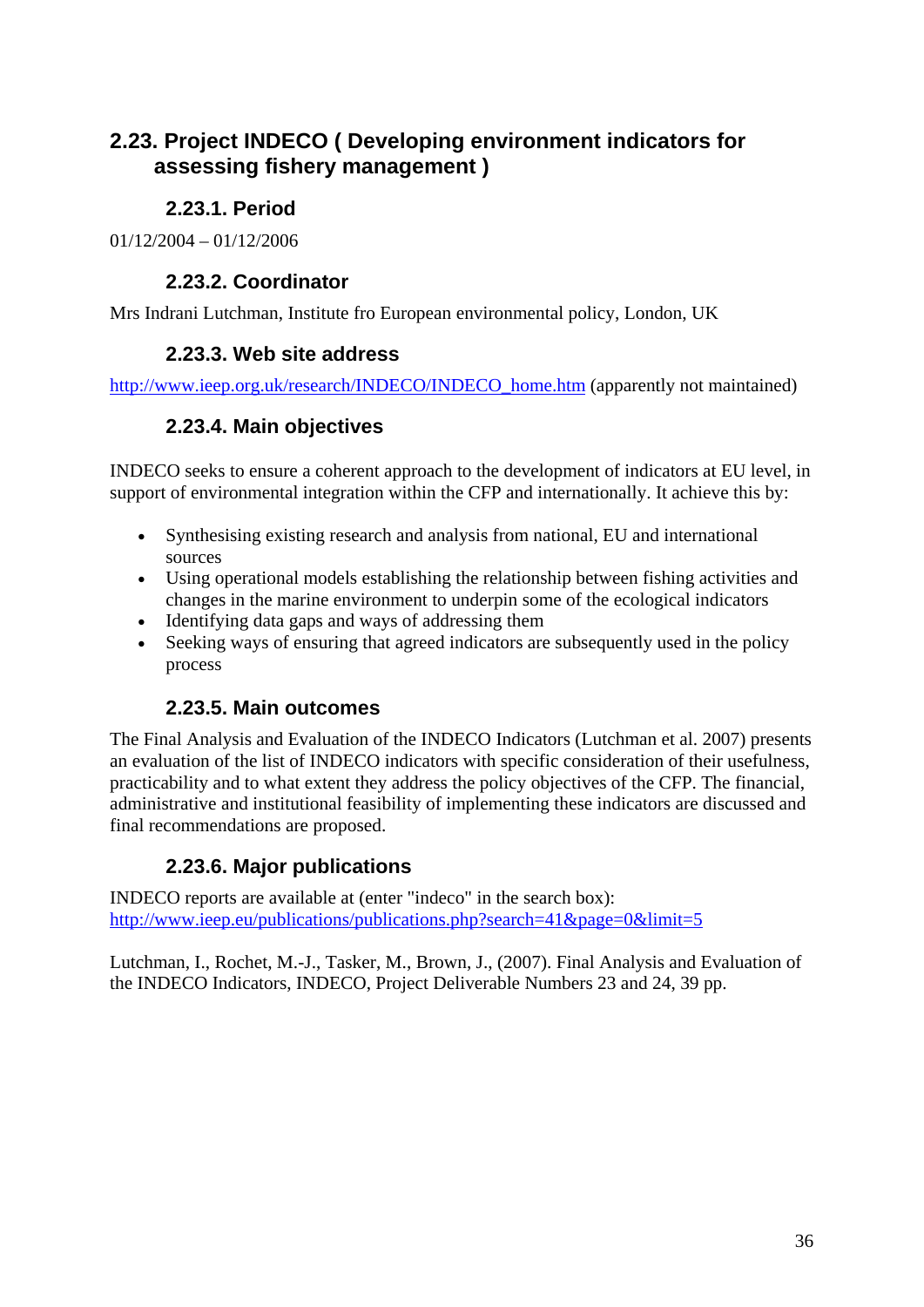# **2.24. OTOMIC (Otolith microchemistry as a means of identifying stocks of deep-water demersal fish)**

### **2.24.1. Period**

January 1999 to December 2001 (Shared Cost FAIR Contract 98-4365)

# **2.24.2. Coordinator**

Dr. J.D.M. Gordon, Scottish Association for Marine Science

#### **2.24.3. Partners**

Institut Mediterraneo de Estudios Avanzados, Palma de Mallorca , Spain Port Erin Marine Station, University of Liverpool, Uk

### **2.24.4. Web site address**

Not maintained See executive summary at: http://www.sams.ac.uk/research/SAMS%20Honorary%20Fellows/dr-johngordon/deepwaterfish/research/SAMS%20Honorary%20Fellows/dr-johngordon/deepwaterfish/otolith

# **2.24.5. Main objectives**

The main objective of OTOMIC was to assess the use of otolith microchemistry as a possible tool for defining the stocks of different deep-water fish species of the Atlantic and Mediterranean.

It is known that fish otoliths incorporate elements from the environment as they grow and the otoliths are assumed to be metabolically inert. It is therefore reasonable to suppose that if a species lives and grows in a discrete area, the elemental signature in its otolith would be distinct. However, if a species has its early life in one area or depth zone and moves to another later in its life cycle, then it should be possible to distinguish changes in the elemental signature in samples from different parts of the otolith.

### **2.24.6. Main outcomes**

See executive summary at: http://www.sams.ac.uk/research/SAMS%20Honorary%20Fellows/dr-johngordon/deepwaterfish/research/SAMS%20Honorary%20Fellows/dr-johngordon/deepwaterfish/otolith

# **2.24.7. Main publications**

Gordon, J. D. M., Swan, S. C., Geffen, A. J. and Morales-Nin, B. 2001. Otolith microchemistry as a means of identifying stocks of deep-water demersal fishes (OTOMIC). NAFO SCR Doc. 01/100 Serial No. N4488.

Swan, S. C.; Gordon, J. D. M.; Morales-Nin, B.; Shimmield, T.; Sawyer, T.; Geffen, A. J. (2003) Otolith microchemistry of Nezumia aequalis (Pisces: Macrouridae) from widely different habitats in the Atlantic and Mediterranean. Journal of the Marine Biological Association of the UK, 83, 883-886.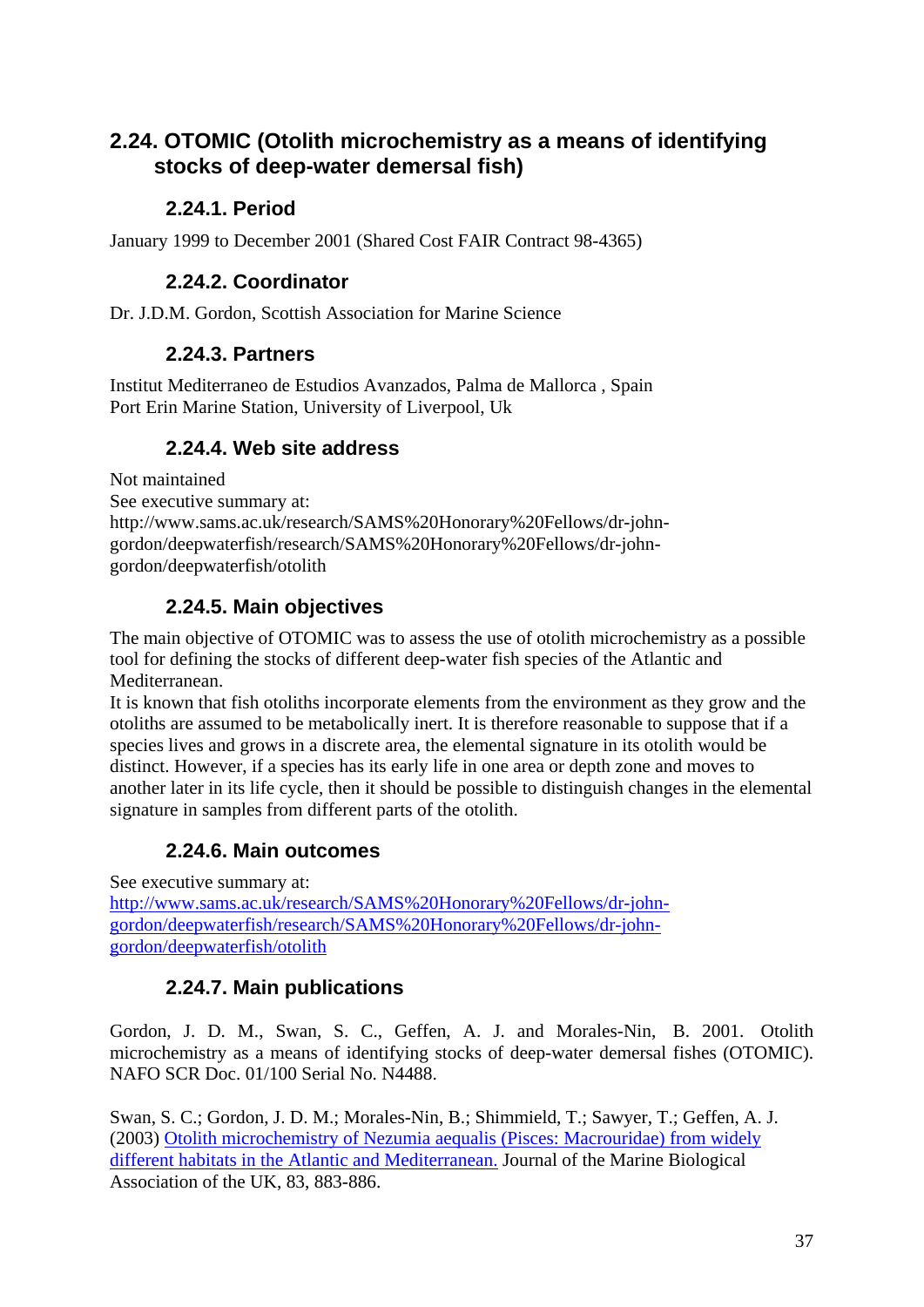# **2.25. POORFISH (Probabilistic assessment, management, and advice model for fisheries management in the case of poor data availability)**

### **2.25.1. Period**

2005-2008 (FP6)

# **2.25.2. Coordinator**

Pierre Failler, University of Portsmouth

### **2.25.3. Web site address**

http://www.poorfish.eu/

# **2.25.4. Main objectives**

The objective of the project was to create an advisory system (assessment, advice, and/or management) approach based on methods able to deal with data poor systems (utilizing both expert knowledge and published information in addition to existing data sets). In practical words, this implied the development of guidelines for assessment and management of fisheries for sustainability in data poor situations.

There are basically at least three types of data poor situations:

- Small scale fisheries with usually several target species of otherwise mixed fisheries (many coastal fisheries in Mediterranean and northern Baltic areas)
- Large scale, but recently developed fisheries (many deep sea fisheries belong to this group)
- Large scale fisheries, where the quality of data is getting worse (poor data due to e.g. misreporting and discarding)

### **2.25.5. Main outcomes**

Early in the project two general frameworks were identified to underpin advice – Bayesian approaches (Bayesian belief networks and WinBUGS) and the FLR framework. These methods formed a continuum where an increase in data available allowed the scientist to flexibly progress between approaches. These frameworks were tested and developed using eight data poor case studies within the project. A number of scientific presentations and papers were produced to demonstrate this approach. Guidelines on these approaches are soon to be published within the Fisheries Research journal. One of the case studies focused upon blue ling and utilized the FLR approach. A scientific paper analyzing the information to underpin the model has been published (Large et al., 2010), and the model results of the potential impacts of closed areas on the stock were presented at the project international workshop in Majorca, 2008. Work to further refine these approaches will continue in other projects (including DEEPFISHMAN).

### **2.25.6. Major publications**

Large, P. A., Diez, G., Drewery, J., Laurans, M., Pilling, G. M., Reid, D. G., Reinert, J., South, A. B., Vinnichenko, V. I. (2010). Spatial and temporal distribution of spawning aggregations of blue ling (Molva dypterygia) west and northwest of the British Isles. ICES J. Mar. Sci. 67(3), 494-501.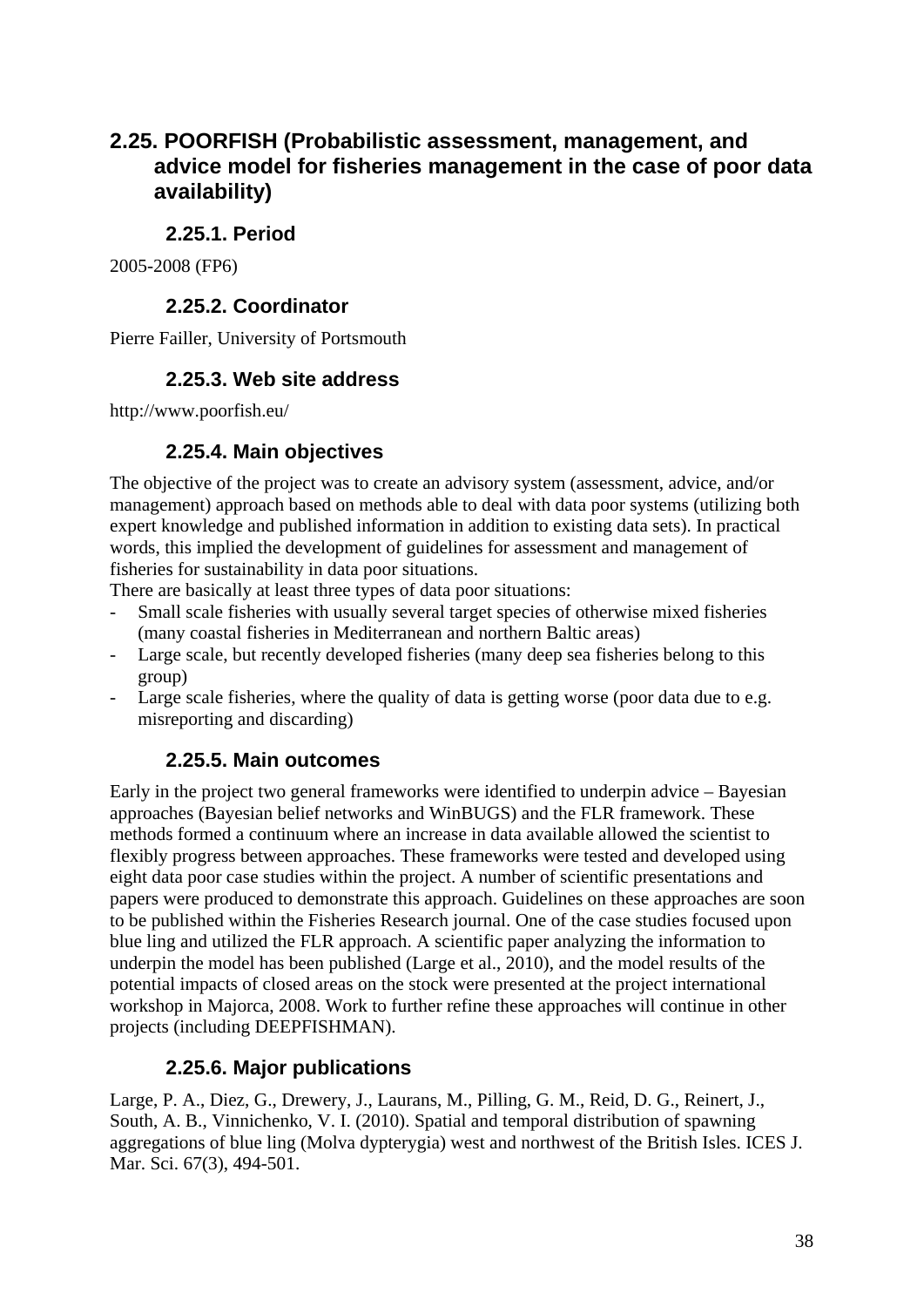Pilling, G.M., Apostolaki, P., Failler, P., Floros, C., Large, P.A., Morales-Nin, B., Reglero, P., Stergiou, K.I., and Tsikliras, A.C. 2008. Assessment and management of data-poor fisheries. In Advances in Fisheries Science. 50 years on from Beverton and Holt, pp. 280-305. Blackwell Publishing, Oxford. xxi + 547 pp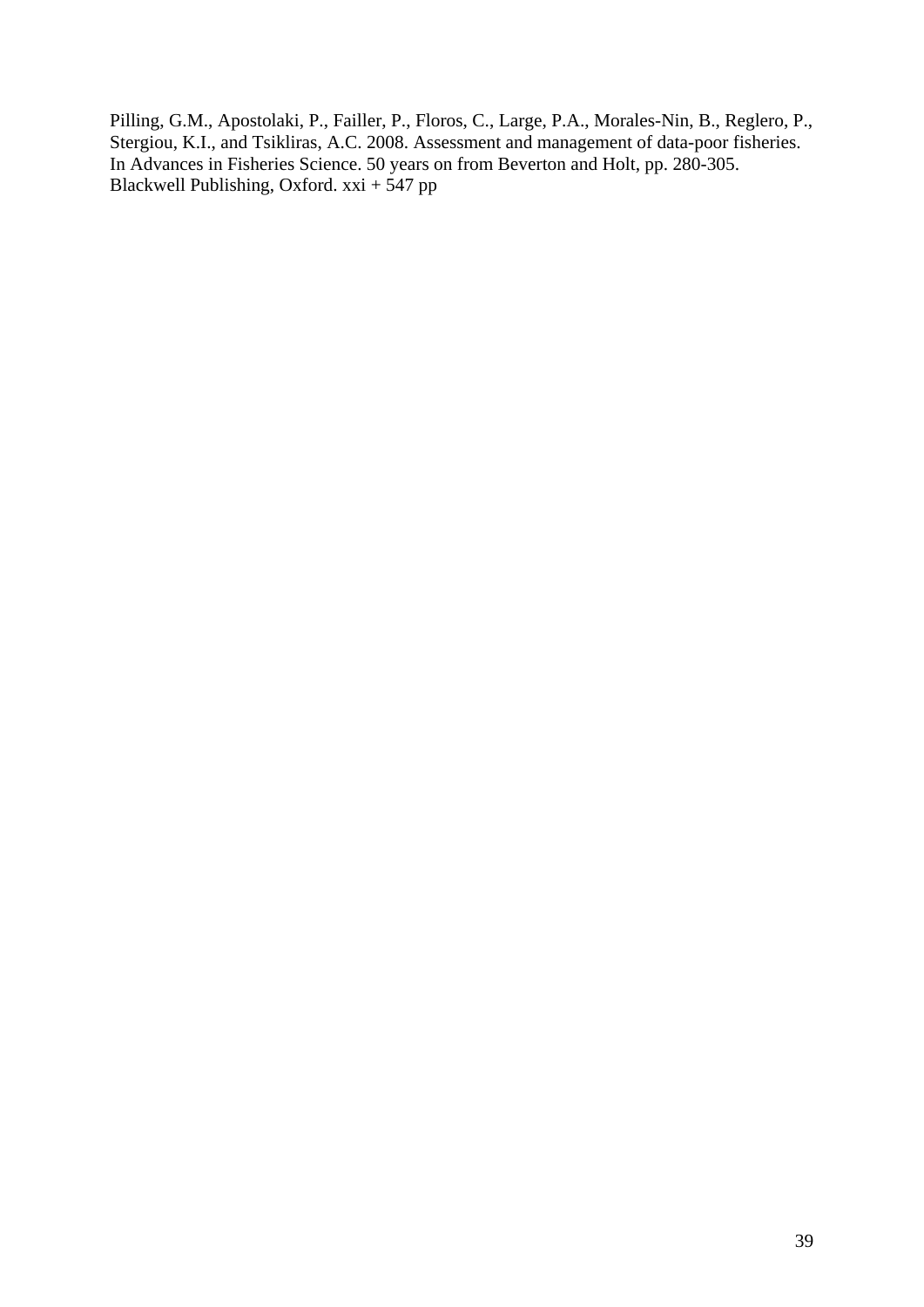# **2.26. PRONE (Precautionary risk methodology in fisheries)**

#### **2.26.1. Period**

2006-2008 (FP6)

#### **2.26.2. Coordinator**

Sakari Kuikka, University of Helsinki

#### **2.26.3. Web site address**

http://www.prone-fish.eu/

#### **2.26.4. Main objectives**

The aim of the project is to improve the Assessment, Management and Communication of risk and to provide an integrated approach including biological, economic and social objectives. Within the field of biological risk analysis progress has been made in evaluating management systems using simulation (Kell et al., in press) and currently effort is being made to integrate economic aspects. However, a systematic approach including biological, economical and social risks is missing in European fisheries management. A strategic approach to risk management is clearly needed. The tasks of the project are therefore:

- Review the current state of the art, identify weaknesses within the current fisheries science and management framework (assessment, management and communication of risk information) and identify potentially useful approaches being used elsewhere (economics, engineering, food safety, toxicology, etc).
- Identify the knowledge requirements for existing fisheries management systems and link these to the ability to reach management objectives using the available control tools.
- Identify the key controllable elements in different management systems and their ability to manipulate the system to achieve management objectives.
- Improve risk assessment and management tools to develop, implement and run appropriate risk management strategies in fisheries.
- Provide an executive summary of the elements required within differing fisheries management system to meet management objectives.
- Link together the biological, economic and social elements to be used in fisheries advice.
- Evaluate the understandability and interest to use risk information in alternative management schemes.
- Create a risk framework, where risk classification is used to communicate risks and show the responsibilities of actors and their dependencies.
- Suggest a risk framework for European fisheries management and advice on the adaptation of it to advisory systems and international agreements.

### **2.26.5. Main outcomes**

#### **2.26.5.1. Major publications**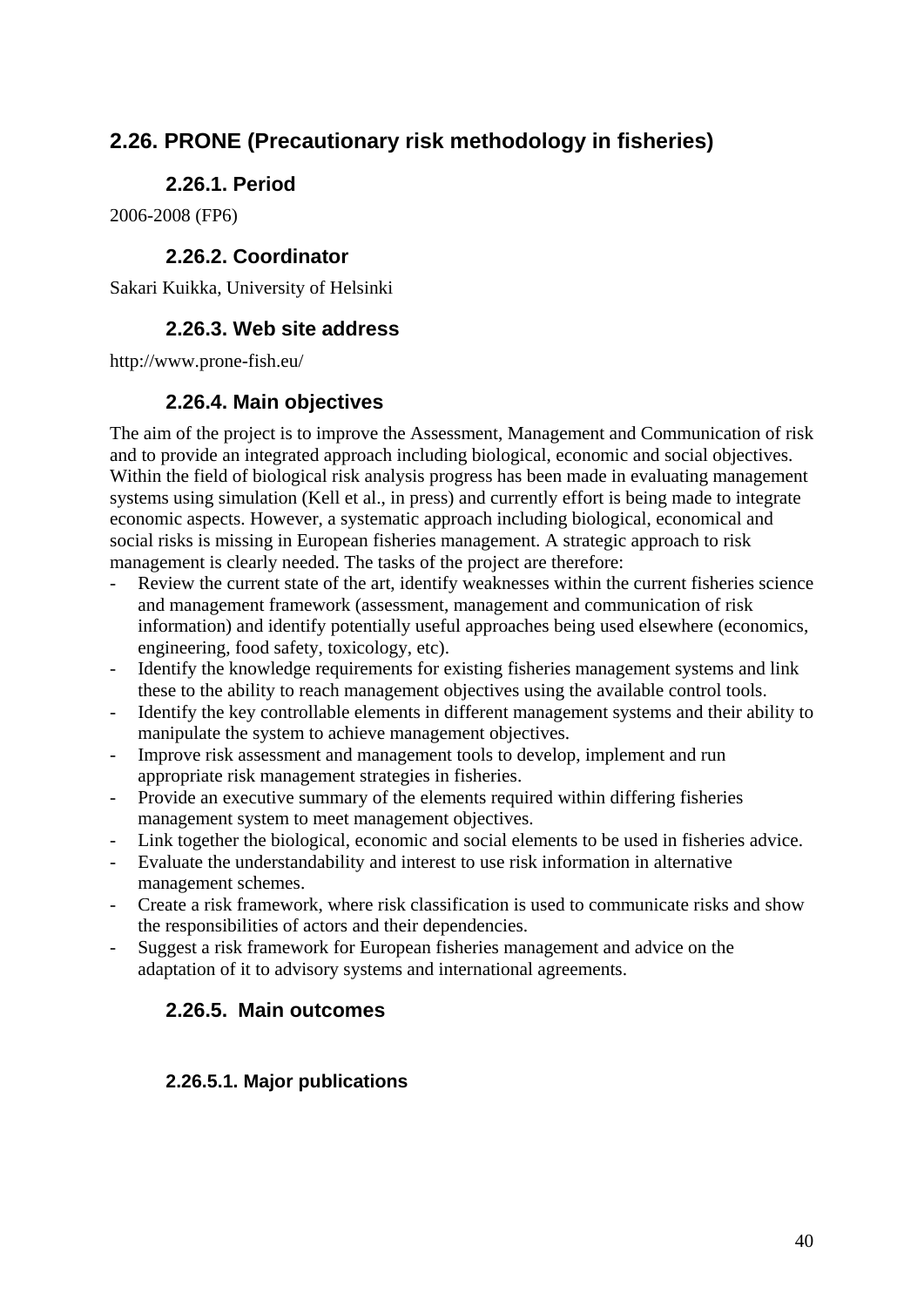# **2.27. SAFMAMS (Scientific Advice for Fisheries Management on Multiple Scales)**

#### **2.27.1. Period**

2005-2008 (FP6)

#### **2.27.2. Coordinator**

Douglas Clyde Wilson, Innovative Fisheries management -Aalborg University Research Centre, Danmark

#### **2.27.3. Web site address**

http://www.ifm.dk/Safmams/index.htm

#### **2.27.4. Main objectives**

#### **2.27.5. Main outcomes**

SAFMAMS collated insights from existing research projects and management processes on the most useful forms of scientific advice for marine environmental management and communicated those insights to scientists and decision makers. The product is an outline of the various forms that such advice can take and a description of the circumstances under which these various forms are the most useful and cost effective.

The project involved three basic tasks.

 First, we collated information relevant to the forms that scientific advice can and should take from research projects focussed on fisheries management.

 Second, we interacted with nine sets of stakeholders involved in fisheries management decision making at various scales to help us sharpen the practical lessons from what we gathered from the research results.

 Third, we carried these lessons from fisheries to the broader marine management community, and beyond to people with a general interest in the relationship between science and policy, through specific networking and dissemination activities. This audience included various levels of government, science policy scholars, user groups and conservation NGOs. Lessons are applicable in a broad sense across Europe in Atlantic, Mediterranean and freshwater fisheries as well as other areas where science and policy converge.

### **2.27.6. Major publications**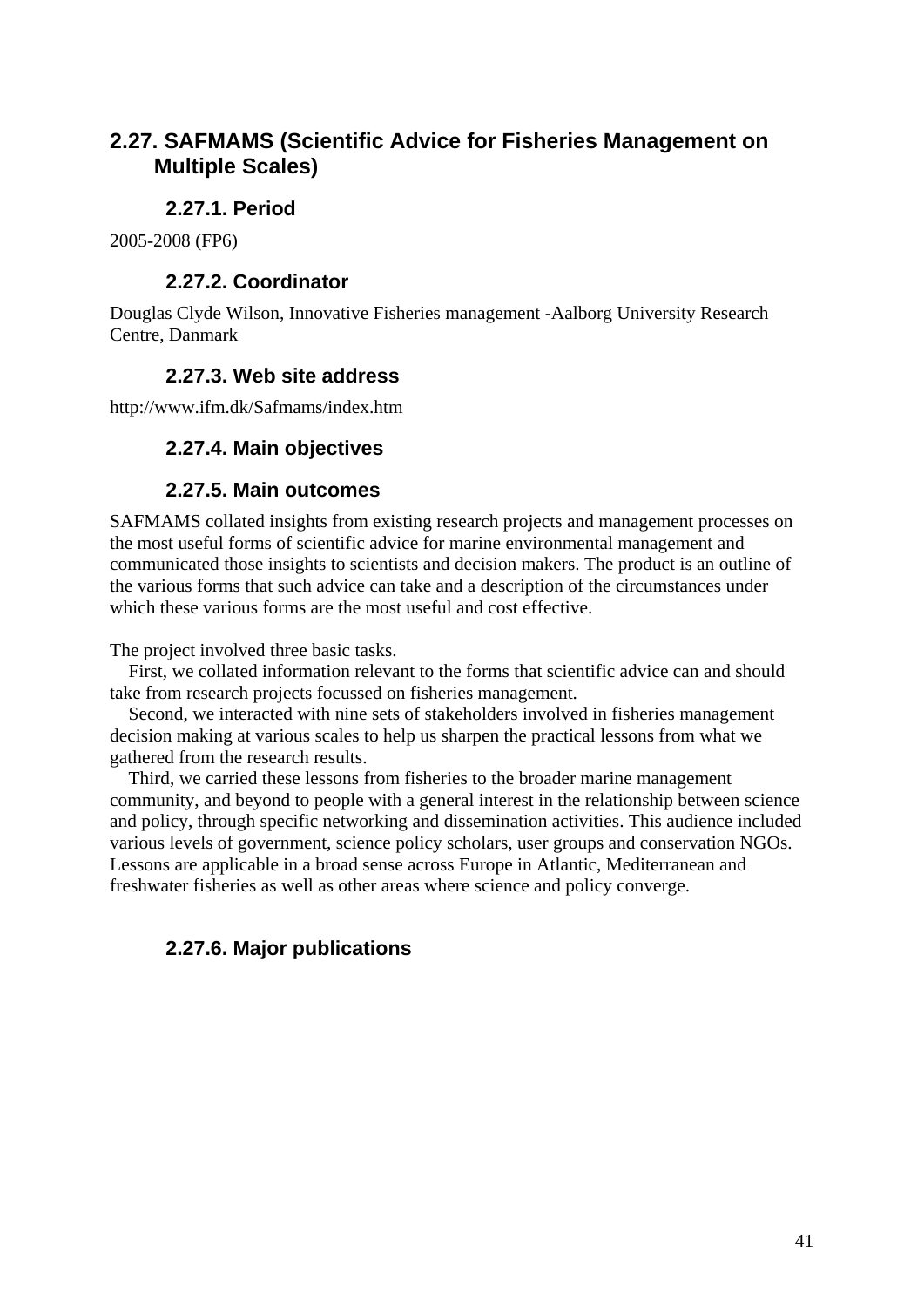# **2.28. TECTAC**

#### **2.28.1. Period**

2002-2005 (FP5)

#### **2.28.2. Coordinator**

Paul Marchal, Ifremer, France

#### **2.28.3. Web site address**

web site no longer maintained

#### **2.28.4. Main objectives**

The overall objective of the TECTAC project was to supply fisheries managers with a modelling tool that would allow them to evaluate the impact of regulations (TACs, MAGPs, area and season closures, subsidies) on the dynamics of fleets ("fishing effort"), catch rates and the pressure exerted on fish stocks ("fishing mortality").

#### **2.28.5. Main outcomes**

The TECTAC project has allowed major improvements to be undertaken in the modelling of fishing effort and lead to the inclusion of novel modules in the TEMAS and ISIS-Fish models, two bio-economic models for fisheries advice and management, which may be exploited by fisheries advisers and decision makers. In addition, its results are directly relevant to a "Communication on improving fishing capacity and effort indicators under the Common Fisheries Policy" (COM (2007) 39 final) that was adopted by the Commission in February 2007, and aims to open a debate on the most appropriate way to quantify fishing capacity and fishing effort in the framework of the Common Fisheries Policy.

### **2.28.6. Major publications**

Some pre-publications of the papers listed below can be found at http://archimer.ifremer.fr/ together with PhD thesis and a few other document in French related to the TECTAC project (enter TECTAC in the search field).

The main part (i.e. not including appendices) of the final TECTAC report is available at: http://www.ifremer.fr/deepfishman

Drouineau, H., Mahevas, S., Pelletier, D., Beliaeff, B. Assessing the impact of different management options using ISIS-Fish: the French Merluccius merluccius - Nephrops norvegicus mixed fishery of the Bay of Biscay. *Aquatic living resources* 19 (1), 15-29.

Holley, J.-F., and Marchal, P. 2004. Fishing strategy development under changing conditions: examples from the French offshore fleet fishing in the North Atlantic. *ICES J. Marine Science*, 61, 1410-1431.

Hutton, T., Mardle, S., Pascoe S., and Clark, R. A. 2004. Modelling fishing location choice within mixed fisheries: English North Sea beam trawlers in 2000 and 2001. *ICES Journal of Marine Science,* 61, 1443–1452.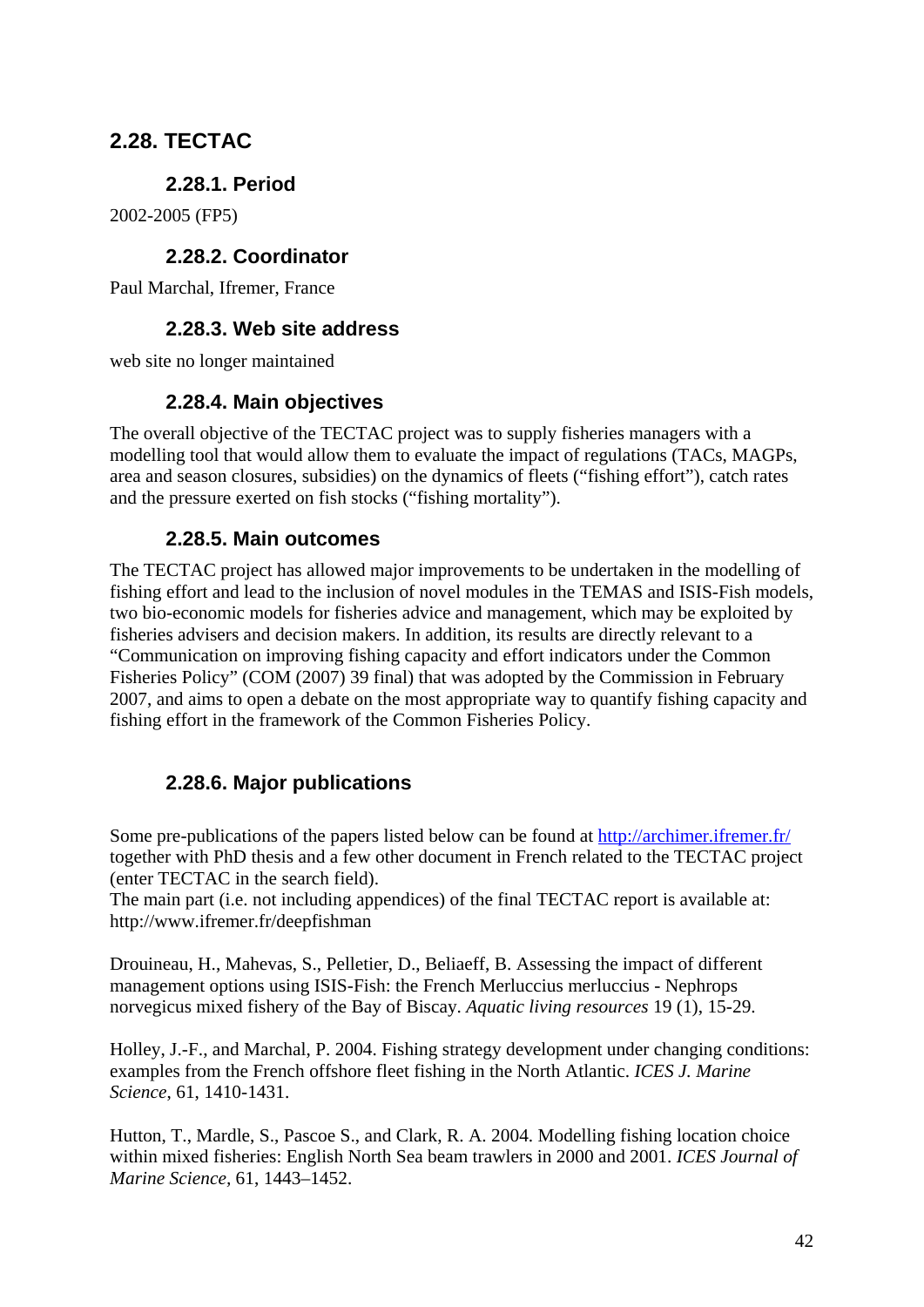Marchal, P., Andersen, B., Bromley, D., Iriondo, A., Mahévas, S., Quirijns, F., Rackham, B., Santurtun, M., Tien, N., and Ulrich, C., 2006. Improving the definition of fishing effort for important European fleets by accounting for the skipper effect. *Canadian Journal of Fisheries and Aquatic Sciences*, 63, 510-533.

Marchal, P., Andersen, B., Caillart, B., Eigaard, O., Guyader, O., Hovgaard, H., Iriondo, A., Le Fur, F., Sacchi, J., and Santurtún, M., 2007. Impact of technical creeping on fishing effort and mortality for a selection of European fleets. *ICES Journal of Marine Science*, 64, 192- 209.

Marchal, P., Poos, J.-J., and Quirijns, F., 2007. Linkage between fishers' foraging, market and fish stocks density: examples from the North Sea fisheries. *Fisheries Research*, 83, 33-43.

Pascoe, S., Koundouri, P., Bjoerndal, T. (2007). Estimating Targeting Ability in Multi-Species Fisheries: A Primal Multi-Output Distance Function Approach. *Land Economics*  83(3), 382-397.

Soulie, J. C., Thebaud, O. (2006). Modeling fleet response in regulated fisheries: An agentbased approach. *Mathematical and Computer Modelling* 44 (5-6), 553-564.

Ulrich, C., and Andersen, B.S. 2004. Dynamics of Danish fisheries, and flexibility of Danish vessels activity between 1989 and 2001. *ICES Journal of Marine Science*, 61, 308-322.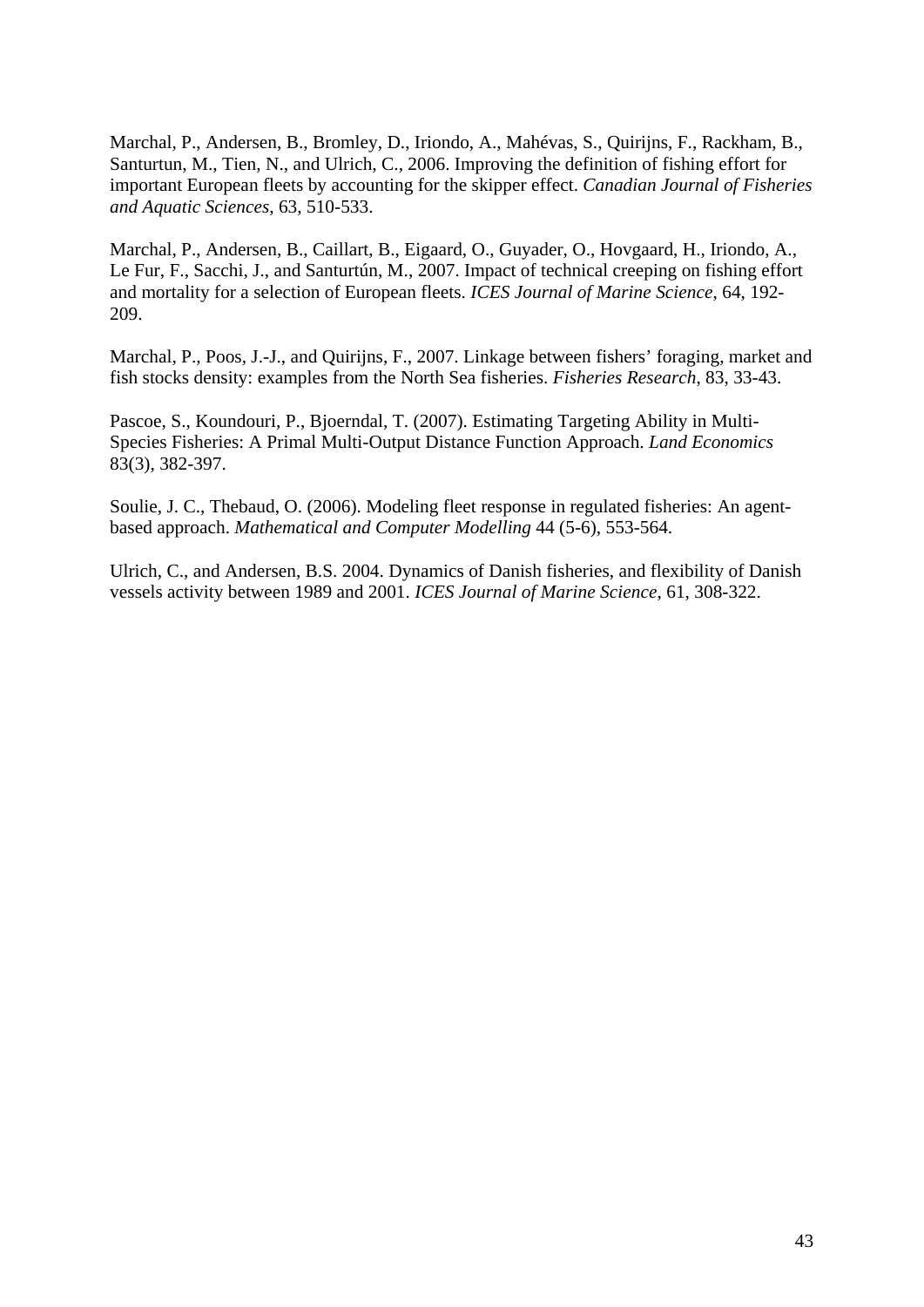# **2.29. UNCOVER (Understanding the Mechanisms of Stock Recovery)**

#### **2.29.1. Period**

2006-2010

### **2.29.2. Coordinator**

Cornelius Hammer, Institute for Baltic Sea Fisheries Rostock

### **2.29.3. Web site address**

http://www.uncover.eu/

#### **2.29.4. Main objectives**

The purpose of UNCOVER is to develop recovery strategies for EU fish stocks that are outside safe biological limits. The principle objectives are to:

- Identify changes occurring during stock decline and their consequences for the prospects of stock recovery
- Enhance the understanding of environmental and biological mechanisms of fish stock recovery

To fulfil these objectives, UNCOVER will take a multidisciplinary approach to:

- Synthesise and integrate relevant information from previous and ongoing research programmes
- Evaluate and develop strategies that incorporate biological and environmental factors, as well as technical and socio-economic constraints

### **2.29.5. Main outcomes**

The introduction to an ICES/PICES symposium entitled "Rebuilding depleted fish stocks: biology, ecology, social science, and management strategies" provided an overview of the project outcome as the main conclusion from the symposium held at the end of the project (Hammer et al. in press). Some of the main symposium outcome were that:

- o on-going exploitation impacts the recovery rate of depleted stocks as well as biotic (trophic) and environmental conditions);
- o Modelling results indicate that full rebuilding to the original state in terms of genetic and phenotypic stock structure could be extremely slow, much slower than the estimates of stock biomass recovery alone would suggest;
- o simulation tools allowing to integrating existing and non-existing knowledge and for converting uncertain science into practical advice for management support are available
- o Integration of socio-economic aspect into policies for rebuilding requires a participatory approach involving fishers, managers, scientist and NGOs
- o Monitoring and management strategies of rebuilding are still under development but they require clear management objectives. Stock rebuilding requires objective performance criteria to be developed and agreed upon, followed by rapid reduction of fishing mortality tuned to the specific life-history of the depleted stock.

# **2.29.6. Major publications**

ICES/PICES/UNCOVER Symposium 2009 on Rebuilding Depleted Fish Stocks -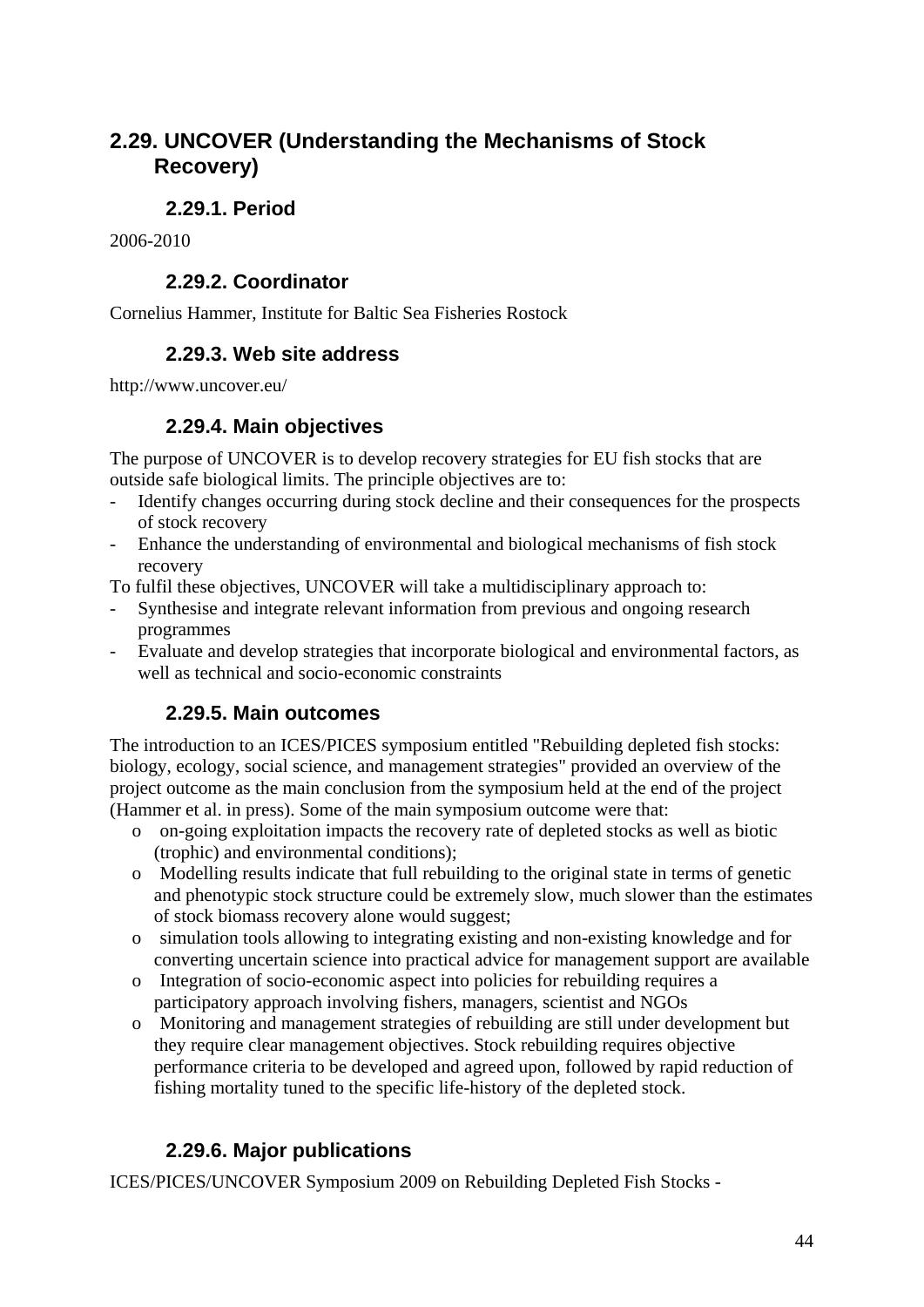Biology, Ecology, Social Science and Management Strategies, 3 – 6 November 2009 Warnemünde/Rostock, Germany (book of abstracts at: http://www.uncover.eu/index.php?id=85)

Andersen, K. H., Rice, J. C. (in press). Direct and indirect community effects of rebuilding plans. ICES Journal of Marine Science. 10.1093/icesjms/fsq035

Hammer, C., Kjesbu, O. S., Kruse, G. H., Shelton, P. A. (in press). Rebuilding depleted fish stocks: biology, ecology, social science, and management strategies. ICES Journal of Marine Science. 10.1093/icesjms/fsq039

Payne, M. R. (in press). Mind the gaps: a state-space model for analysing the dynamics of North Sea herring spawning components. ICES Journal of Marine Science. 10.1093/icesjms/fsq036

Petitgas, P., Secor, D. H., McQuinn, I., Huse, G., Lo, N. (in press). Stock collapses and their recovery: mechanisms that establish and maintain life-cycle closure in space and time. ICES Journal of Marine Science. 10.1093/icesjms/fsq082

Rijnsdorp, A. D., van Damme, C. J. G., Witthames, P. R. (in press). Implications of fisheries-induced changes in stock structure and reproductive potential for stock recovery of a sex-dimorphic species, North Sea plaice. ICES Journal of Marine Science. 10.1093/icesjms/fsq049

Vikebo, F. B., Husebo, A., Slotte, A., Stenevik, E. K., Lien, V. S. (in press). Effect of hatching date, vertical distribution, and interannual variation in physical forcing on northward displacement and temperature conditions of Norwegian spring-spawning herring larvae. ICES Journal of Marine Science. 10.1093/icesjms/fsq084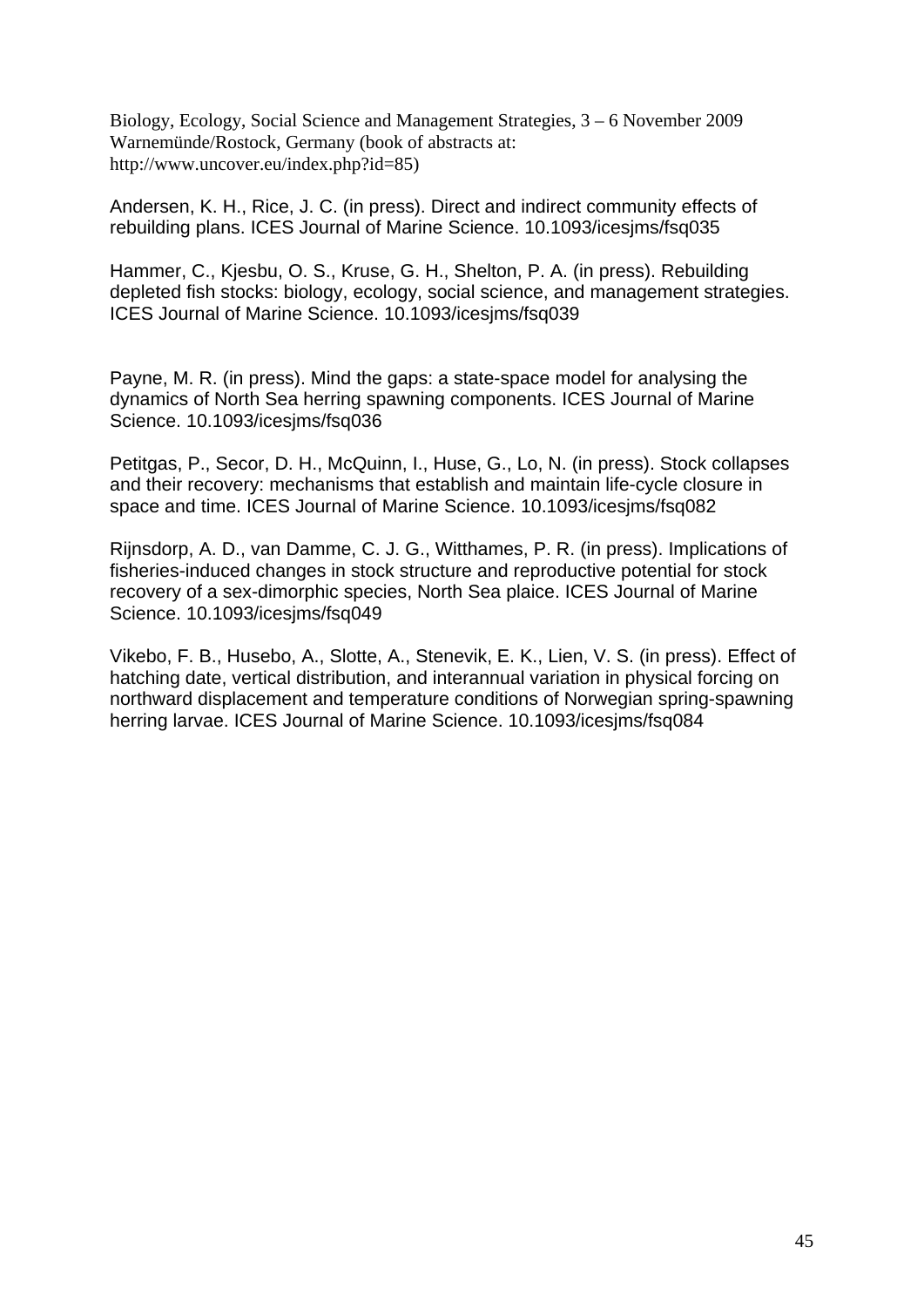# **Annexe I**

# **CEVIS Publishable Summary**

# **3. Problem and Research Strategy**

The Comparative Evaluations of Innovative Solutions in European Fisheries Management (CEVIS) Project was a three year exploration of how science can address policy questions at perhaps their most general level. With an eye toward possible implementation under the CFP we evaluated four management innovations that were receiving the most attention in current discussions of potential changes in European fisheries management at the time we developed the project:

- Participatory approaches to fisheries governance;
- Rights-based regimes;
- Effort-control regimes; and,
- Decision-rule systems.

While we use the term 'innovations' to indicate that these approaches to management had not been used extensively in Europe at the time we developed the project, these were not new or untested ideas and all of them had been incorporated into modern fisheries management regimes in developed countries. All of them were also being widely discussed within Europe as options for the Common Fisheries Policy (CFP) as the CFP moved towards a more adaptive and ecosystem-based approach to fisheries management.

The project had two phases. The first phase used a cross-disciplinary approach. During this phase we carried out four in-depth studies of areas outside of Europe where innovative fisheries management regimes have been implemented. These were New Zealand, Canada, Alaska, and Iceland. The visits were made by teams that included at least one social scientist and one natural scientist. Cross-disciplinary teams carried out the research using social science methods based on carrying out and analyzing in-depth interviews. They did a literature review of fisheries management in the area and then made visits of approximately two weeks where they interviewed various stakeholders. These areas were chosen because they had implemented at least two of the innovations that CEVIS was interested in investigating. Chapters Two through Five of this book are the reports of these studies. The second phase was carried out in disciplinary working groups and took a basically multidisciplinary approach. Each working group focused on one of the objectives identified in the original project call to be used as the basis of the evaluation of the innovations. In order to get a handle on the objective described in that call as 'robustness with respect of varying conditions' we decided to focus on the 'biological robustness' of the fish stocks and the 'social robustness' of the management institutions. So the disciplinary working groups were four: two run by economists examining the innovations with respect to economic efficiency and costs of management; a group of biologists examining the innovations with respect to biological robustness; and, a group of social scientists examining social robustness. All four groups used data from Europe, including the Faroe Islands. Their assignment was to identify and test specific hypotheses about the relationship between the innovations and their objectives using the methods and data that could be feasibly applied from their discipline. The approach we took was predicated on the following levels of analysis:

Social robustness would be examined at the level of the fishing community;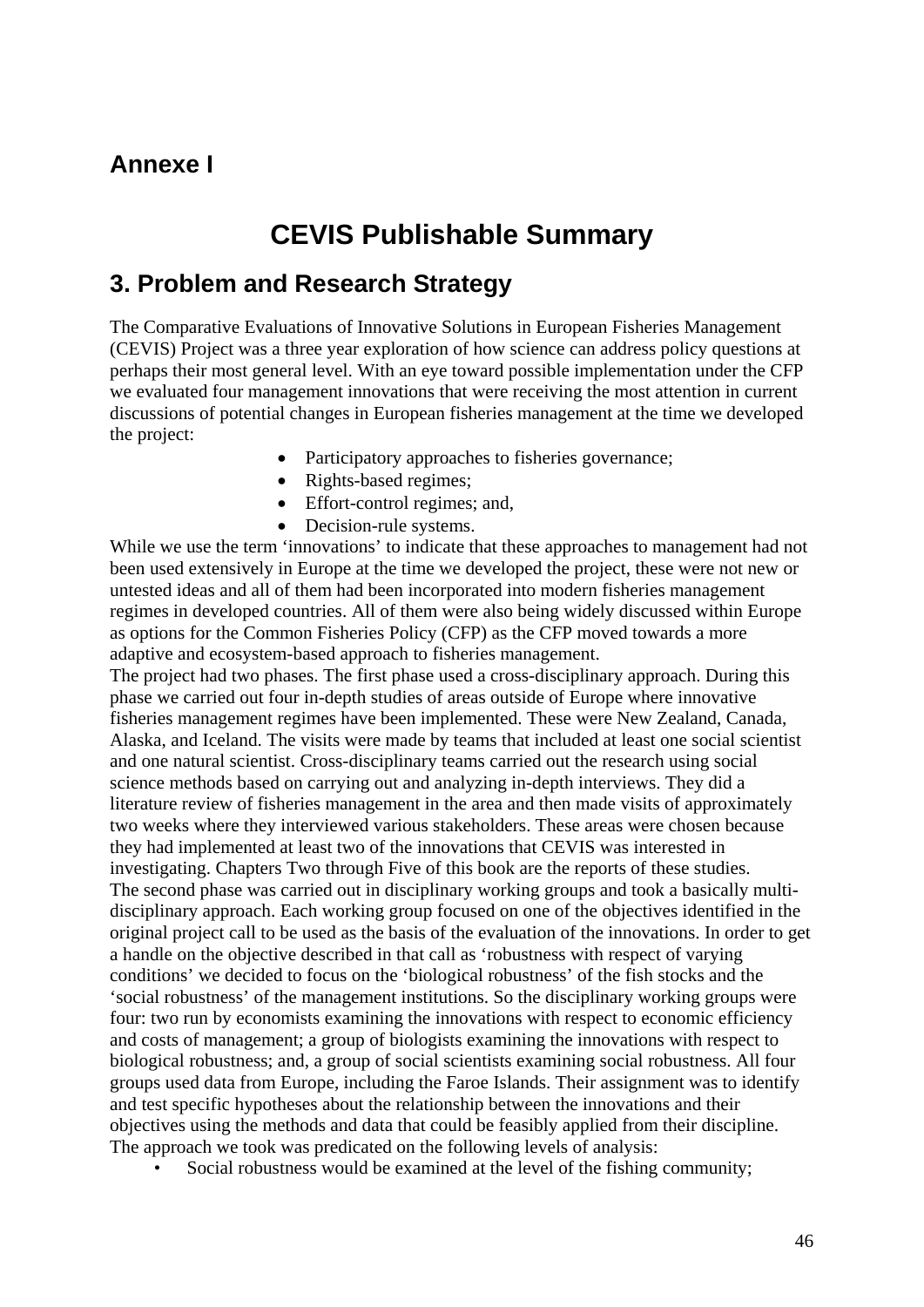- Economic efficiency would be examined at the level of the fleet;
- Biological robustness would be examined at the level of the fish stock; and,
- Costs of management would be examined at the level of the polity.

# **4. CEVIS Results**

The results of CEVIS have been published in the form of a book entitled Comparative Evaluations of Innovative Fisheries Management: Global Experiences and European Prospects, which is forthcoming from the Springer Publishing Company. This summary is abstracted from the introduction and conclusion of that volume. The overall results are extensive and complex. This summary is not meant as an alternative to reading the more detailed discussions of issues of interest. However, it does provide a shortcut to the main findings for busy people interested in general fisheries management policy. The section is organized by the four main innovations and offers a few general findings about each.

# **4.1. PARTICIPATORY GOVERNANCE**

**1**. **Participation can increase the quality of many aspects of fisheries management**. Participation in fisheries management may take many forms, and in this book they include consultation in regulation questions, local management, fishermen's contribution to the knowledge base, and consultation on the overall objectives and means. Participatory governance can increase the quality of many aspects of fisheries management, including increased support of the system and better conflict management. The case studies on New Zealand, Canada, Alaska and the Faroe Islands revealed pride among management stakeholders. It is worth noting, however, that in many cases after a set of institutional changes the group of stakeholders that remains involved is smaller than before and the voices of those who are excluded are no longer heard. Even in broadly participatory programmes the highest positive regard from stakeholders for the system will be from the representatives of stakeholder groups rather than grassroots members. Of course, they are the voices of their group and are the ones that managers have to deal with most directly.

The Baltic case shows what may happen when innovations or new forms of regulations are implemented in a top-down fashion. The management system lacks acceptance and trust and fishermen comply much less frequently with the rules. A fundamental distrust may make any change difficult to accept and thereby hamper institutional learning. Participatory governance may thus help manage conflicts, which are increasing and spreading with the advent of spatial management being carried out in the context of broader marine spatial planning. Participation and trust can also create institutional contexts in which it is easier for people to behave responsibly and thereby have a positive effect on biological robustness. The Community Management Boards in Canada demonstrated increased responsibility for the resource and improved the commitments to scientific advice. A similar sense of responsibility was observed in the Alaska case, where scientific advice enjoyed trust and respect in the participatory TAC-setting process in the Fisheries Management Council.

**2. Excluding the broader civil society may reduce gains from participation.** 

While almost all CEVIS cases included some form of participatory governance, both European and non-European cases include examples where representation of organisations from civil society is limited. The civil society may be less relevant in the direct management of the fishery. For example direct participation by civil society in the Biesheuvel Groups in the Netherlands or the Community Management Boards in Canada, where day-to-day conservation is acted out, would have less impact on reaching fisheries management goals than it would in the European Regional Advisory Councils where broader conservation goals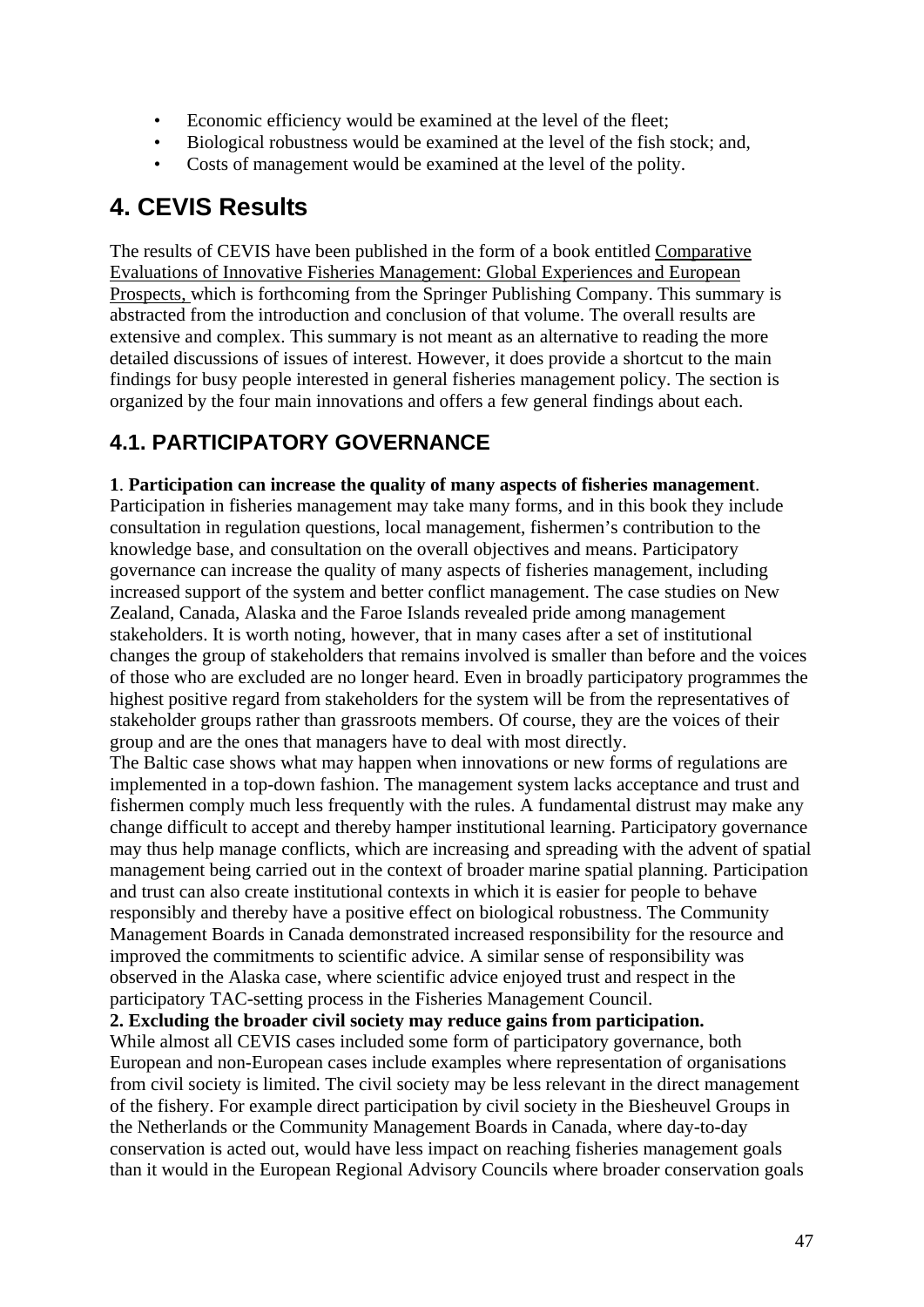are set. A relevant issue for future Europe is to discuss the role of environmental NGOs and civil society in general and at what scale their influence is most relevant. The Alaska case exemplifies that environmental organisations have used campaigns, court cases and ecolabelling as tools to influence public opinion. However, they also expressed a wish to have a voting member on the North Pacific Fisheries Management Council, implying that they did consider a role in negotiations as fruitful for achieving their objectives.

**3. Participation is important in science and data collection as well as management.**  Participatory governance can also imply changes in the role of science from simply 'telling the answers' to cooperation with stakeholders on the knowledge production and evaluation. Icelandic fishermen decide half of the fishing locations for the scientific ground fish survey. Alaska stakeholders evaluate factors to ensure optimum yield. Canadian stakeholders work closely with the same set of scientists over long periods of time in facilitating stock assessments. The fishing industry in the Faroe Islands has a central role in evaluating the scientific advice for effort regulations, and the fishing industry in New Zealand has the responsibility to provide the necessary scientific basis for quota decisions. Participants in all of these exercises report that they increase the trust in scientists and confidence in their results, while scientists report that they are able to maintain scientific quality.

In CEVIS, the EU cases on the interface between science and stakeholders focus on the quality of catch data, i.e. discard data and illegal landings. Cooperation in these cases implies improvement of data in the scientific stock assessments. In terms of biological robustness, the studies on discard data suggest that it may be more important to identify and address possible sources of bias than to increase the sample sizes, but that biological robustness may not be affected when only immature fish is discarded. Cooperation to improve the catch data can also improve the economic performance of the fishing fleet. These results were conditioned on a TAC regime as the simulations indicated a slightly negative effect on economic results in an effort scenario. Getting proper data on management costs has been a challenge, but in the Spanish Basque case, the administration costs increased when the RAC was created. It is too early to conclude whether the increased costs will be permanent, or whether these are implementation costs.

# **4.2. RIGHTS-BASED APPROACHES**

#### **4. Transferable rights increase economic efficiency**.

Increases in the qualities of fishing rights such as transferability, security and durability clearly increase economic efficiency. This is shown theoretically (Chapter Eleven) and empirically in the cases where Individual Transferrable Quotas (ITQs) have been implemented. These characteristics have developed a sense of ownership and have generated an involvement in management and enhancing of competitiveness. Further, it appears that the rights-holders are more concerned about protecting the resources and environment. An obvious benefit with rights-based systems is that it makes planning easier for rights owners. In Iceland and Alaska, this planning has resulted in efficiency gains, especially with regard to processing. This is particularly so in the latter case as the management system moved away from a dangerous race-for-fish. In Nova Scotia those Community Management Boards that do not allow transfers of IQ among members have had many more problems dealing with exits from the fishery than those that do.

The case studies show several examples where rights are given in exchange for increased responsibilities of the rights owners. The Alaskan cooperatives, the Biesheuvel group and the Canadian Community Management Boards were given the responsibility to do local level management, while the New Zealand industry had to provide and pay scientific advice. The extra burden has been possible to bear economically. In several of the cases the profitability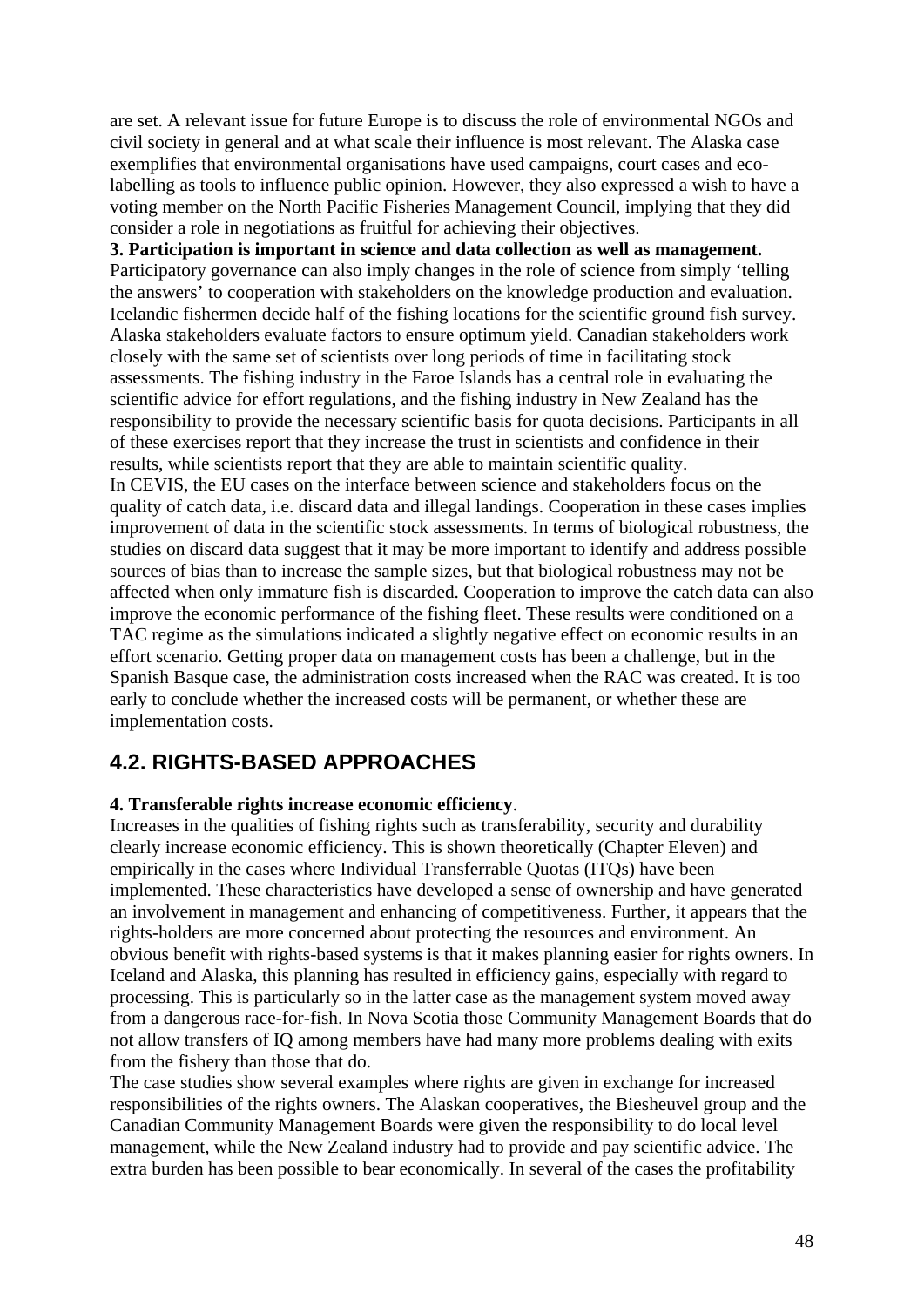of the fisheries due to stronger rights has enabled the industry to shoulder additional management services, and hence reduces costs to the public.

**5. Rights-based management programmes can and should have a flexible design.**  There are many aspects to take into consideration when designing a rights-based management programme, including the nature of the property right, management units, determination of total allowable catch, monitoring and enforcement, need for other regulations, rent extraction and cost recovery and initial allocation. The Iceland and New Zealand cases illustrate that ITQ systems can develop over time so that sufficient flexibility should be built into the ITQ systems to be able to amend and adjust rules. In New Zealand the initial allocation was in fixed tonnage, which had to be changed to an allocation in percentages of the quota. The case studies show that rights-based management systems change over time and that flexibility of the system combined with institutional learning improve this process. The systems of the North Sea, the Faroe Islands and the Western Shelf demonstrated capacities for institutional learning and for keeping a fairly high stakeholders' acceptance among the commercial actors. However, the institutional learning within the rights-based management RBM systems was mostly geared towards making rights more tradable and/or secure or exclusive. Future learning may thereby be reduced since rights-holders will want to maintain the value of their investment in the rights. The ITQ system in Nova Scotia has reduced potentials for adaptive management by locking ecological realities that evolve either naturally or as a result of greater scientific understanding into hard institutional boxes. A fish stock is an ecological reality that is hard to define and that interacts with other ecological realities. Property rights are powerful social constructs with strong implications for policy. Their treatment is much more likely to be determined by courts according to the principles and precedents of property and finance, than by marine managers seeking to take an ecosystem approach.

The initial allocation of quotas has proven to be especially difficult regarding legal aspects, where national rules of equal treatment, the right to a free choice of occupation and the protection against deprivation of property have challenged ITQ systems. Actors that have not received rights may perceive the system to be unfair. The equity problem was partly solved in the Alaska case by buy-out programmes and by offering alternative economic opportunities. In both the Canada and Alaska case though, most of the controversy in relation to the rightsbased system stemmed from the initial allocation.

**6. Transferability of rights has social costs that it is possible, but difficult, to mitigate.**  When rights-based management is introduced it may be an important policy goal to avoid the concentrations of quota either geographically, or in numbers of owners, or both. As in the New Zealand and the Iceland case, the ITQ system in Nova Scotia has intensified the organizational and geographical concentration of the industry. It has also shifted more of the burden of reducing excess capacity to crew members than is perhaps fair. Attempts to reduce these negative impacts through the design of the system and closely related policies have had mixed results and remain controversial. Limits on transfers within groups have reduced concentration in the North Sea and Canadian cases. In the UK some mechanisms have been deployed to favour retiring skippers by maintaining their rights even when they leave the trade. These mechanisms are, however, criticized for creating a class of 'slipper skippers'. Furthermore, when nations aim at protecting fishing communities and own national interests, care must be taken to avoid infringement on European Community law and the EC Treaty. State aid of various forms and ways to shield quotas from being bought by other nationals may not comply with existing laws and agreements. Limits on transferability create a definite cost in economic efficiency. This is directly reflected in the prices of individual quotas which are lower where transferability is limited than where it is not. Determining what the cost in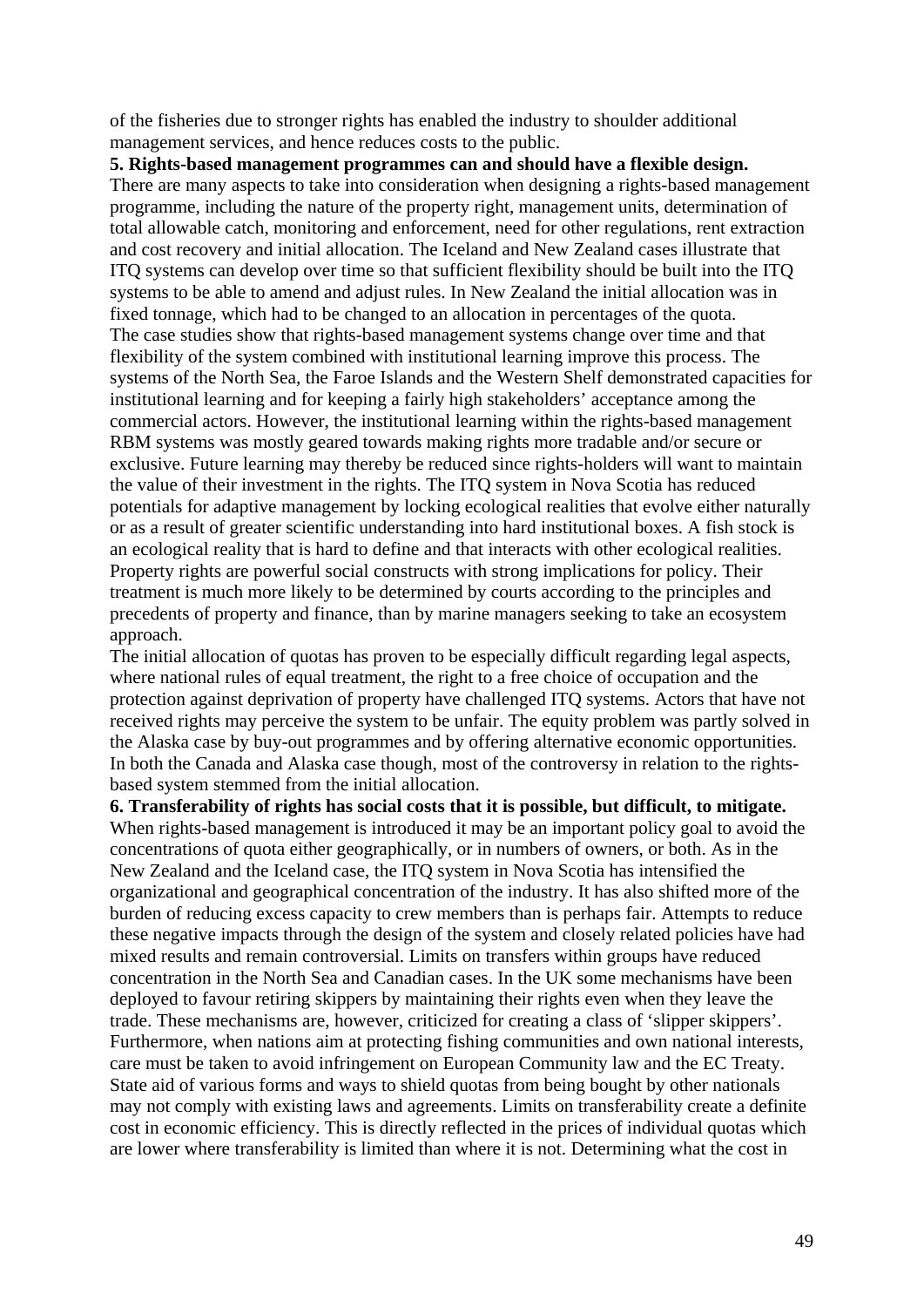efficiency actually is for some degree of limits on transferability remains a critical research question.

#### **7. Transferable rights do not reduce capacity but rather make rapid capacity reduction smoother and more humane.**

The New Zealand case shows that ITQ systems do not necessarily reduce capacity; capacity was reduced in both the Canadian ITQ system and the Alaska cooperative case, but the reductions cannot be directly traced to the ITQ system. In Alaska there was a buy-out and scrapping programme while the main engines for the reduction were much smaller quotas and the introduction of effective enforcement. The tendency of some stakeholders and even the general public, which we found particularly in the Icelandic and Canadian cases, to use ITQs to explain all the changes in population and employment patterns over the past two decades is a gross oversimplification. The basic lesson seems to be that it is the enforcement of restricted quotas or other fishing opportunities that is the real driver of a reduction in fishing capacity. While not minimizing the problems of equity and pain involved in initial rights allocations, transferable property rights do make the radical capacity reductions that are sometimes required less chaotic and more humane by providing alternatives to bankruptcy as the mechanism for exits from the fishery that are being made unavoidable by the enforcement of restrictions on fishing.

# **4.3. EFFORT CONTROL**

**8. Carefully designed MPAs increase biological robustness but with economic costs.**  Simulations suggest that MPAs generally have a negative effect on the profitability of most fleets over a period of 10 years. MPAs create increased costs because of fewer options in fishing locations while at the same time reducing short-term catches. This also includes the Danish fleet except that some small fleet segments do show increased profit, likely based on advantageous location vis-a-vis the MPA. Further simulations indicate that spatial and/or temporal closures as a supplement to either TAC systems or effort control improve biological robustness. However, the robustness is very closely linked to how the effort is re-allocated between fleet-segments, areas, and seasons, and is also sensitive to the assumptions in relation to fleet specific catchability. Evaluations of the effect of closures thus require high resolution information on the actual effort allocation by vessel and about fleet behaviour.

#### **9. Effort control increases biological robustness when the link between effort and mortality is controlled.**

Simulation studies indicated that effort-based management is more biologically robust than TAC regulations, but that these results are conditioned on allowing sufficient year-to-year variation in effort. Explanatory factors are that advice for TAC-based management is more sensitive to knowledge uncertainties and that effort control results in less discards. In the case of direct effort management, biological robustness is found to be conditioned on monitoring and controlling the link between fishing effort and fishing mortality. Such a control is challenged by the dynamics of species and fleets, but also environmental factors, all of which influence the relationship between effort and fishing mortality. An effort regime can account for such influences, e.g. by including additional measures on allocation of effort in certain seasons and/or areas. The Faroese case is a counter example where a failure to monitor and control increases in capacity has hampered biological robustness.

# **4.4. DECISION RULE SYSTEMS**

10. Adaptive rule-based systems can increase biological robustness.